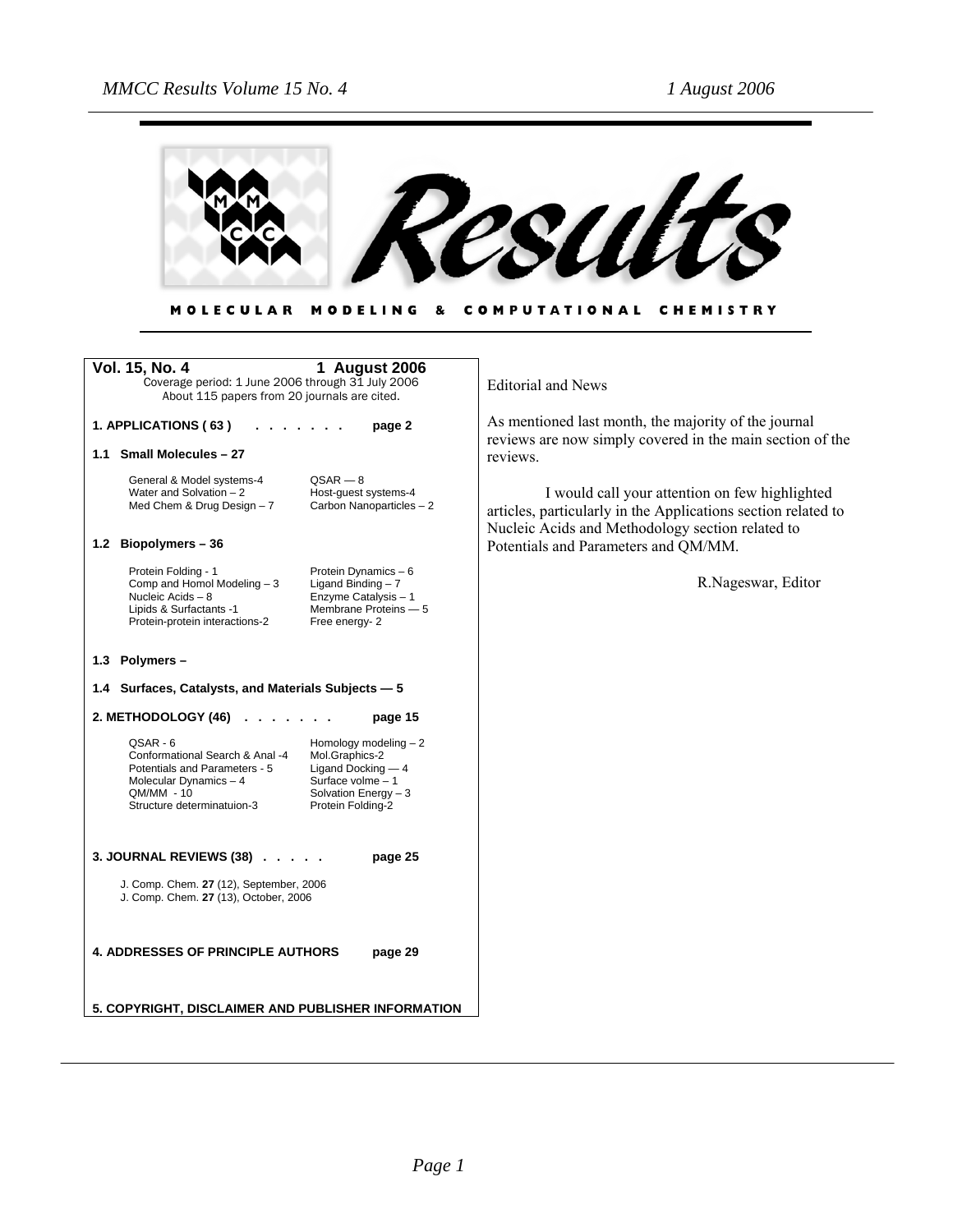# **1. APPLICATIONS**

## 1.1. *Small Molecules*

## **General and Model Systems**

| (MMP-13).             | Molecular modeling of noncovalent binding of homochiral<br>(3S,3'S)-astaxanthin to matrix metalloproteinase-13 | The geometry and energetics of Homochiral astaxanthin<br>$(3S, 3'S-AST; 3S, 3'S-dihydroxy-\beta, \beta-carotene-4, 4'-dione)$<br>antioxidant and<br>important<br>an                                                                                                                                   | anti-inflammatory         |
|-----------------------|----------------------------------------------------------------------------------------------------------------|-------------------------------------------------------------------------------------------------------------------------------------------------------------------------------------------------------------------------------------------------------------------------------------------------------|---------------------------|
|                       | Zsolt Bikádi, Eszter Hazai, Ferenc Zsila and Samuel F.<br>Lockwood* [Hawaii Biotech, Inc.]                     | xanthophyll carotenoid to human MMP-13 is studied.<br>The whole protein target is used in Blind docking in order<br>to identify the possible binding sites of AST. AST is<br>predicted to bind at several sites in close proximity to the<br>active center. The results suggested that AST could bind |                           |
|                       | Bioorg. Med. Chem. 14, 5451-5458 (2006)                                                                        | to MMP-13 with high affinity and favorable energetics<br>and predicts potential direct enzyme-inhibitory activity of<br>AST against MMP-13.                                                                                                                                                           |                           |
| throughput screening. | Streamlining lead discovery by aligning in silico and high-                                                    | In silico screening is now incorporated in all areas of lead<br>discovery; from target identification and library design, to<br>hit analysis and compound profiling. In silico screening                                                                                                              |                           |
| and J.L. Jenkins      | J.W. Davies* [Novartis Inst. for Biomed. Res. Inc.], M. Glick                                                  | plays an important role and evolved over the past few<br>years in the lead discovery.                                                                                                                                                                                                                 |                           |
|                       | Curr.Opi.Stru.Biol. 10, 343-351 (2006)                                                                         |                                                                                                                                                                                                                                                                                                       |                           |
|                       | How good is your screening library?                                                                            | Small molecules have lower affinities and screened at<br>high concentration, larger compounds will often more                                                                                                                                                                                         |                           |
| J.J. Irwin* [UCSF]    |                                                                                                                | closely resemble final drugs. The best general-purpose<br>screening libraries may well be those of intermediate                                                                                                                                                                                       |                           |
|                       | Curr.Opi.Stru.Biol. 10, 352-356 (2006)                                                                         | complexity that are free of artifact-causing nuisance<br>compounds.                                                                                                                                                                                                                                   |                           |
|                       | A practical view of 'druggability'.                                                                            | Drug-likeness and druggability is extended to proteins<br>and genes for target identification and selection. This                                                                                                                                                                                     |                           |
|                       | T.H. Keller* [NITD], A. Pichota and Zheng Yin                                                                  | article focusing on the recent advances in the field and<br>examines the usefulness of 'the rules of the game' in                                                                                                                                                                                     |                           |
|                       | Curr.Opi.Stru.Biol. 10, 357-361 (2006)                                                                         | practice from a point of view for medicinal chemist's.                                                                                                                                                                                                                                                |                           |
|                       | <b>MMCC Results</b>                                                                                            | MMCC Results (ISSN 1061-6381) is published ten times per<br>year at the beginning of each month except January and                                                                                                                                                                                    | <b>Assistant Editors:</b> |

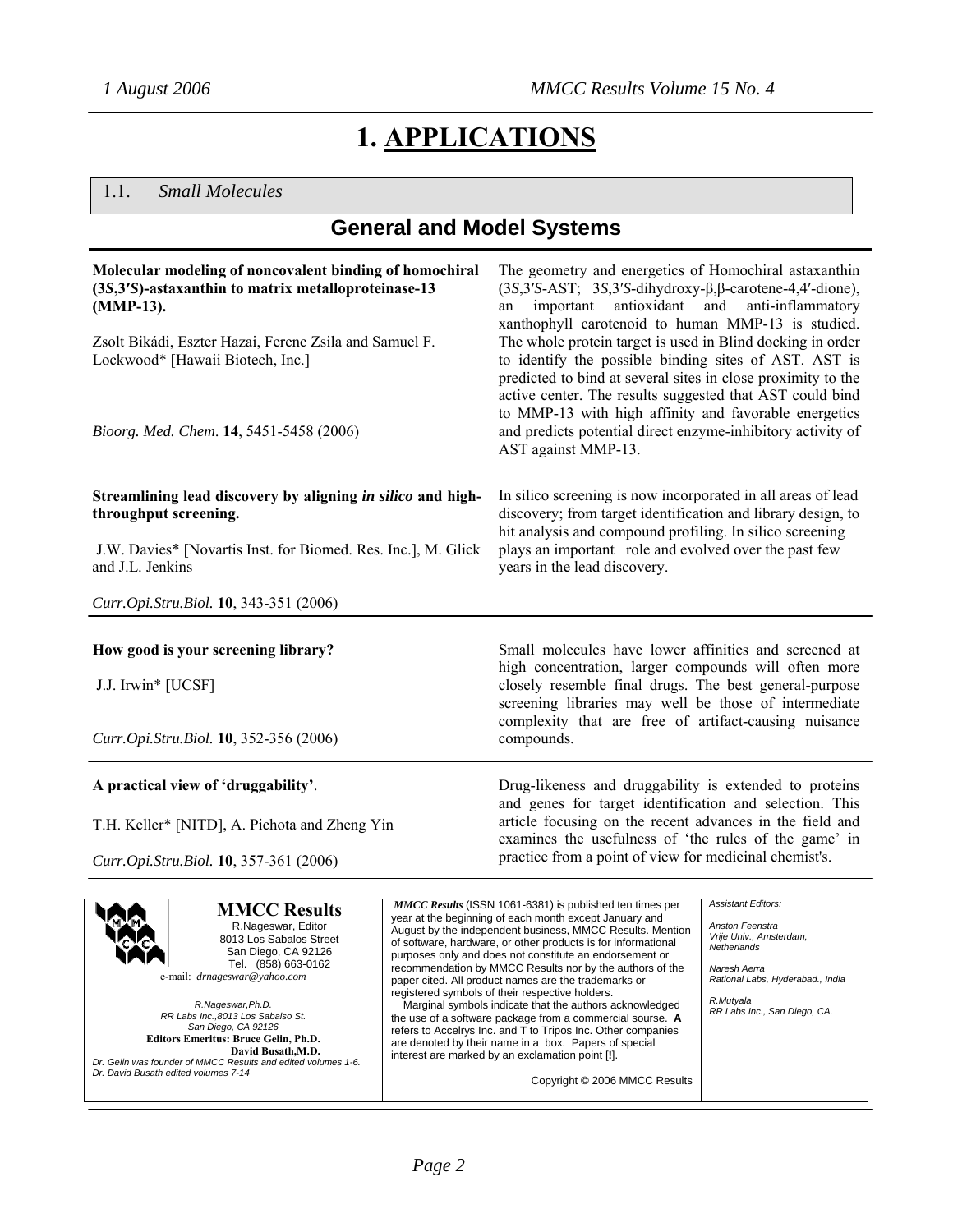## **Water and Solvation**

| Molecular dynamics simulations of liquid methanol and<br>methanol-water mixtures with polarizable models.<br>Haibo Yu, Daan P. Geerke, Haiyan Liu, Wilfred F. van<br>Gunsteren <sup>®</sup> [Swiss Federal Inst. of Tech. Zurich]<br>J. Comp. Chem. 27, 1494-1504, 2006. | The Charge-on-Spring (COS) technique is used to<br>develop a polarizable model for simulation of liquid<br>methanol, compatible with the COS/G2 water model. The<br>energies of various methanol dimers in the gas phase are<br>examined and compared them with <i>ab initio</i> calculations<br>values. The model is used to study the thermodynamic,<br>dynamic, structural, and dielectric properties of liquid<br>methanol as well as of a methanol-water mixture. |  |
|--------------------------------------------------------------------------------------------------------------------------------------------------------------------------------------------------------------------------------------------------------------------------|------------------------------------------------------------------------------------------------------------------------------------------------------------------------------------------------------------------------------------------------------------------------------------------------------------------------------------------------------------------------------------------------------------------------------------------------------------------------|--|
| Molecular studies of the structural properties of hydrogen<br>gas in bulk water.<br>D. Sabo* [Sandia Nat. Labs.], S.B. Rempe, J.A. Greathouse,                                                                                                                           | The structural properties of a hydrogen molecule<br>dissolved in liquid water are studied. MD, MC and ab<br>initio molecular dynamics (AIMD) simulations are used<br>to calculate the radial distribution function, coordination                                                                                                                                                                                                                                       |  |
| and M.G. Martin<br>Mol. Sim. 110, 269-278, 2006.                                                                                                                                                                                                                         | number and coordination number distribution.<br>The<br>results are agreed well with the average and most<br>probable number of water molecules occupying the inner<br>hydration sphere around hydrogen is 16.                                                                                                                                                                                                                                                          |  |
| <b>Medicinal Chemistry and Drug Design</b>                                                                                                                                                                                                                               |                                                                                                                                                                                                                                                                                                                                                                                                                                                                        |  |
| Trypanocidal agents with low cytotoxicity to mammalian<br>cell line: A comparison of the theoretical and biological<br>features of lapachone derivatives.                                                                                                                | Molecular Modeling studies are used to analyze the C-<br>ring moiety and the redox center of $\beta$ -lapachone<br>molecule. The computational methods are used to                                                                                                                                                                                                                                                                                                     |  |

V.F. Ferreira\* [Univ. of Federal Fluminense], A. Jorqueira, A.M.T. Souza, M.N. da Silva, M.C.B.V. de Souza, R.M. Gouvêa, C.R. Rodrigues, A.V. Pinto, H.C. Castro, D.O. Santos, H.P. Araújo and S.C. Bourguignon

*Bioorg. Med. Chem*. **14**, 5459-5466 (2006)

#### **The application of systems biology to drug discovery.**

C.R. Cho, M. Labow, M. Reinhardt, Jan van Oostrum and M.C. Peitsch\* [Novartis Inst. of Biomed. Res.]

*Curr.Op.Stru.Biol.* **10**, 294-302 (2006)

#### **Genomic approaches to drug discovery.**

Darrell O Ricke, Shaowen Wang, Richard Cai and Dalia Cohen\* [Novartis Inst. for BioMed.Res.]

*Curr.Opi.Stru.Biol.* **10**, 303-308 (2006)

delineate the structural requirements for the trypanocidal profile pointed out that the transposition of the C-ring moiety of β-lapachone, combined with its oxyran ring, electrostatic potential map, dipole moment vector, and calculated log *P* parameter. This study could lead to the development of new antichagasic medicines based on αlapachone analogs.

Recent advances in scientific computing and mathematical modeling of biological processes are useful to the development of genome-scale functional screens, large collections of reagents, protein microarrays, databases and algorithms for data and text mining. The advanced methods and tools are useful to test the complex biological systems by mathematical modeling and simulation.

New tools are developed for gene expression data mining to reflect differences in pathways in normal and disease states. In addition, forward and reverse genetics used in a high-throughput mode with full-length cDNA and RNAi libraries enable the direct identification of components of signaling pathways. The discovery of the regulatory function of microRNAs highlights the importance of continuing the investigation of the genome with sophisticated tools.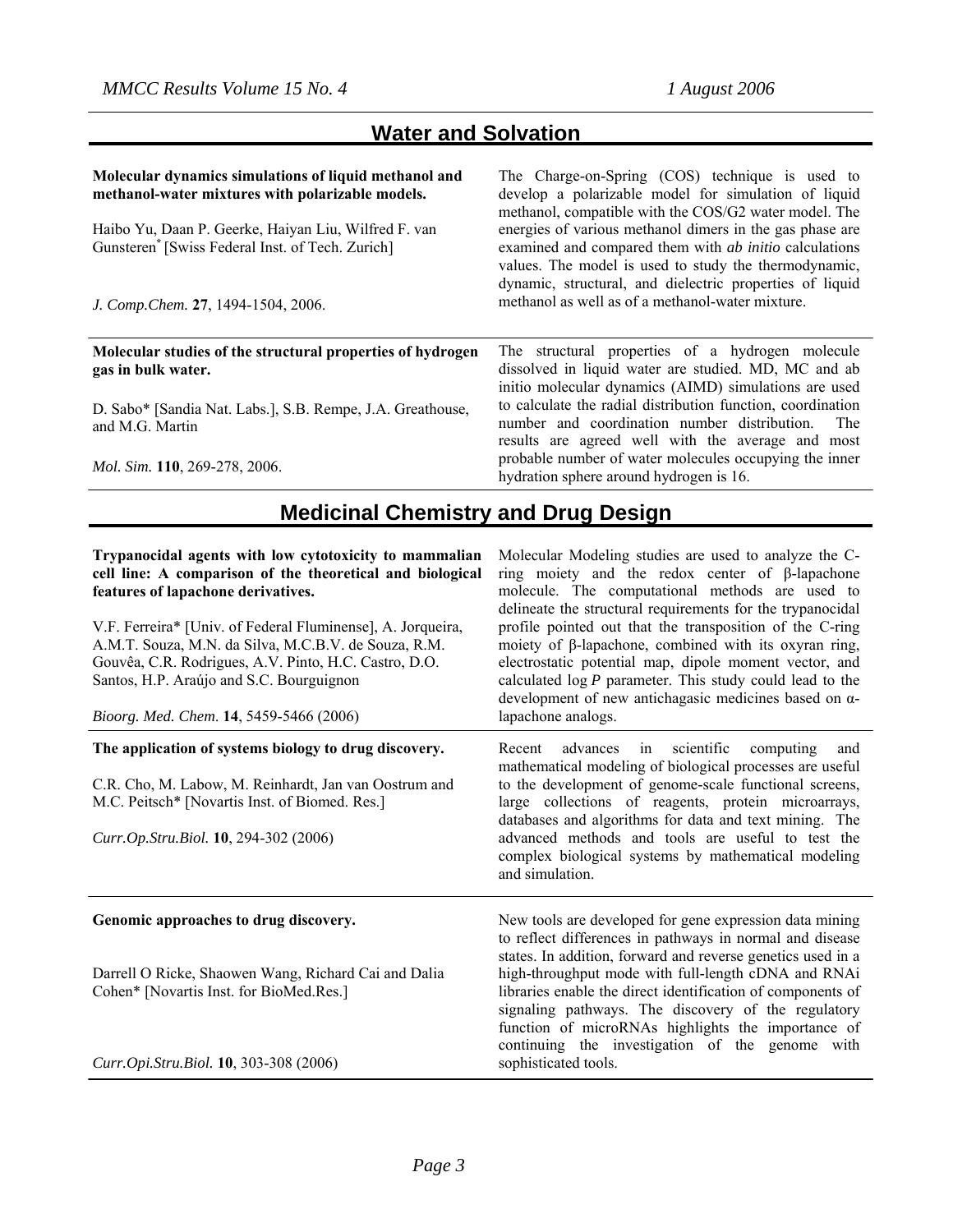| Medicinal Chemistry and Drug Design (cont'd)                                                                                                                                                                           |                                                                                                                                                                                                                                                                                                                                                                                                                                                                                                                      |
|------------------------------------------------------------------------------------------------------------------------------------------------------------------------------------------------------------------------|----------------------------------------------------------------------------------------------------------------------------------------------------------------------------------------------------------------------------------------------------------------------------------------------------------------------------------------------------------------------------------------------------------------------------------------------------------------------------------------------------------------------|
| Functional role of P-glycoprotein in limiting peroral drug<br>absorption: Optimizing drug delivery.<br>M.V.S. Varma, O.P. Perumal and RameshPanchagnula*[Univ.<br>of Ulster]<br>Curr.Opi.Stru.Biol. 10, 367-373 (2006) | Advanced techniques in molecular biology<br>and<br>biochemical characterization methodologies have helped<br>in identification of various transporters involved in<br>absorption or secretion of drugs. P-gp and its functional<br>role in limiting drug absorption is critical to improve<br>predictability of dynamic absorption models and aid in<br>selection of new candidates for development, and also<br>widen the scope of peroral delivery for 'challenging'<br>molecules.                                 |
| Computational approaches for modeling human intestinal<br>absorption and permeability.<br>G. Subramanian* [Albany Mol. Res., Inc.,] and D.B. Kitchen<br>J.Mol.Mod.12, 577-589 (2006)                                   | Computational models are developed to predict the<br>absorption of drugs by the human intestine and the<br>permeability through human Caco-2 cells. The results are<br>compared with the other models derived by other<br>methods and found the similar statistical quality. It is<br>concluded that the results showed that the qualitative<br>predictions could be obtained with close to a 70% success<br>rate.                                                                                                   |
| Computational approaches for predicting CYP-related<br>metabolism properties in the screening of new drugs.<br>P. Crivori and I. Poggesi* [Nerviano Med. Sci.]<br>Euro.J.Med.Chem. 41, 795-808 (2006)                  | Advanced computational approaches are currently<br>available for predicting different cytochrome P450<br>(CYP)-related metabolism endpoints. The present article<br>describes the different approaches and their impact on<br>drug development process. An indication on the available<br>software for the implementation is also described.                                                                                                                                                                         |
| A molecular design approach to peptide drug<br>stabilization.<br>S. M. Thompson* [Univ. of Kansas], S. Sinha, E. M. Topp,<br>K. V. Camarda<br>Mol. Sim. 110, 291-295, 2006.                                            | MD simulations are used to study the polymer's<br>stabilizing effect. The system AcVYGNGA, a model<br>peptide, is studied, and is explored both alone in various<br>forms and complexed with poly(vinylpyrrolidone) (PVP).<br>The results suggested that the peptide-polymer complex<br>must have a secondary structure. The results are useful to<br>develop a set of structure-property relations which could<br>be included within an optimization framework to design<br>new polymers for peptide stabilization. |

# **Quantitative Structure-Activity Relations**

| <b>QSAR</b> for non-nucleoside inhibitors of HIV-1 reverse<br>transcriptase.                                       | QSAR models are developed for the potency $\text{pIC}_{90}$ of 154<br>non-nucleoside reverse transcriptase inhibitors (NNRTI)                                                                                                                               |
|--------------------------------------------------------------------------------------------------------------------|-------------------------------------------------------------------------------------------------------------------------------------------------------------------------------------------------------------------------------------------------------------|
| P.R. Duchowicz* [Univ. National de La Plata],<br>M. Fernández, Julio Caballero, E.A. Castro and F.M.<br>Fernández. | of the wild-type HIV-1 virus, considered as the second<br>generation analogues of Efavirenz. Dragon 5 software is<br>used by selection of the variables like forward stepwise<br>regression, the replacement method, and the genetic<br>algorithm approach. |
| Bioorg. Med. Chem. 14, 5876-5889 (2006)                                                                            |                                                                                                                                                                                                                                                             |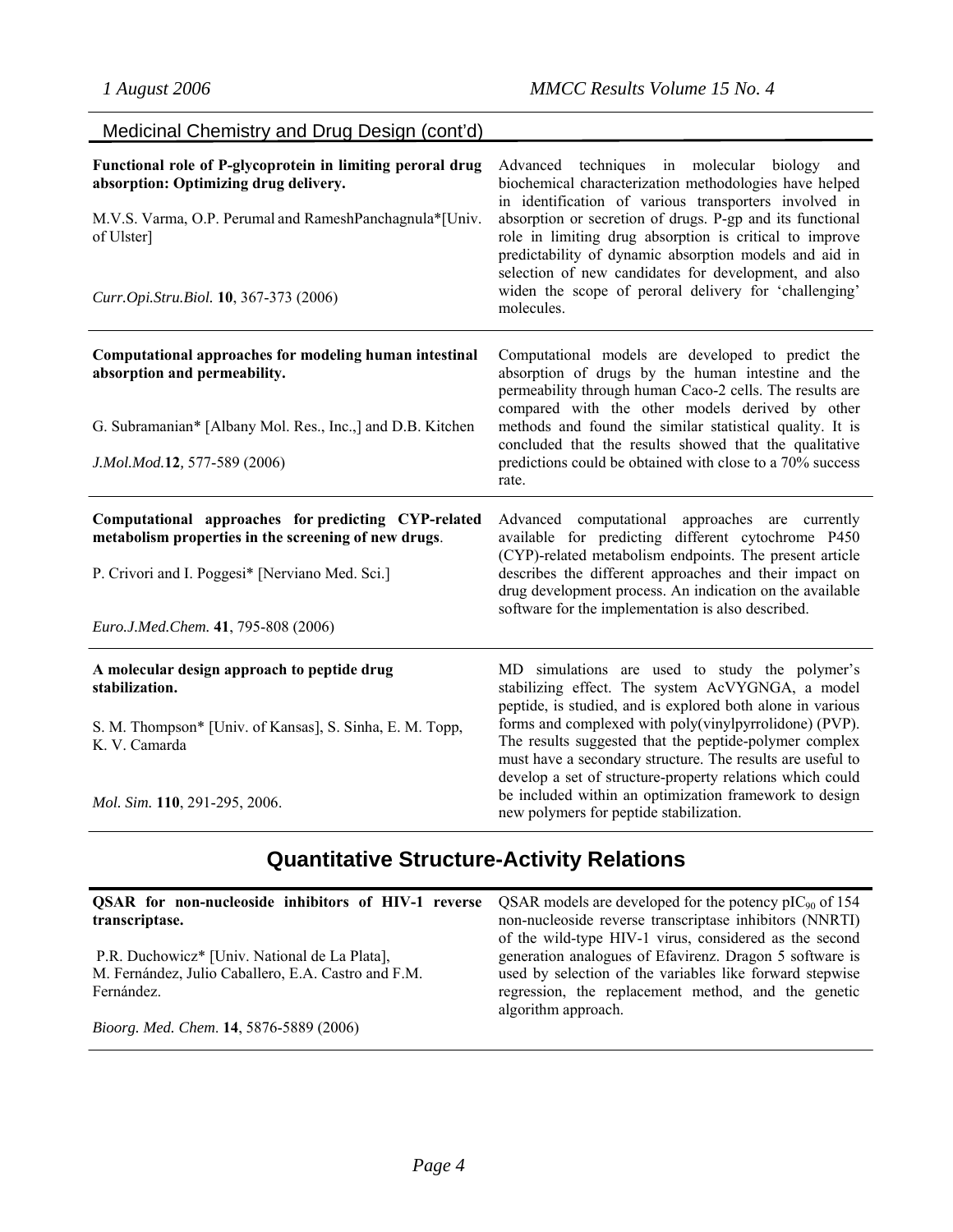| Quantitative Structure-Activity Relationships (cont'd)                                                                                                                                      |                                                                                                                                                                                                                                                                                         |  |
|---------------------------------------------------------------------------------------------------------------------------------------------------------------------------------------------|-----------------------------------------------------------------------------------------------------------------------------------------------------------------------------------------------------------------------------------------------------------------------------------------|--|
| T!<br>CoMFA and CoMSIA investigations of dopamine D3<br>receptor ligands leading to the prediction, synthesis, and<br>evaluation of rigidized FAUC 365 analogues.                           | CoMFA and CoMSIA are used to develop the 3D-QSAR<br>models for dopamine D3 descriptors and investigated to<br>assure their stability and predictivity.                                                                                                                                  |  |
| I. Salama, K. Schlotter, W. Utz, H. Hübner,<br>P. Gmeiner and F. Boeckler* [Friedrich Alexander Univ.]                                                                                      |                                                                                                                                                                                                                                                                                         |  |
| Bioorg. Med. Chem. 14, 5898-5912 (2006)                                                                                                                                                     |                                                                                                                                                                                                                                                                                         |  |
| Unify QSAR approach to antimicrobials. Part 1:<br>Predicting antifungal activity against different species.                                                                                 | The present work unify the Markov model to describe a<br>single linear equation of the biological activity of 74<br>drugs tested against some of the fungi species selected                                                                                                             |  |
| H. González-Díaz* [Univ. of Santiago de Compostela], F.J.<br>Prado-Prado, L. Santana and<br>E. Uriarte                                                                                      | from a list of 87 species. The data is processed by linear<br>discriminant analysis classifying drugs as active or non-<br>active against the different tested fungi species. The<br>model correctly classifies 338 out of 368 active                                                   |  |
| Bioorg. Med. Chem. 14, 5973-5990 (2006)                                                                                                                                                     | compounds and 89 out of 123 non-active compounds.<br>Validation of the model is carried out by means of leave-<br>species-out (LSO) procedure.                                                                                                                                          |  |
| QSAR analysis of antimicrobial and haemolytic effects of<br>cyclic cationic antimicrobial peptides derived from<br>protegrin-1.                                                             | QSAR models are developed through genetic function<br>algorithm for<br>antimicrobial<br>approximation<br>and<br>haemolytic activities of porcine protegrin-1 (PG-1)<br>mimetics-cyclic cationic peptides with $\beta$ -hairpin fold.                                                    |  |
| Vladimir Frecer* [Slovak Academy of Sciences]                                                                                                                                               | The results are correlated with the antimicrobial<br>potencies to the peptide's charge and amphipathicity<br>index, while the haemolytic effect correlates well with<br>the lipophilicity of residues forming the nonpolar face                                                         |  |
| Bioorg. Med. Chem. 14, 6065-6074 (2006)                                                                                                                                                     | of the $\beta$ -hairpin.                                                                                                                                                                                                                                                                |  |
| A QCAR-approach to materials modeling.                                                                                                                                                      | Machines,<br>multilevel<br>Vector<br>B-splines<br>Support<br>approximation and Kriging approaches are applied to                                                                                                                                                                        |  |
| S. Sieg, B. Stutz, T. Schmidt, F. Hamprecht and W.F. Maier*<br>[Univ. des Saarlandes]                                                                                                       | model the complete composition space of the mixed<br>oxides of Ni-Cr-Mn and of Ni-Co-Mo-Mn for the<br>oxidation of propene to acroleine. The results, that<br>correlate chemical composition with function of<br>heterogeneous catalysts. These approximation techniques                |  |
| J.Mol.Mod.12, 609-619 (2006)                                                                                                                                                                | are useful to predict the composition of the most active<br>catalysts.                                                                                                                                                                                                                  |  |
| Investigation<br>substituent<br>effect<br>of<br>$1-(3,3-$<br>of<br>diphenylpropyl)-piperidinyl phenylacetamides on CCR5<br>binding affinity using QSAR and virtual screening<br>techniques. | Multiple linear regression analysis is used to develop a<br>linear quantitative-structure activity relationship model<br>a series of 1-(3,3-diphenylpropyl)-piperidinyl<br>for<br>phenylacetamides derivatives with CCR5 binding<br>affinity. Elimination Selection-Stepwise Regression |  |
| A. Afantitis, G. Melagraki, Haralambos Sarimveis*<br>[Nat.Tech.Univ. of Athens], P.A. Koutentis, J. Markopoulos<br>and O. Igglessi-Markopoulou                                              | Method (ES-SWR) is used for the selection of the best<br>variables and the predictive ability of the model is<br>evaluated against a set of 13 compounds. The results<br>leads to a number of guanidine derivatives with<br>significantly improved predicted activities.                |  |
| J. Comp.-Aided Mol. Design 20 83-95 (2006)                                                                                                                                                  |                                                                                                                                                                                                                                                                                         |  |

*J. Comp.-Aided Mol. Design*. **20**, 83-95 (2006)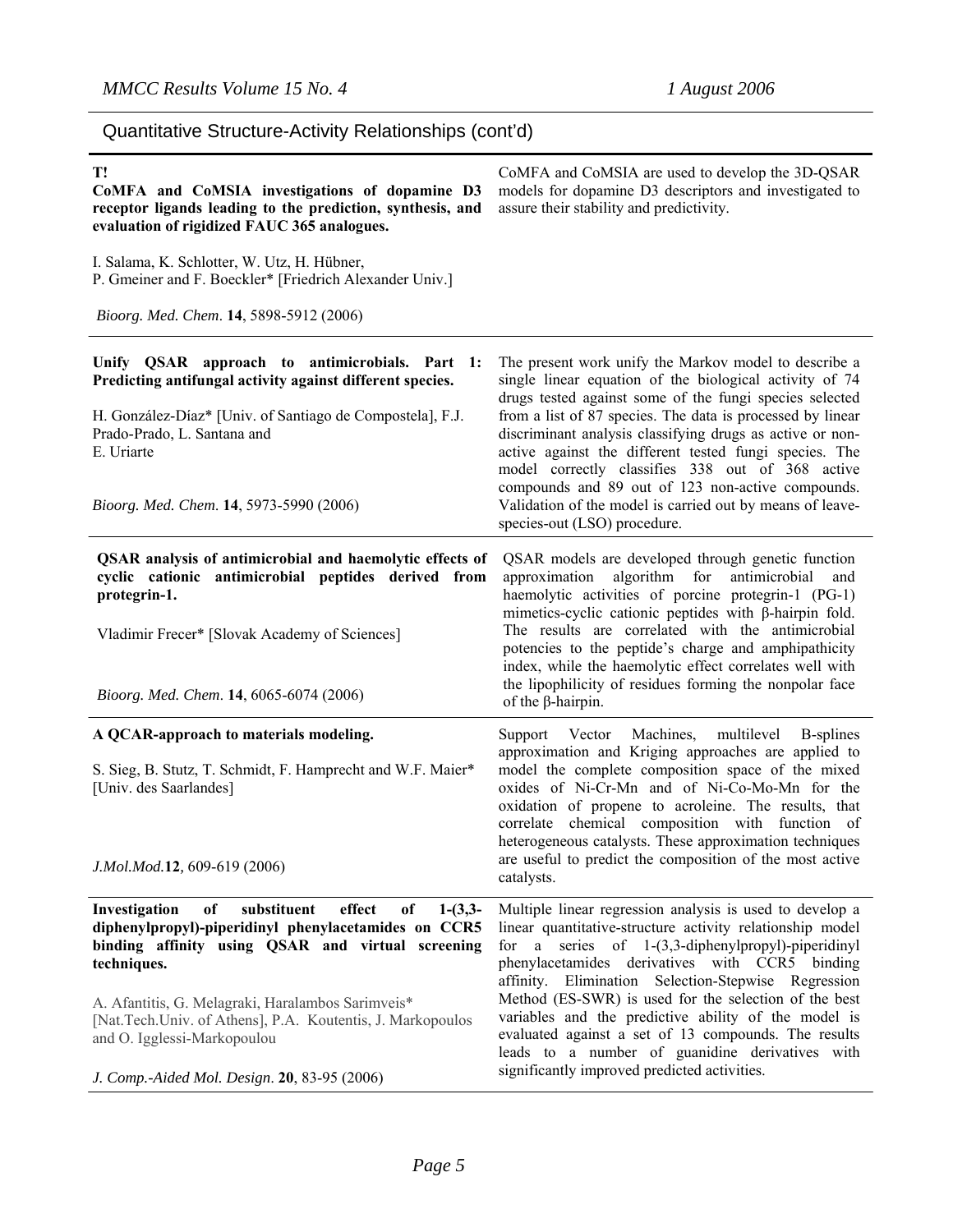### Quantitative Structure-Activity Relationships (cont'd)

| <b>QSAR</b> models based on quantum topological molecular<br>similarity.<br>P.L.A. Popelier* [Univ. of Manchester] and P.J. Smith<br>Euro.J.Med.Chem. 41, 862-873 (2006)                                       | Quantum topological molecular similarity (QTMS) is<br>proposed to construct a variety of medicinal, ecological<br>and physical organic QSAR/QSPRs. QTMS method uses<br>quantum chemical topology (QCT) to define electronic<br>descriptors drawn from modern <i>ab initio</i> wave functions<br>of geometry-optimised molecules. The best models are<br>obtained through a partial least square analysis in<br>conjunction with a genetic algorithm. They are also able<br>to highlight the active site, of the ligand or the molecule<br>whose structure determines the activity. |
|----------------------------------------------------------------------------------------------------------------------------------------------------------------------------------------------------------------|------------------------------------------------------------------------------------------------------------------------------------------------------------------------------------------------------------------------------------------------------------------------------------------------------------------------------------------------------------------------------------------------------------------------------------------------------------------------------------------------------------------------------------------------------------------------------------|
| Highly predictive CoMFA and CoMSIA models for two<br>series of stromelysin-1 (MMP-3) inhibitors elucidate S1'<br>and S1-S2' binding modes.<br>Elizabeth A. Amin* [Univ. of Minnesota] and William J.<br>Welsh. | CoMFA and CoMSIA are performed to derive 3D-QSAR<br>models for two training sets of arylsulfonyl isoquinoline-<br>thazine/thiazepine-based<br>based<br>and<br>matrix<br>metalloproteinase inhibitors (MMPIs). Stromelysin-1<br>(MMP-3) crystal structure is used to pinpoint areas on the<br>ligands and receptors.                                                                                                                                                                                                                                                                |
| J. Chem. Inf. Model. 46 (4), 1775 -1783, 2006.                                                                                                                                                                 |                                                                                                                                                                                                                                                                                                                                                                                                                                                                                                                                                                                    |

## **Host-Guest Systems**

#### **Structural and quantum chemical studies of 8-arylsulfanyl adenine class Hsp90 inhibitors.**

R.M. Immormino,Y. Kang, G. Chiosis, and D.T. Gewirth\* [Memorial Sloan-Kettering Cancer Cent.]

*J. Med. Chem.,* **49** (16), 4953 -4960, 2006

#### **Evidence for a synergistic salt-protein interaction-complex pattern of activation vs. inhibition of nitrogenase by salt.**

P.E. Wilson, A.C. Nyborg, J.Kenealey, T.J. Lowery, K. Crawford, C.R. King, A.J. Engan, J.L. Johnson and G.D. Watt\* [Brigham Young Univ.]

#### *Biophysical J*.**122**, 184-194 (2006)

#### **Molecular modeling the reaction mechanism of serinecarboxyl peptidases.**

Ksenia Bravaya, A. Bochenkova, B. Grigorenko, I. Topol, Stanley Burt, and A. Nemukhin\* [Russian Acad. of Sci.]

*J. Chem. Theory and Comp*. **2**, 1168-1175, 2006.

its analogues that illuminate their basis for Hsp90 inhibition is presented. Interactions between MoFe and the Fe proteins and

The structures of the water soluble 8-aryl-sulfanyl adenine class Hsp90 inhibitors, PU-H71 and PU-H64, in complex with the  $N$ -terminal domain of human Hsp $90\alpha$  is reported. Quantum chemical calculations of PU-H64 and

between Fe protein and nucleotides (MgADP and MgATP) are important to catalysis. The salt effects are investigated for nitrogenase interactions to offer an indepth analysis of the sources of salt inhibition and underlying apparent cooperativity. It is observed that charge screening of MoFe protein–Fe protein interactions in the nitrogenase complex accelerates the rate of nitrogenase complex dissociation.

The structure of the sedolisin-inhibitor complex designed the model enzyme-substrate complex and QM-MM calculations are performed to calculate the energy of the acylenzyme complex. The PBE0 exchange-correlation functional and the basis set  $6-31+G^{**}$  in the quantum part and the AMBER force field parameters in the molecular mechanical part are used to calculate the energies and forces. The reaction mechanism of serinecarboxyl peptidases should be viewed as a special case of carboxyl proteases, with the nucleophilic water molecule being replaced by the Ser residue.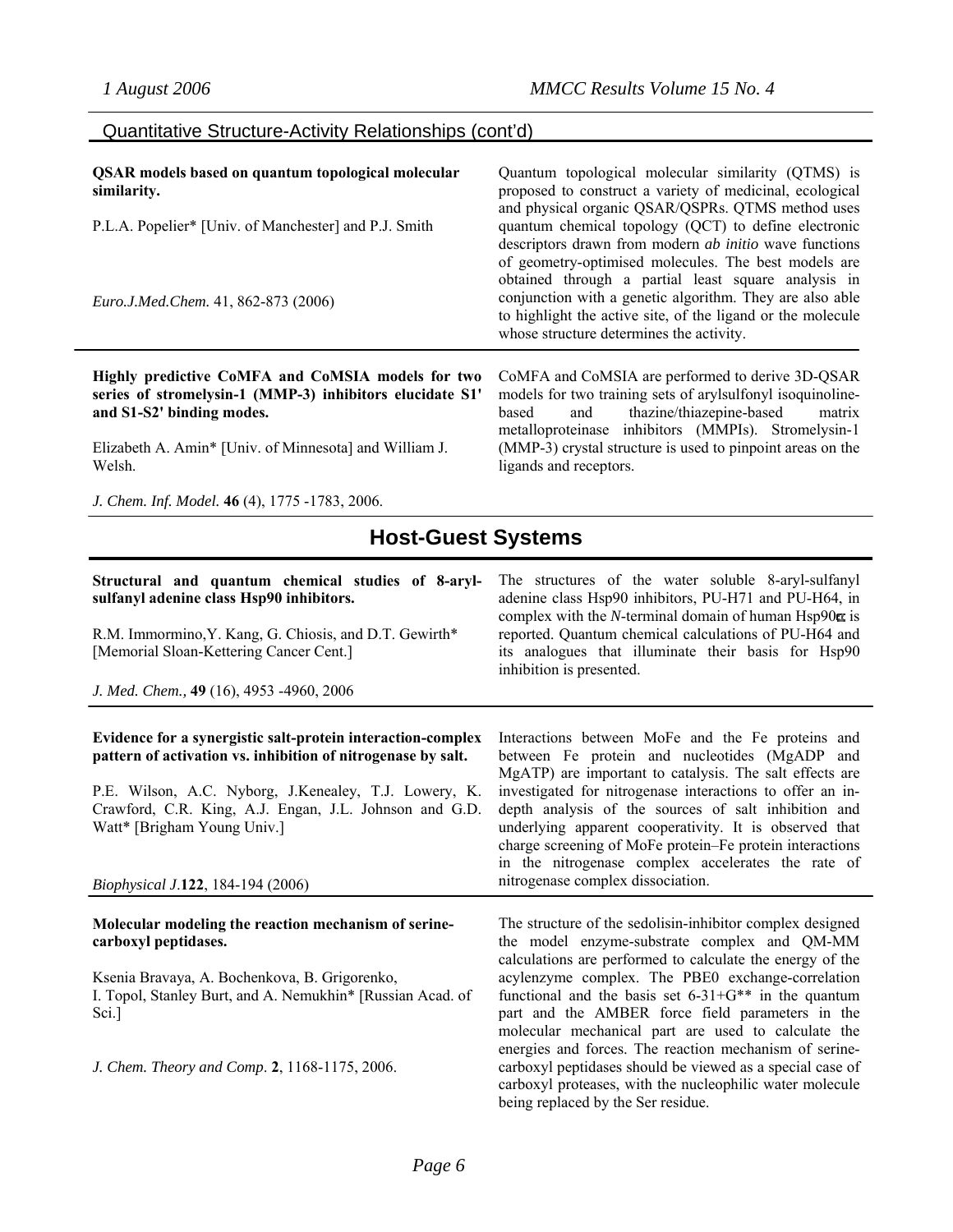### Host-Guest Systems (cont'd)

| Minimizing false positives in kinase virtual screens | The distinctive features of false positives in kinase virtual<br>screens are investigated. A series of retrospective virtual                                                |
|------------------------------------------------------|-----------------------------------------------------------------------------------------------------------------------------------------------------------------------------|
| Emanuele Perola*[Vertex Pharm.]                      | screens on kinase targets is performed on specifically<br>designed test sets, each combining true ligands. Docking<br>studies generated for the top-ranking compounds       |
| Proteins: Stru. Fun. and Bioinfo. 64, 422-435, 2006. | highlighted key aspects differentiating true hits from false<br>positives. The false-positive rates are significantly<br>reduced and the enrichment factors increased by an |
|                                                      | average of twofold. The results suggested a generalized<br>two-step protocol for virtual screening on kinase targets.                                                       |

**Carbon Nanoparticles** 

| Pt-Ru supported on double-walled carbon nanotubes as<br>high-performance anode catalysts for direct methanol fuel<br>cells.<br>Wenzhen Li, Xin Wang, Z. Chen, Mahesh Waje, and Yushan<br>Yan* [Nanyang Tech. Univ.]<br>J. Phys. Chem. B. 110, 15353 -15358, 2006. | Ethylene glycol method is used to prepare the Pt-Ru<br>supported carbon nanotubes catalysts. The Pt-Ru/DWNTs<br>catalyst shows the highest specific activity for methanol<br>oxidation reaction and the highest performance as an<br>anode catalyst in direct methanol fuel cell single cell<br>tests. The DMFC single cell with Pt-Ru/DWNTs<br>produces a 68% enhancement of power density, and at<br>the same time, an 83% reduction of Pt-Ru electrode<br>loading when compared to Pt-Ru/C. |
|-------------------------------------------------------------------------------------------------------------------------------------------------------------------------------------------------------------------------------------------------------------------|------------------------------------------------------------------------------------------------------------------------------------------------------------------------------------------------------------------------------------------------------------------------------------------------------------------------------------------------------------------------------------------------------------------------------------------------------------------------------------------------|
| Surface segregation phenomena in Pt-Pd nanoparticles:<br>Dependence on nanocluster size.                                                                                                                                                                          | MD simulations are used to investigate the effect of the<br>nanocluster size on surface segregation phenomena of Pt<br>alloys. The percent of the surface enriched either in Pt or                                                                                                                                                                                                                                                                                                             |
| G. E. Ramirez Caballero* [Texas A&M Univ.] and P. B.<br><b>Balbuena</b>                                                                                                                                                                                           | Pd at a given concentration depends on the cluster size.<br>The results suggested that surface segregation behavior in<br>supported nanoclusters is influenced by:<br>Pt-Pd                                                                                                                                                                                                                                                                                                                    |
| <i>Mol. Sim.</i> 110, 297-303, 2006.                                                                                                                                                                                                                              | differences in surface energies, interaction of the clusters<br>with the substrate, and probably most importantly by the<br>fabrication protocol.                                                                                                                                                                                                                                                                                                                                              |

1.2. *Biopolymers* 

## **Comparative or Homology Modeling**

**Homology model of RSK2 N-terminal kinase domain, structure-based identification of novel RSK2 inhibitors, and preliminary common pharmacophore.** 

T. Luong Nguyen\* [SAIC-Frederick, Inc.], R. Gussio, J.A. Smith, D.A. Lannigan, S.M. Hecht, D.A. Scudiero, R.H. Shoemaker and and D.W. Zaharevitz *Bioorg. Med. Chem*. **14**, 6097-6105 (2006)

An atomic model of the RSK2 NTD (residues 68–323), which was built to simultaneously bind the distinctive molecular scaffolds of SL0101, Ro31-8220, and GF109203X. The RSK2 NTD model is used to identify two novel RSK2 inhibitors from the National Cancer Institute open chemical repository and to develop a preliminary structure-based pharmacophore model.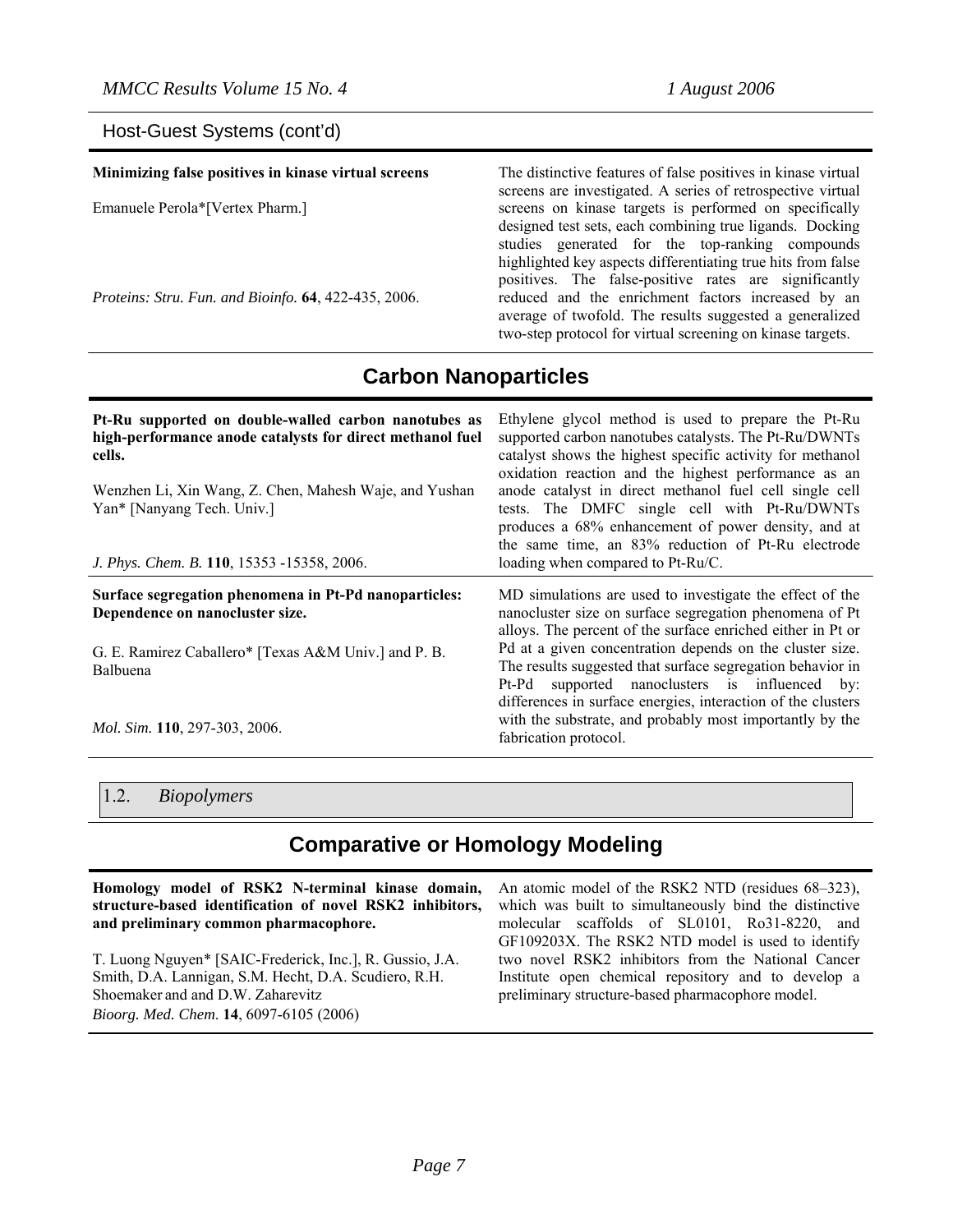Comparative or Homology modeling (cont'd)

| Comparison of a homology model<br>and<br>the<br>crystallographic structure of human 11β-hydroxysteroid<br>dehydrogenase type 1 (11βHSD1) in a structure-based<br>identification of inhibitors<br>L. Miguet, Z. Zhang, M. Barbier and M.G. Grigorov* [Nestlé<br>Res. Cent.]<br>J. Comp.-Aided Mol. Design. 20, 67-81(2006) | Homology modeling is employed to build the 3D<br>structure of 11βHSD1. Molecular docking is used to<br>validate the predicted model by showing that it is able to<br>discriminate between known 11βHSD1 inhibitors or<br>substrates and non-inhibitors. Structure-based virtual<br>screening experiments are carried out on both the<br>homology model and the crystallographic structure with a<br>database of 114'000 natural molecules. 15 molecules are<br>consistently selected as inhibitors based on both the<br>homology model and crystal structures of the enzyme. |
|---------------------------------------------------------------------------------------------------------------------------------------------------------------------------------------------------------------------------------------------------------------------------------------------------------------------------|------------------------------------------------------------------------------------------------------------------------------------------------------------------------------------------------------------------------------------------------------------------------------------------------------------------------------------------------------------------------------------------------------------------------------------------------------------------------------------------------------------------------------------------------------------------------------|
| A!<br>Comparative model of EutB from coenzyme $B_{12}$ -<br>dependent ethanolamine ammonia-lyase reveals a $\beta_8\alpha_8$ ,<br>TIM-barrel fold and radical catalytic site structural<br>features.<br>Li Sun, Kurt Warncke* [Emory Univ.]<br>Proteins: Stru. Fun. and Bioinfo. 64, 308-319, 2006.                       | MODELLER is used to construct the structure of the<br>EutB protein from Salmonella typhimurium, contains the<br>active site of the coenzyme $B_{12}$ . PROCHECK and<br>VERIFY3D are used to evaluate the model. The results<br>identify a $\beta_8 \alpha_8$ , TIM-barrel fold for EutB, is consistent<br>with a central role of the $\alpha/\beta$ -barrel structures in radical<br>catalysis conducted by the coenzyme $B_{12}$ - and S-<br>adenosylmethionine-dependent enzyme superfamilies.                                                                             |

## **Protein Folding**

**Amino acid substitutions affecting protein dynamics in eglin C do not affect heat capacity change upon unfolding.** 

A.V. Gribenko, T.R. Keiffer, G.I. Makhatadze**\*** [Penn State Univ. Coll. of Med.]

*Proteins: Stru. Fun. and Bioinfo.* **64**, 295-300, 2006.

Empirical surface area-based calculations could predict heat capacity changes reasonably well, and suggested that changes in hydration of those surfaces is not the only parameter contributing to the observed heat capacity changes upon unfolding. Protein dynamics changes resulting in increased rigidity of the protein structure might contribute to the observed heat capacity change upon unfolding.

## **Protein Dynamics**

| Topological and dynamical properties of Azurin anchored<br>to a gold substrate as investigated by molecular dynamics<br>simulation.<br>A. Rita Bizzarri* [Univ. della Tuscia]<br><i>Biophysical J.</i> 122, 206-214 (2006) | MD simulations are performed to study the electron<br>transfer of the azurin, covalently bound to a gold<br>substrate through its native disulphide group. Simulations<br>and electric field are applied on neutral, positively and<br>negatively charged substrates to investigate the effects on<br>the protein structure and dynamics. The orientation, the<br>height and the size of the protein with respect to the<br>substrate are compared with the experimental data. |
|----------------------------------------------------------------------------------------------------------------------------------------------------------------------------------------------------------------------------|--------------------------------------------------------------------------------------------------------------------------------------------------------------------------------------------------------------------------------------------------------------------------------------------------------------------------------------------------------------------------------------------------------------------------------------------------------------------------------|
| Structural stability and dynamics of an amyloid-forming<br>peptide GNNQQNY from the yeast prion sup-35.                                                                                                                    | All-atom explicit solvent MD simulations of various sizes<br>and arrangements of oligomer seeds of the wild-type and<br>its mutants to study its stability and dynamics. The results                                                                                                                                                                                                                                                                                           |
| J. Zheng, B. Ma, Chung-Jung Tsai and R. Nussinov*[NCI-<br>Frederick]                                                                                                                                                       | suggested that within the sheet, the driving forces to<br>associate and stabilize are interstrand backbone-backbone<br>and side chain-side chain hydrogen bonds, whereas<br>between the sheets, shape-complementary by the dry<br>polar steric zipper via the side chains of Asn-2, Gln-4,                                                                                                                                                                                     |
| <i>Biophysical J.</i> 91, 824-833 (2006)                                                                                                                                                                                   | and Asn-6 holds the sheets together.                                                                                                                                                                                                                                                                                                                                                                                                                                           |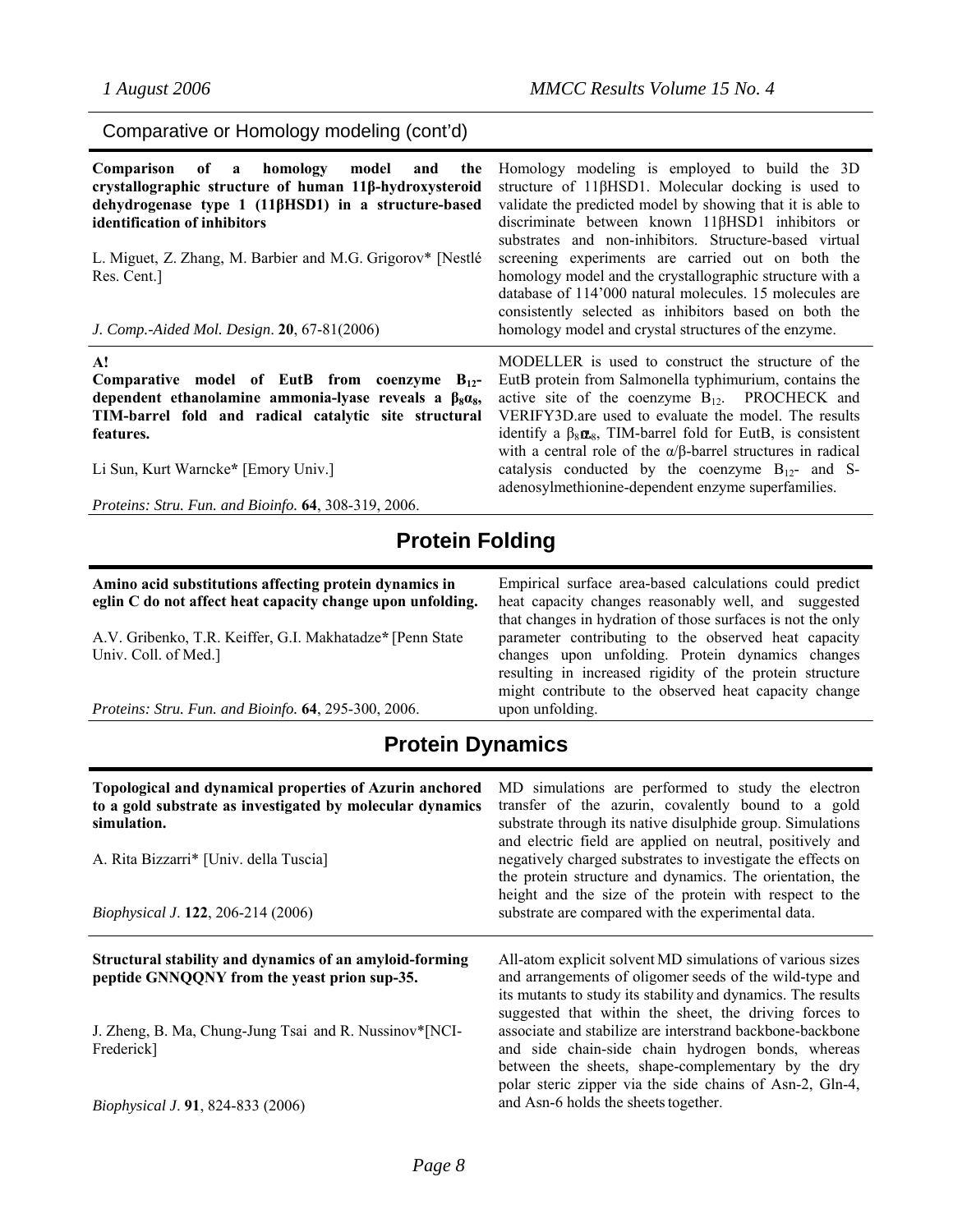## Protein-Dynamics (cont'd)

| Dynamics of the WPD loop of the yersinia protein tyrosine<br>phosphatase.<br>Xin Hu and C. Erec Stebbins* [The Rockefeller Univ.]<br>Biophysical J. 91, 948-956 (2006) | MD<br>simulations<br>used to<br>investigate<br>the<br>are<br>conformational changes and dynamics of the WPD loop.<br>The results are correlated with the experimental<br>observations, showed that the WPD loop of YopH is<br>intrinsically flexible and fluctuates between the open and<br>closed conformation. The dynamic behavior of the WPD<br>loop for the C403S mutant differs from the wild-type<br>YopH. The results showed the role of the WPD loop in<br>PTPase-mediated catalysis, and are useful in structure-<br>based design for novel, selective YopH inhibitors as<br>antibacterial drugs. |
|------------------------------------------------------------------------------------------------------------------------------------------------------------------------|-------------------------------------------------------------------------------------------------------------------------------------------------------------------------------------------------------------------------------------------------------------------------------------------------------------------------------------------------------------------------------------------------------------------------------------------------------------------------------------------------------------------------------------------------------------------------------------------------------------|
| Adhesive dynamics simulation of neutrophil arrest with<br>deterministic activation.                                                                                    | The ligation of E-selectin could stimulate the firm<br>adhesion of neutrophils via a MAP-kinase cascade. An<br>integrated model by combining two methodologies: a                                                                                                                                                                                                                                                                                                                                                                                                                                           |
| E.F. Krasik, K. Lai Yee and D.A. Hammer* [Univ. of<br>Pennsylvania]                                                                                                    | mechanics-based modeling of leukocyte adhesion<br>(adhesive dynamics) and signal transduction pathway<br>modeling is developed to study the possible mechanism<br>by which neutrophil arrest could occur. This model is<br>allowed to understand how intracellular signaling activity                                                                                                                                                                                                                                                                                                                       |
| Biophysical J. 91, 1145-1155 (2006)                                                                                                                                    | could set the timescale of neutrophil activation, adhesion,<br>and diapedesis.                                                                                                                                                                                                                                                                                                                                                                                                                                                                                                                              |
| Molecular dynamics simulation of Leishmania major<br>surface metalloprotease GP63 (leishmanolysin).                                                                    | MD simulation of Leishmania major GP63 in water at pH<br>7 is reported. Upon solvation, GP63 undergoes a sharp<br>structural relaxation with respect to the crystal structure.                                                                                                                                                                                                                                                                                                                                                                                                                              |
| G. Bianchini, A. Bocedi, P. Ascenzi, E. Gavuzzo, F. Mazza,<br>Massimiliano Aschi* [Univ. L'Aquila]<br>Proteins: Stru. Fun. and Bioinfo. 64, 385-390, 2006.             | The results suggested that the N-terminal domain of<br>GP63 is activating the proenzyme and the residues<br>involved in the interdomain bending result highly<br>conserved.                                                                                                                                                                                                                                                                                                                                                                                                                                 |
|                                                                                                                                                                        |                                                                                                                                                                                                                                                                                                                                                                                                                                                                                                                                                                                                             |
| Local feature analysis: A statistical theory for<br>reproducible essential dynamics of large macromolecules                                                            | The application of local feature analysis (LFA) to<br>construct a topographic representation of functional                                                                                                                                                                                                                                                                                                                                                                                                                                                                                                  |
| Zhiyong Zhang, Willy Wriggers <sup>*</sup> [Univ. of Texas Health<br>Sci.Cent. at Houston]                                                                             | dynamics is described. The LFA representations are low<br>dimensional, and like PCA provide a reduced basis set for<br>collective motions. The results are more reliable<br>assignment of essential dynamics modes across different                                                                                                                                                                                                                                                                                                                                                                         |
| Proteins: Stru. Fun. and Bioinfo. 64, 391-403, 2006.                                                                                                                   | MD time windows. The intrinsic dynamics of local<br>domains is more extensively sampled than that of<br>globally coherent PCA modes.<br>. .                                                                                                                                                                                                                                                                                                                                                                                                                                                                 |

## **Nucleic Acids**

**Collective dynamics of EcoRI-DNA complex by elastic network model and molecular dynamics simulations.** 

P. Doruker\* [Bogazici Univ.], L. Nilsson and O. Kurkcuoglu

*J. Biomol. Stru. and Dynamics.* **10**, 1-6 (2006)

Anisotropic network model (ANM) is used to analyze the collective motions of restriction enzyme *Eco*RI in free form and in complex with DNA. Three independent MD simulations are performed for the *Eco*RI-DNA complex in explicit water to compare the analyzed results. The results indicated that the stems of the inner loops are quite immobile even in the free enzyme and form a large, almost fixed, pocket for DNA binding.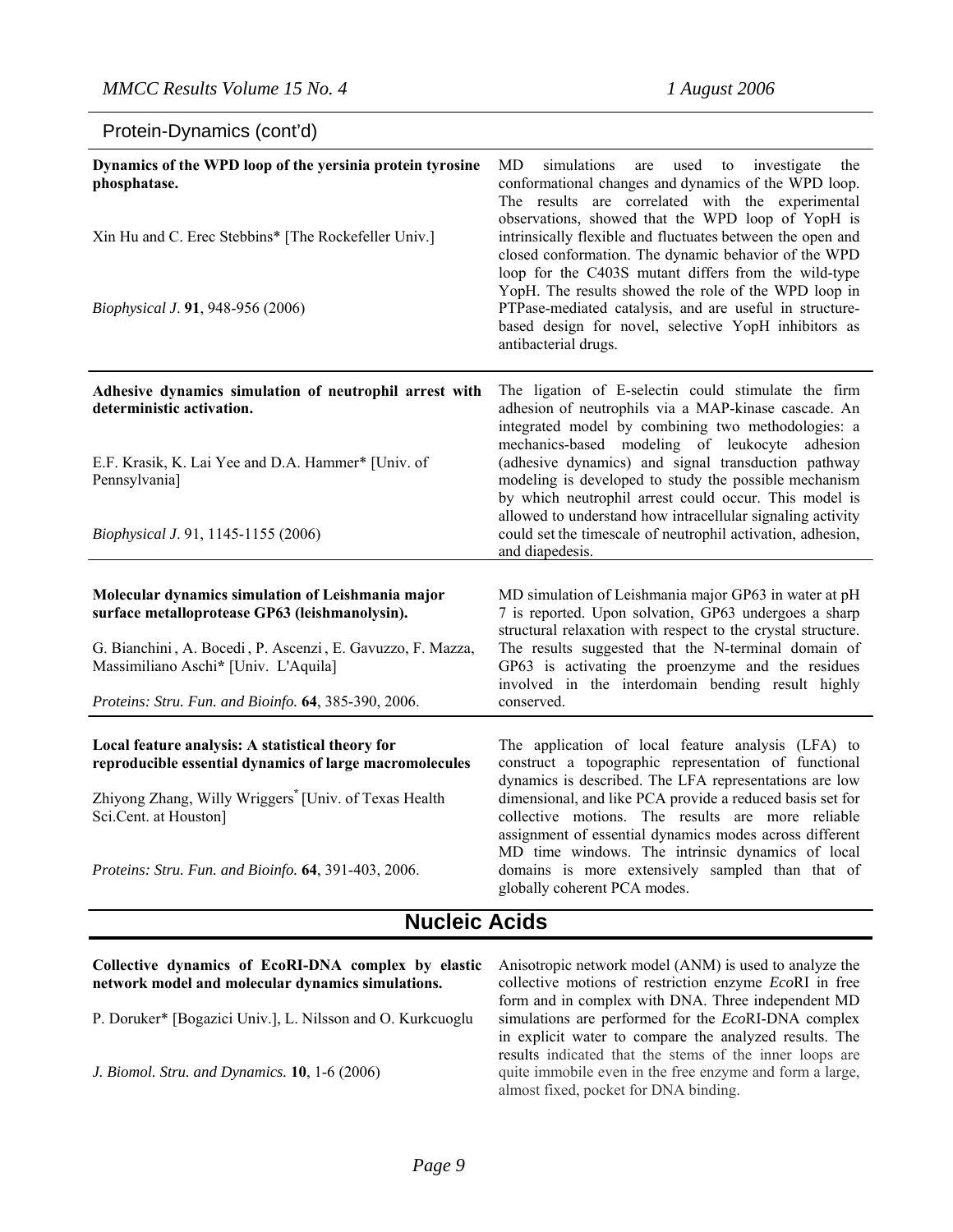| Nucleic Acids (cont'd)                                                                                                                                                   |                                                                                                                                                                                                                                                                                                                                                                                                                                                                                                                                                                                  |
|--------------------------------------------------------------------------------------------------------------------------------------------------------------------------|----------------------------------------------------------------------------------------------------------------------------------------------------------------------------------------------------------------------------------------------------------------------------------------------------------------------------------------------------------------------------------------------------------------------------------------------------------------------------------------------------------------------------------------------------------------------------------|
| Shape similarity measures for the design of small RNA<br>switches.                                                                                                       | The aim is to computationally design small RNA<br>switches that rely on the riboswitches. MD simulations<br>utilize a variety of different similarity measures to assess                                                                                                                                                                                                                                                                                                                                                                                                         |
| Assaf Avihoo, Danny Barash* [Univ. of Haifa]                                                                                                                             | the distances between an initial state and triggered states.<br>These combined similarity measures that rely on both                                                                                                                                                                                                                                                                                                                                                                                                                                                             |
| J. Biomol. Stru. and Dynamics. 10, 17-24 (2006)                                                                                                                          | coarse-grained and fine-grained graph representations of<br>the RNA secondary structure are described.                                                                                                                                                                                                                                                                                                                                                                                                                                                                           |
| Possible inhibition of group-I intron RNA by resveratrol<br>and genistein.                                                                                               | Group I intron RNA is a unique class of RNA molecule<br>that undergoes self-catalytic activity due to its unique                                                                                                                                                                                                                                                                                                                                                                                                                                                                 |
| S. Usha, I.M. Johnson and R. Malathi* [Univ. of Madras]<br>J. Biomol. Stru. and Dynamics. 10, 17-24 (2006)                                                               | folded structure that catalyze number of cellular<br>reactions. The binding efficacy of resveratrol and<br>genistein to group I intron RNA transcript and circular-<br>intervening sequences of Tetrahymena thermophila and<br>the binding efficacy of resveratrol and genistein to 25S<br>rRNA of C. albicans is measured by quantification of the<br>RNA using densitometric method. The results suggested<br>that these natural compounds might bind with intron<br>RNA and act as an potential target and modulates the<br>cellular process during therapeutic intervention. |
| Sequence structure of human nucleosome DNA.                                                                                                                              | The dominance of oscillating GG and CC dinucleotides<br>in human nucleosomes and the contribution of AG(CT),                                                                                                                                                                                                                                                                                                                                                                                                                                                                     |
| S.B. Kogan, M. Kato, R. Kiyama and E.N. Trifonov* [Univ.<br>of Haifa].                                                                                                   | GA(TC), and AA(TT) suggested a general nucleosome<br>DNA sequence pattern -counterphase oscillation of RR<br>and YY dinucleotides. AA and TT dinucleotides,<br>commonly accepted as major players, are only weak                                                                                                                                                                                                                                                                                                                                                                 |
| J. Biomol. Stru. and Dynamics. 10, 43-48 (2006)                                                                                                                          | contributors in the case of human nucleosomes.                                                                                                                                                                                                                                                                                                                                                                                                                                                                                                                                   |
| Probing the nature of hydrogen bonds in DNA base pairs.                                                                                                                  | Energy decomposition analyses based on the block-<br>localized wave-function (BLW-ED) method are used to                                                                                                                                                                                                                                                                                                                                                                                                                                                                         |
| Yirong Mo* [Western Michigan Univ.]                                                                                                                                      | investigate the nature of the hydrogen bonds in DNA<br>base pairs in terms of deformation, Heitler-London,<br>polarization, electron-transfer and dispersion-energy<br>terms. A modest electron-transfer effect is found in the<br>Watson-Crick adenine-thymine (AT), guanine-cytosine<br>(GC) and Hoogsteen adenine-thymine (H-AT) pairs,<br>confirming the weak covalence in the hydrogen bonds.                                                                                                                                                                               |
| J.Mol.Mod.12, 665-672 (2006)                                                                                                                                             | Theoretical and experimental results showed that the GC<br>pair has a binding energy twice that of the AT and H-AT<br>pairs, compared with three conventional N-H···O(N)<br>hydrogen bonds in the GC pair and two in the AT or H-<br>AT pair.                                                                                                                                                                                                                                                                                                                                    |
| Bioactive principles in the bark of Pilidiostigma tropicum.                                                                                                              | Molecular mechanics and <i>ab initio</i> molecular-orbital                                                                                                                                                                                                                                                                                                                                                                                                                                                                                                                       |
| W.N. Setzer*<br>[Univ.<br>of<br>Alabama<br>Huntsville],<br>in<br>M.C. Setzer,<br>G.F. Rozmus,<br>J.M. Schmidt,<br>B. Vogler,<br>Sabine Reeb, B.R. Jackes and A.K. Irvine | techniques are used to investigate the intercalation<br>interaction of rhodomyrtoxin B with DNA. A favorable<br>$\pi$ - $\pi$ interaction between rhodomyrtoxin B and the<br>cytosine-guanine base pair is predicted, but the<br>orientation of the interaction cannot be predicted based                                                                                                                                                                                                                                                                                        |
| J.Mol.Mod.12, 665-672 (2006)                                                                                                                                             | on frontier molecular orbitals.                                                                                                                                                                                                                                                                                                                                                                                                                                                                                                                                                  |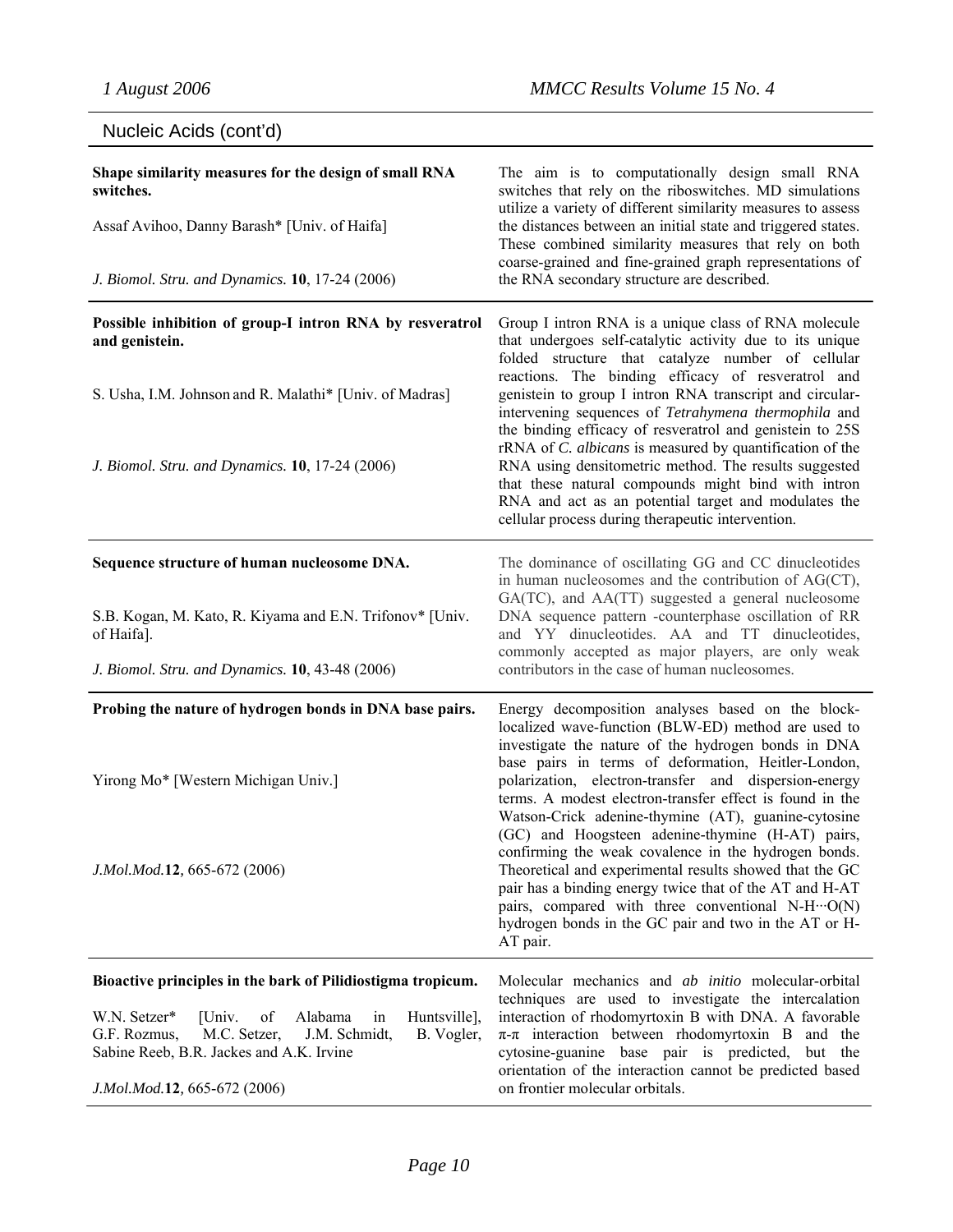| Nucleic Acids (cont'd)                                                                                                                                                                                                                                                                                                                              |                                                                                                                                                                                                                                        |
|-----------------------------------------------------------------------------------------------------------------------------------------------------------------------------------------------------------------------------------------------------------------------------------------------------------------------------------------------------|----------------------------------------------------------------------------------------------------------------------------------------------------------------------------------------------------------------------------------------|
| Mutagenic nucleotide incorporation and hindered<br>translocation by a food carcinogen C8-dG adduct in<br>Sulfolobus solfataricus P2 DNA polymerase IV (Dpo4):<br>Modeling and dynamics studies.<br>L. Zhang, O. Rechkoblit, Lihua Wang, D.J. Patel, R. Shapiro<br>and Suse Broyde* [New York Univ.]<br>Nucleic Acids Research. 34, 3326-3337 (2006) | MD simulations are used<br>incorporation opposite the<br>methyl-6-phenylimidazo[4<br>family polymerase, Dpo4.<br>dATP and dTTP are bette<br>system than in their respec<br>adducts, situated in the ma<br>translocation in this polyme |
|                                                                                                                                                                                                                                                                                                                                                     |                                                                                                                                                                                                                                        |
| A!<br>Three-dimensional modeling of cytomegalovirus DNA<br>polymerase and preliminary analysis of drug resistance.                                                                                                                                                                                                                                  | 3D-Jury Meta server and<br>used to build the 3D<br>conformations for CMV I<br>crystal structures of                                                                                                                                    |
| Rong Shi, Arezki Azzi, Christian Gilbert, Guy Boivin*                                                                                                                                                                                                                                                                                               | polymerase. The results a                                                                                                                                                                                                              |

[CHUL Hospital and Laval Univ.], Sheng-Xiang Lin

*Proteins: Stru. Fun. and Bioinfo.* **64**, 301-307, 2006.

to investigate the nucleotide e major adduct of 2-amino-1- $[-5-b]$ -pyridine in the DinB The simulations indicated that er incorporated in the damaged tive mismatches. Bulky C8-dG ation groove are likely to impede terase.

the program MODELLER are models of closed and open DNA polymerase based on the bacteriophage RB69 DNA are useful to understand drug resistance mechanisms for CMV and the interpretation of novel viral mutations.

#### **Free Energy Minor groove deformability of DNA: A molecular dynamics free energy simulation study.**  Martin Zacharias\* [International University Bremen] *Biophysical J*. **91**, 882-891 (2006) An explicit solvent MD simulation in combination with the umbrella sampling approach is used to investigate the molecular mechanism of DNA minor groove deformations and the indirect energetic contribution to protein binding. The resulting deformed structures showed close agreement with experimental DNA structures in complex with minor groove-binding proteins. **Predicting RNA secondary structure by free energy minimization.**  David H. Mathews\*[Univ. of Rochester Med. Cent.] *Theor.Chem.Accounts.,* **116***,* 160-168 (2006) The stability of a given RNA secondary structure could be quantified using nearest neighbor free energy parameters. These parameters are the basis of a number of free energy minimization algorithms that predict RNA secondary structure for either a single sequence or multiple sequences. The progress of RNA secondary structure prediction by free energy minimization and the developed algorithms are reviewed.

## **Membrane Proteins and Lipid-Peptide Interactions**

| <b>Cholesterol inhibits the insertion of the Alzheimer's</b><br>peptide $\mathbf{A}\beta(25-35)$ in lipid bilayers. | Cholesterol alters the capability of $\text{A}\beta(25-35)$ to<br>penetrate into the lipid bilayers at the molecular level. At<br>very low cholesterol content, the location of the C-                                                                                                               |
|---------------------------------------------------------------------------------------------------------------------|------------------------------------------------------------------------------------------------------------------------------------------------------------------------------------------------------------------------------------------------------------------------------------------------------|
| Silvia Dante* [Darmstadt Univ. of Tech.], Thomas Hauß and<br>N.A. Dencher                                           | terminal part of $\mathcal{A}\beta(25-35)$ is unequivocally established<br>in the hydrocarbon region of the membrane, correlated<br>with the previous results on pure phospholipids<br>membrane. The results link a structural property to a<br>physiological and functional behavior and point to a |
| J. Europ.Biophys. 35, 523 -531, 2006.                                                                               | therapeutical approach to prevent the AD by modulation<br>of membrane properties.                                                                                                                                                                                                                    |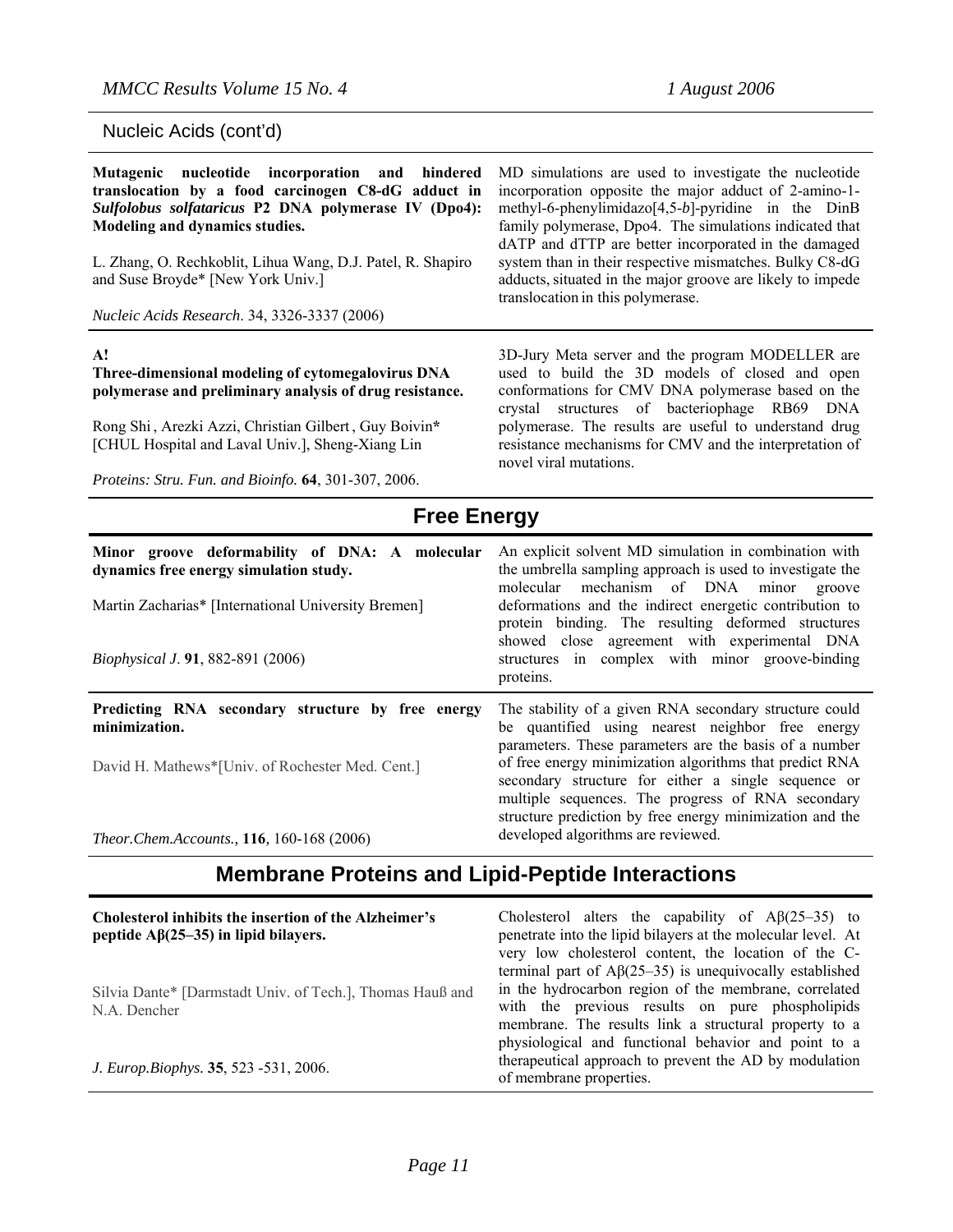## Membrane Proteins and Lipid-Peptide Interactions (cont'd)

| Interaction of the sugars trehalose, maltose and glucose<br>with a phospholipid bilayer: A comparative molecular<br>dynamics study.<br>C.S. Pereira and P.H. Hünenberger* [ETH-Hönggerberg]<br>J. Phys. Chem. B. 110, 15572 -15581, 2006. | MD simulations are used to investigate the interaction of<br>the sugars trehalose, maltose, and glucose with a<br>phospholipid bilayer at atomic resolution. The three<br>sugars are interact directly with the lipid headgroups<br>through hydrogen bonds, replacing water at about one-<br>fifth to one-quarter of the hydrogen-bonding sites<br>provided by the membrane at 325 K. |
|-------------------------------------------------------------------------------------------------------------------------------------------------------------------------------------------------------------------------------------------|---------------------------------------------------------------------------------------------------------------------------------------------------------------------------------------------------------------------------------------------------------------------------------------------------------------------------------------------------------------------------------------|
| Molecular investigation of the interactions of trehalose<br>with lipid bilayers of DPPC, DPPE and their mixture.<br>S. Leekumjorn* [Virginia Polytechnic Inst. and State Univ.],<br>and A. K. Sum.                                        | MD simulations are performed to study structural and<br>dynamic properties of fully hydrated pure and mixed<br>bilayers of 1,2-dipalmitoyl-sn-glycero-3-phosphocholine<br>(DPPC)<br>and<br>1,2-dipalmitoyl-sn-glycero-3-<br>phosphoethanolamine (DPPE) in the presence of<br>trehalose. For the pure DPPE bilayer, an excess of                                                       |
| Mol. Sim. 110, 219-230, 2006.                                                                                                                                                                                                             | hydrogen-donors create a competitive hydrogen bonding<br>environment that weakens lipid-lipid interactions and<br>favors hydration of the amine groups, which enhances the<br>binding of trehalose with the bilayer.                                                                                                                                                                  |
| Interactions of the C2 domain of human factor V with a<br>model membrane.                                                                                                                                                                 | MD simulations are performed on the open and closed<br>conformers of domain C2 of coagulation Factor V                                                                                                                                                                                                                                                                                |
|                                                                                                                                                                                                                                           | (FaVC2) in water and in the presence of a neutral                                                                                                                                                                                                                                                                                                                                     |
| Luca Mollica, F. Fraternali, Giovanna Musco* [Dulbecco<br>Telethon Inst.], Giovanna Musco.                                                                                                                                                | phospholipids bilayer model to investigate<br>the<br>mechanism, the dynamics and the energetics of the<br>binding process. The results are consistent with the<br>experimental values and suggested PS interaction site.                                                                                                                                                              |
| Proteins: Stru. Fun. and Bioinfo. 64, 363-375, 2006.                                                                                                                                                                                      | The structural data is further useful to the design of<br>potential inhibitors able to disrupt membrane association.                                                                                                                                                                                                                                                                  |
| Delineating common molecular mechanisms in<br>Alzheimer's and prion diseases.                                                                                                                                                             | The mechanism of $\mathbf{A}\beta$ toxicity is mediated through the<br>coordination of redox-active transition-metal ions such as<br>copper leading to the generation of reactive oxygen                                                                                                                                                                                              |
| K.J. Barnham, R. Cappai, K. Beyreuther, C.L. Masters and<br>A.F. Hill* [The Univ. of Melbourne]<br>Trends in Biochem. Sci. 31, 465-472 (2006)                                                                                             | species, coupled with the propensity to interact with lipid<br>bilayers. Key sequence and chemical similarities between<br>prion protein (PrP) and $\overrightarrow{AB}$ indicate that similar<br>therapeutic strategies might be applicable for the<br>treatment of Alzheimer's and prion diseases.                                                                                  |

# **Ligand Binding**

| The binding of 3'-N-piperidine-4-carboxyl-3'-deoxy-ara-<br>uridine to ribonuclease A in the crystal.                                            | The binding mode of the inhibitor, 3'-N-piperidine-4-<br>carboxyl-3'-deoxy-ara-uridine, to ribonuclease A is<br>studied. Two inhibitors are bound in the central RNA<br>binding cavity of RNase A exploiting interactions with              |
|-------------------------------------------------------------------------------------------------------------------------------------------------|---------------------------------------------------------------------------------------------------------------------------------------------------------------------------------------------------------------------------------------------|
| D.D. Leonidas* [The Nati. Hellenic Res. Found.], T. Kanti<br>Maiti, A. Samanta, S. Dasgupta, T. Pathak, S.E. Zographos<br>and N.G. Oikonomakos. | residues from peripheral binding sites. The first inhibitor<br>molecule occupies the purine-preferring site of RNase A,<br>the rest of the molecule projects to the solvent. The<br>second inhibitor molecule binds with the carboxyl group |
| Bioorg. Med. Chem. 14, 6055-6064 (2006)                                                                                                         | at the pyrimidine recognition site and the uridine moiety<br>exploits interactions with RNase A residues Lys66,<br>$His119$ and $Asp121$ .                                                                                                  |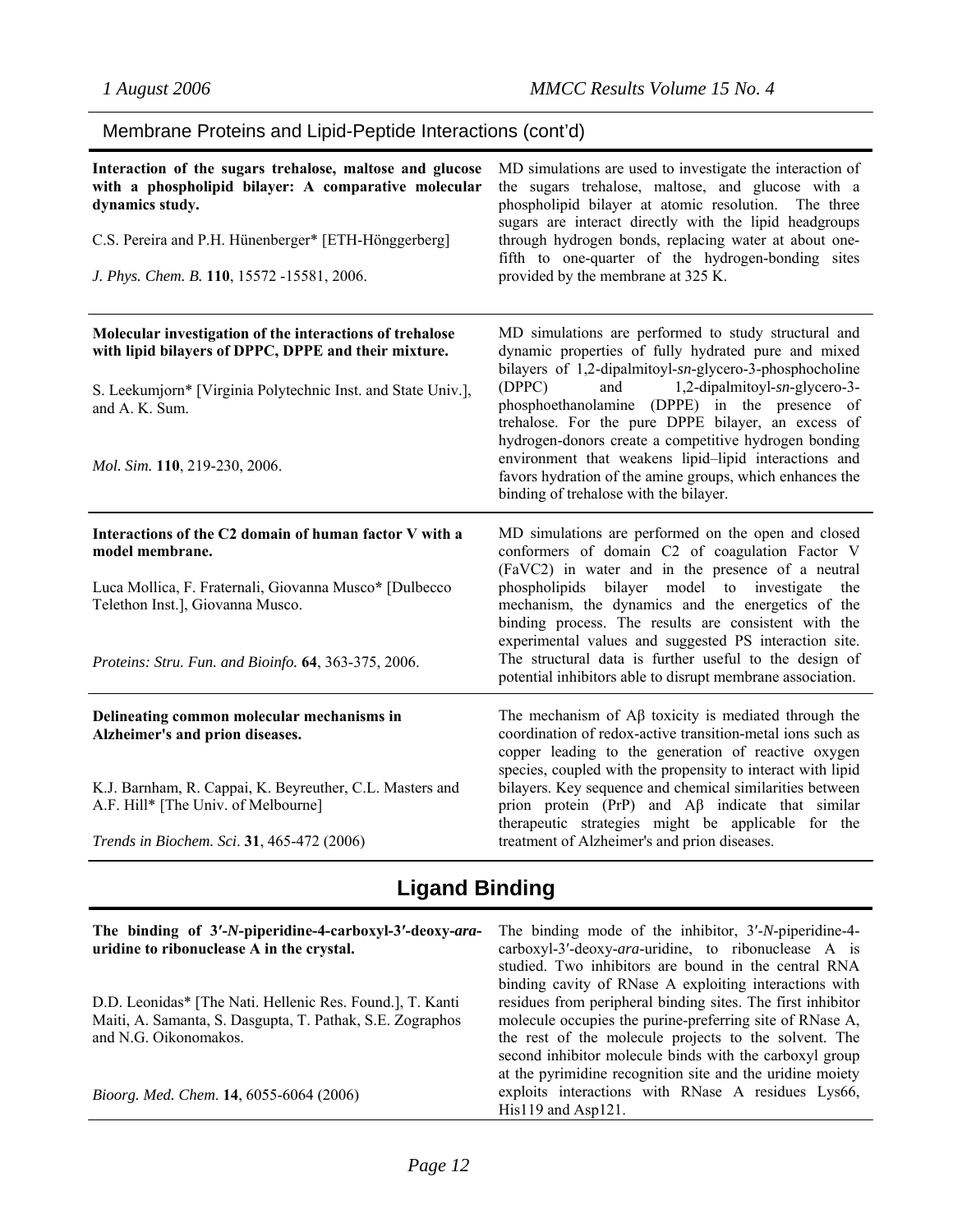## Ligand Binding (cont'd)

| Novel potent and selective $\alpha_{\rm v}\beta_3/\alpha_{\rm v}\beta_5$ integrin dual<br>antagonists with reduced binding affinity for human<br>serum albumin.<br>P. Raboisson, C.L. Manthey, M. Chaikin, J. Lattanze,<br>C. Crysler, K. Leonard, W. Pan, B.E. Tomczuk and J.J.<br>Marugán* [Johnson & Johnson Pharm.Res. & Develop.]<br>Euro.J.Med.Chem. 41, 847-861 (2006)                                                           | Structure-activity HSA binding data of organic acids<br>have demonstrated that the incorporation of polar groups<br>into a given molecule can dramatically decrease the<br>affinity toward HSA. This strategy is applied by<br>examining the effects of such modifications in both the<br>central core constrain and the substituent- $\beta$ to the<br>carboxylate. The results lead with improved drug-like<br>properties for further evaluations in the field of oncology<br>and osteoporosis. |
|-----------------------------------------------------------------------------------------------------------------------------------------------------------------------------------------------------------------------------------------------------------------------------------------------------------------------------------------------------------------------------------------------------------------------------------------|---------------------------------------------------------------------------------------------------------------------------------------------------------------------------------------------------------------------------------------------------------------------------------------------------------------------------------------------------------------------------------------------------------------------------------------------------------------------------------------------------|
| Synthesis of anthranylaldoxime derivatives as estrogen<br>receptor ligands and computational prediction of binding<br>modes.<br>T. Tuccinardi, S. Bertini, A. Martinelli, F. Minutolo* [Univ.<br>of Pisa], G. Ortore, G. Placanica, G. Prota, S. Rapposelli, K.E.<br>Carlson, J.A. Katzenellenbogen, and M. Macchia.<br>J. Med. Chem., 49 (16), 5001 -5012, 2006                                                                        | Ligand docking followed by molecular mechanics<br>Poisson-Boltzmann/surface area (MM-PBSA) studies<br>suggested a molecular basis for the interaction of 3-and<br>4-phenyl rings of the N-Me-anthranylaldoximes<br>compounds with the ERs and enabled the development of<br>models able to predict the mode of ligand binding.                                                                                                                                                                    |
| Computational characterization of metal binding groups<br>for metalloenzyme inhibitors.<br>K.D. Dobbs, A.M. Rinehart, M.H. Howard, Ya-Jun Zheng,<br>and D.A. Kleier* [Stine-Haskell Res. Cent.]<br>J. Chem. Theory and Comp. 2, 990-996, 2006.                                                                                                                                                                                          | Electronic structure calculations are performed to<br>characterize the binding ability of various metal binding<br>groups on ligand displacement reactions in a model<br>system related to the metalloenzyme, peptide<br>deformylase. Qualitative considerations of electronic<br>structure inspired by the calculations provide an<br>understanding of binding energy trends across a variety<br>of ligands for a given metal and across a variety of metals<br>for a given ligand.              |
| Structures of N-acetylornithine transcarbamoylase from<br>Xanthomonas campestris complexed with substrates and<br>substrate analogs imply mechanisms for substrate binding<br>and catalysis.<br>Dashuang Shi * [Children's Nati. Med. Cent.], Xiaolin Yu,<br>Lauren Roth, H. Morizono,<br>M. Tuchman, N.M. Allewell<br>$D_{\text{rotation}}$ , $\mathcal{C}_{\text{triv}}$ , $E_{\text{triv}}$ and $D_{\text{tot}}$ (A, 522, 542, 2006) | Crystal structures of the binary complexes of AOTCase<br>with its substrates, carbamoyl phosphate (CP) or N-<br>acetyl-L-ornithine (AORN), and the ternary complex<br>with CP and N-acetyl-L-norvaline are reported. The<br>structures are compared resulting the substrate-binding<br>mechanism of this novel transcarbamoylase is different<br>from those of aspartate and ornithine transcarbamoylases,<br>both of which show ordered substrate binding with large<br>domain movements.        |

*Proteins: Stru. Fun. and Bioinfo.* **64**, 532-542, 2006.

## **Enzyme Catalysis**

**Quantum chemistry applied to the mechanisms of transition metal containing enzymes - Cytochrome** *c* **oxidase, a particularly challenging case.** 

M.R. A. Blomberg**\*** [AlbaNova Univ. Cent. Stockholm Univ.], Per E. M. Siegbahn

*J. Comp.Chem.* **27**, 1373-1384, 2006.

DFT with B3LYP basis set is used to study the mechanisms of O-O bond cleavage and proton pumping in cytochrome c oxidase. Models are designed to understand how the energy from the exergonic reduction of molecular oxygen is used to pump the protons across the mitochondrial membrane.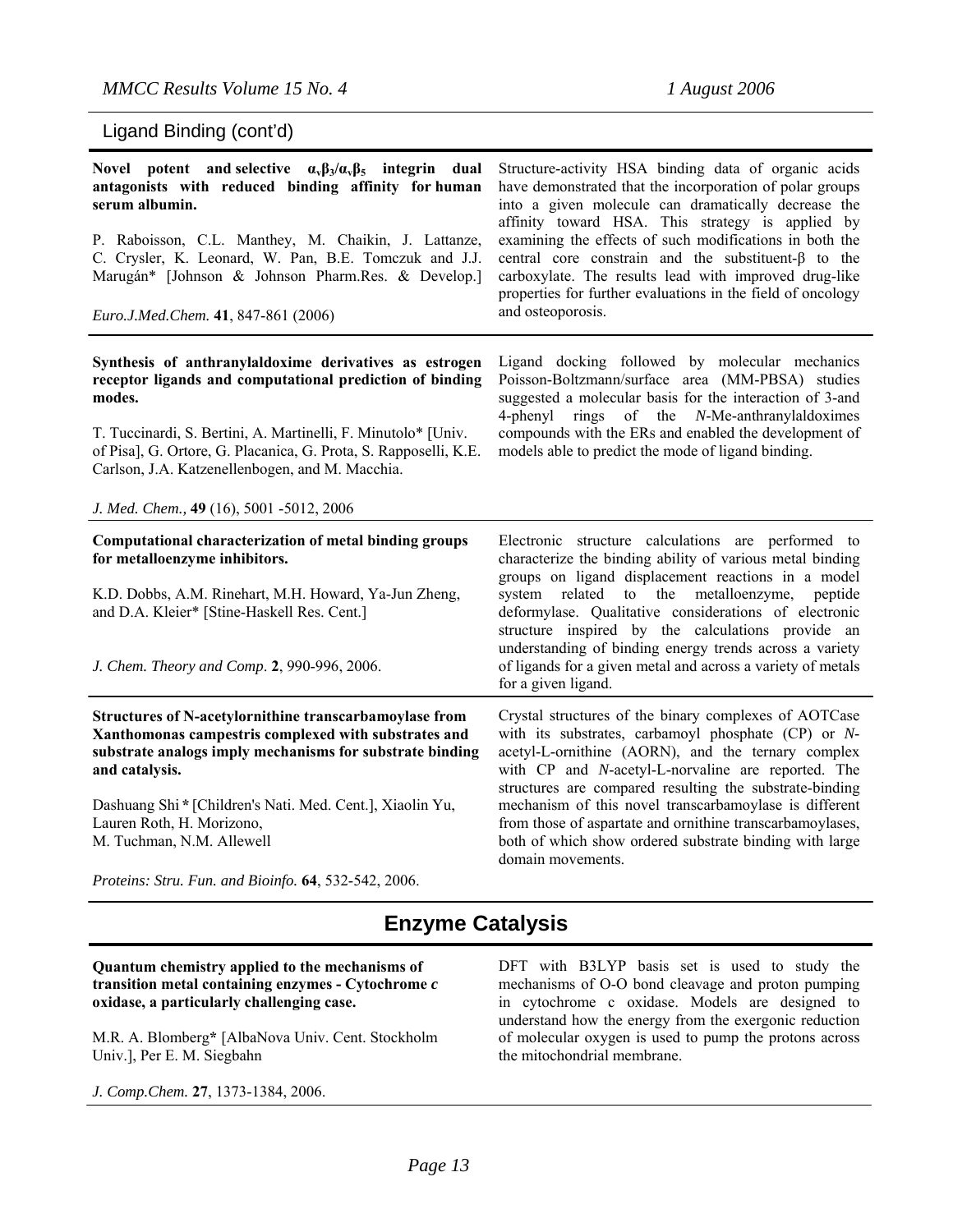## **Protein-Protein Interactions**

| Development of small molecules designed to modulate<br>protein-protein interactions.                      | A general approach is described based on the "privileged-<br>structure hypothesis" – that any organic templates<br>capable of mimicking surfaces of protein-recognition |
|-----------------------------------------------------------------------------------------------------------|-------------------------------------------------------------------------------------------------------------------------------------------------------------------------|
| Ye Che*[NIH], B.R. Brooks and G.R. Marshall                                                               | motifs are potential privileged scaffolds as protein-<br>complex antagonists - to address the challenges inherent                                                       |
| J. Comp.-Aided Mol. Design. 20, 109-130 (2006)                                                            | in the discovery of small-molecule inhibitors of protein-<br>protein interactions.                                                                                      |
| Molecular dynamics with quantum statistics: Time<br>correlation functions and weakly bound nano-clusters. | Protein complexes are involving in the binding of linear<br>motifs in one of the binding partners. An emerging<br>mechanism of such non-covalent peptide-surface        |

Pierre-Nicholas Roy\* [Univ. of Alberta]

*Trends in Biochem. Sci.* **31***,* 436-444 (2006)

interaction involves the donation or addition of a β strand in the ligand to a β sheet or a β strand in the receptor. βsheet augmentation, β-strand insertion and fold complementation, and β-strand zippering are the main classes for protein-protein contacts.

## **Lipids and Surfactants**

### **Effects of mutations on the C-terminus of protegrin-1: A molecular dynamics simulation study.**

A. A. Langham\* [Univ. of Minnesota] and Y. N. Kansas.

*Mol. Sim.* **110**, 193 -201, 2006.

MD simulations are performed in sodium dodecylsulphate and dodecylphosphocholine micelles, bacterial and mammalian membrane mimics to study the effects of the charge of the C-terminus of protein-like peptides on activity and toxicity. Three protegrin mutants are examined and observed that while the peptides interact in different ways, the peptides all insert into the SDS micelles equally as deep, in agreement with their equal activities.

## *1.3. Surfaces, Catalysts, and Material Subjects*

| Self-assembly of peptide scaffolds in biosilica formation:<br>Computer simulations of a coarse-grained model.<br>Leonardo Lenoci and Philip J. Camp* [ Univ. of Edinburgh]<br>J. Am. Chem. Soc. 128, 10111 -10117, 2006. | Brownian dynamics simulations are used to design a<br>coarse-grained, bead-spring model to mimic silaffins and<br>to promote the formation of amorphous silical<br>nanospheres. The results indicated that over a broad<br>range of volume fractions, the characteristic structural<br>lengthscales fall in the range 12-45 nm. The results<br>suggested that self-assembled structures act as either<br>nucleation points or scaffolds for the deposition of 10-<br>100 nm silica-peptide building blocks from which diatom<br>skeletons and synthetic nanospheres are constructed. |
|--------------------------------------------------------------------------------------------------------------------------------------------------------------------------------------------------------------------------|--------------------------------------------------------------------------------------------------------------------------------------------------------------------------------------------------------------------------------------------------------------------------------------------------------------------------------------------------------------------------------------------------------------------------------------------------------------------------------------------------------------------------------------------------------------------------------------|
| Mechanistic study of the electrochemical oxygen reduction<br>reaction on Pt(111) using density functional theory.<br>M.P. Hyman and J.W. Medlin* [Univ. of Colorado]                                                     | DFT is used to study the electrolyte solution effects on<br>the oxygen reduction reaction on Pt(111). $H_5O_2^+$ cluster is<br>used to model the acid electrolyte. The results suggested<br>that $O_2$ protonation precedes dissociation in the oxygen                                                                                                                                                                                                                                                                                                                               |
| J. Phys. Chem. B. 110, 15338 -15344, 2006.                                                                                                                                                                               | reduction reaction.                                                                                                                                                                                                                                                                                                                                                                                                                                                                                                                                                                  |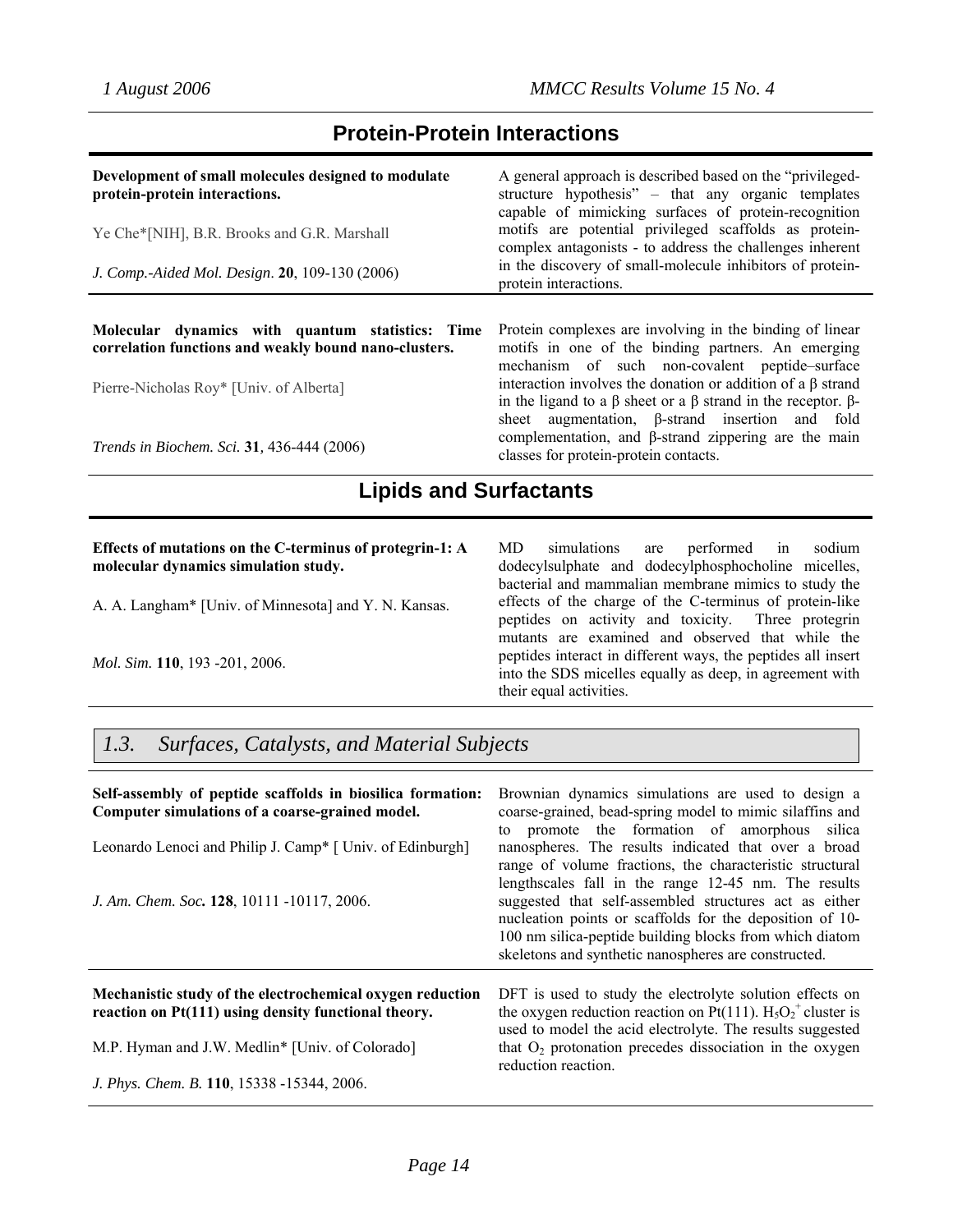## Surfaces, Catalysts, and Material Subjects (cont'd)

| Simulations of glasses: Multiscale modeling and density of<br>states Monte-Carlo simulations.<br>J. Ghosh* [UC Davis], B.Y. Wong, Q. Sun, F.R. Pon, and R.<br>Faller<br>Mol. Sim. 110, 175 -184, 2006. | Density of states (DOS), Monte-Carlo and multiscale<br>modeling techniques are used to study the glass<br>transition. DOS Monte-Carlo using the two-dimensional<br>Ising model without external field on lattices of varying<br>size is reviewed and the results of a model binary glass<br>former are well compared. Self-consistent systematic<br>mapping procedure for molecular models from the<br>atomistic to the mesoscale is presented.                  |
|--------------------------------------------------------------------------------------------------------------------------------------------------------------------------------------------------------|------------------------------------------------------------------------------------------------------------------------------------------------------------------------------------------------------------------------------------------------------------------------------------------------------------------------------------------------------------------------------------------------------------------------------------------------------------------|
| Molecular simulation of the thermophysical properties of<br>fluids: Phase behaviour and transport properties.<br>R. J. Sadus* [Swinburne Univ. of Tech.]<br>Mol. Sim. 110, 185 -189, 2006.             | The application of molecular simulation to the prediction<br>of the thermophysical properties of fluids relevant to<br>chemical engineering applications is studied. The role of<br>three-body interactions on the vapour-liquid coexistence<br>of fluids is illustrated and compared with the<br>experimental results. Molecular simulations are used to<br>compare the viscosities of dendrimer fluids with linear<br>polymers of equivalent molecular weight. |
| Molecular dynamics with quantum statistics: Time<br>correlation functions and weakly bound nano-clusters.<br>Pierre-Nicholas Roy* [Univ. of Alberta]<br>Theor.Chem.Accounts., 116, 274-280 (2006)      | The exact basis set techniques could be used to perform<br>highly accurate calculations, complex bosonic systems<br>such as doped helium clusters, Quantum Monte Carlo<br>techniques could be used for the calculation of quantities<br>of experimental interest. A perspective on future<br>prospects for the calculation of real time correlation<br>functions of bosonic nano-scale systems is presented.                                                     |

# **2. METHODOLOGY**

# **Quantitative Structure-Activity Relations**

| Structural insights into monoamine oxidase inhibitory                     | CoMFA-GOLPE and docking studies are performed to                                                                |
|---------------------------------------------------------------------------|-----------------------------------------------------------------------------------------------------------------|
| potency and selectivity of 7-substituted coumarins from                   | derive the structure-affinity and structure-selectivity                                                         |
| ligand- and target-based approaches.                                      | relationships for a series 3-, 4-, 7-polysubstituted                                                            |
|                                                                           | The physico-chemical properties of the<br>coumarins.                                                            |
| Marco Catto, Orazio Nicolotti, Francesco Leonetti, Andrea                 | monoamine oxidase A and monoamine oxidase B                                                                     |
| Carotti, Angelo Danilo Favia, Ramón Soto-Otero, Estefanía                 | inhibitory potency and suggested the main structural                                                            |
| Méndez-Alvarez, and Angelo Carotti* [Univ. de Santiago de                 | determinants for high selectivity toward one of the two                                                         |
| Compostela]                                                               | enzymatic forms. The predictive power of the derived                                                            |
|                                                                           | model is proved with the design of a new inhibitor                                                              |
| J. Med. Chem., 49 (16), 4912 -4925, 2006                                  | provide the MAO-B affinity and the highest MAO-B                                                                |
|                                                                           | selectivity within the entire series of examined ligands.                                                       |
| A steroids QSAR approach based on approximate<br>similarity measurements. | A new QSAR method is developed based on the<br>approximate similarity is applied to predict the steroids        |
|                                                                           | binding mode to the corticosteroid globulin receptor. The<br>proposed model allowed to obtain valuable external |
| M. Urbano Cuadrado, I. Luque Ruiz <sup>*</sup> [Inst. of Chem. Res. of    |                                                                                                                 |
| Catalonia ICIQ], and M.A. Gómez-Nieto.                                    | predictions after training the model by cross-validation.                                                       |
| J. Chem. Inf. Model. 46 (4), 1678 -1686, 2006.                            |                                                                                                                 |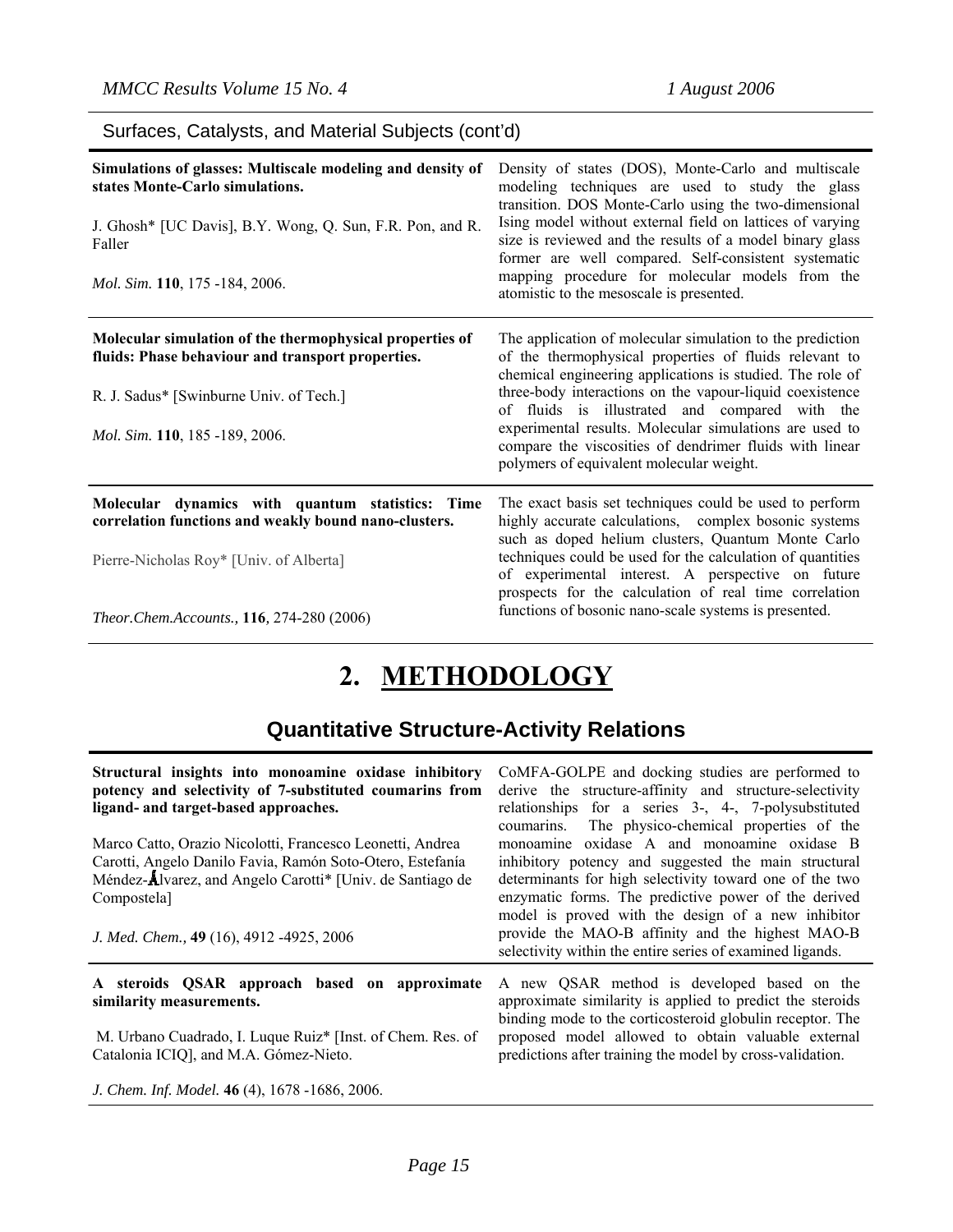## Quantitative Structure-Activity Relationships (cont'd)

| A!<br>Exploration of a binding mode of benzothiazol-2-yl<br>acetonitrile pyrimidine core based derivatives as potent c-<br>Jun N-terminal kinase-3 inhibitors and 3D-QSAR<br>analyses.<br>Pooja Sharma and Nanda Ghoshal* [Indian Inst. of Chem.<br>Biol.]<br>J. Chem. Inf. Model. 46 (4), 1763 -1774, 2006. | Molecular docking and 3D-QSAR studies are performed<br>on a set of 44 compounds of benzothiazol-2-yl<br>acetonitrile derivatives. Ligand Fit module of Cerius2 is<br>employed to locate the binding orientations of all the<br>compounds within the JNK-3 ATP binding site. The<br>calculated binding free energies suggested the identified<br>binding conformations of potential inhibitors are reliable.<br>The developed models are useful to design a novel<br>inhibitor based on the benzothiazole derivatives against<br>JNK-3 for the treatment of inflammatory disorders. |
|--------------------------------------------------------------------------------------------------------------------------------------------------------------------------------------------------------------------------------------------------------------------------------------------------------------|------------------------------------------------------------------------------------------------------------------------------------------------------------------------------------------------------------------------------------------------------------------------------------------------------------------------------------------------------------------------------------------------------------------------------------------------------------------------------------------------------------------------------------------------------------------------------------|
| A structure-based 3D-QSAR study of anthrapyrazole<br>analogues of the anticancer agents Losoxantrone and<br>Piroxantrone.                                                                                                                                                                                    | CoMFA and CoMSIA were carried out on the aligned<br>structures of the anthrapyrazoles docked into DNA in 3D-<br>QSAR models. Both CoMFA and CoMSIA yielded<br>statistically significant models upon partial least-squares                                                                                                                                                                                                                                                                                                                                                          |
| H. Liang, X. Wu, L.J. Guziec, F.S. Guziec, Jr., K.K. Larson,<br>J. Lang, J.C. Yalowich, and B. B. Hasinoff* [Univ. of<br>Pittsburgh Sch. of Med.]                                                                                                                                                            | analyses. The 3D-QSAR analyses showed that hydrogen-<br>bond donor interactions and electrostatic interactions with<br>the protonated amino side chains of the anthrapyrazoles<br>led to high cell growth inhibitory activity.                                                                                                                                                                                                                                                                                                                                                     |
| J. Chem. Inf. Model. 46 (4), 1827 -1835, 2006.                                                                                                                                                                                                                                                               |                                                                                                                                                                                                                                                                                                                                                                                                                                                                                                                                                                                    |
| Local lazy regression: Making use of the neighborhood to<br>improve QSAR predictions.                                                                                                                                                                                                                        | The use of local lazy regression (LLR) is investigated,<br>obtains a prediction for a query molecule using its local<br>neighborhood, rather than considering the whole data set.                                                                                                                                                                                                                                                                                                                                                                                                  |
| Rajarshi Guha* [Pennsylvania State Univ.], Debojyoti Dutta,<br>Peter C. Jurs, and Ting Chen                                                                                                                                                                                                                  | This approach is especially useful for very large data sets<br>and is applied to three biological data sets. In all cases,<br>LLR led to a few observations being poorly predicted                                                                                                                                                                                                                                                                                                                                                                                                 |
| J. Chem. Inf. Model. 46 (4), 1836 -1847, 2006.                                                                                                                                                                                                                                                               | compared to the global model.                                                                                                                                                                                                                                                                                                                                                                                                                                                                                                                                                      |
| Development of a general quantum-chemical descriptor<br>for steric effects: Density functional theory based QSAR<br>study of herbicidal sulfonylurea analogues.                                                                                                                                              | DFT is used to describe a general quantum-chemical<br>descriptor by characterizing the volume of electron cloud<br>for specific substituent. The application of the defined<br>steric descriptors in the QSAR analysis of sulfonylurea                                                                                                                                                                                                                                                                                                                                             |
| Zhen Xi* [Nankai Univ.], Zhihong Yu, Congwei Niu,<br>Shurong Ban, Guangfu Yang                                                                                                                                                                                                                               | analogues resulted in four QSAR models indicated that<br>this descriptor could provide an effective way for solving<br>the problem how to directly describe steric effect in<br>quantum chemistry-based QSAR studies.                                                                                                                                                                                                                                                                                                                                                              |
| J. Comp.Chem. 27, 1571-1576, 2006.                                                                                                                                                                                                                                                                           |                                                                                                                                                                                                                                                                                                                                                                                                                                                                                                                                                                                    |

## **Conformational Search and Analysis**

**Computational analysis of Aza analogues of [2',5'-Bis-***O***- (***tert***-butyldimethylsilyl)-β-D-ribofuranose]-3'-spiro-5''- (4''-amino-1'',2''-oxathiole-2'',2''-dioxide) (TSAO) as HIV-1 reverse transcriptase inhibitors: Relevance of conformational properties on the inhibitory activity.** 

Elena Soriano\* [CSIC], J. Marco-Contelles, C. Tomassi, A.N. Van Nhien, and D. Postel.

*J. Chem. Inf. Model.* **46** (4), 1666 -1677, 2006.

Computational tools are used to study the effect of the endocyclic amino moiety *N*-2'' on the inhibitory activity against HIV-1.Docking studies suggested that compounds substituted at the *N*-3 and *N*-2'' positions showed the same binding mode, where the endocyclic amino group remains mostly exposed to the solvent. MM and QM calculations are used for the conformational analysis provides a rationalization based on conformational preferences.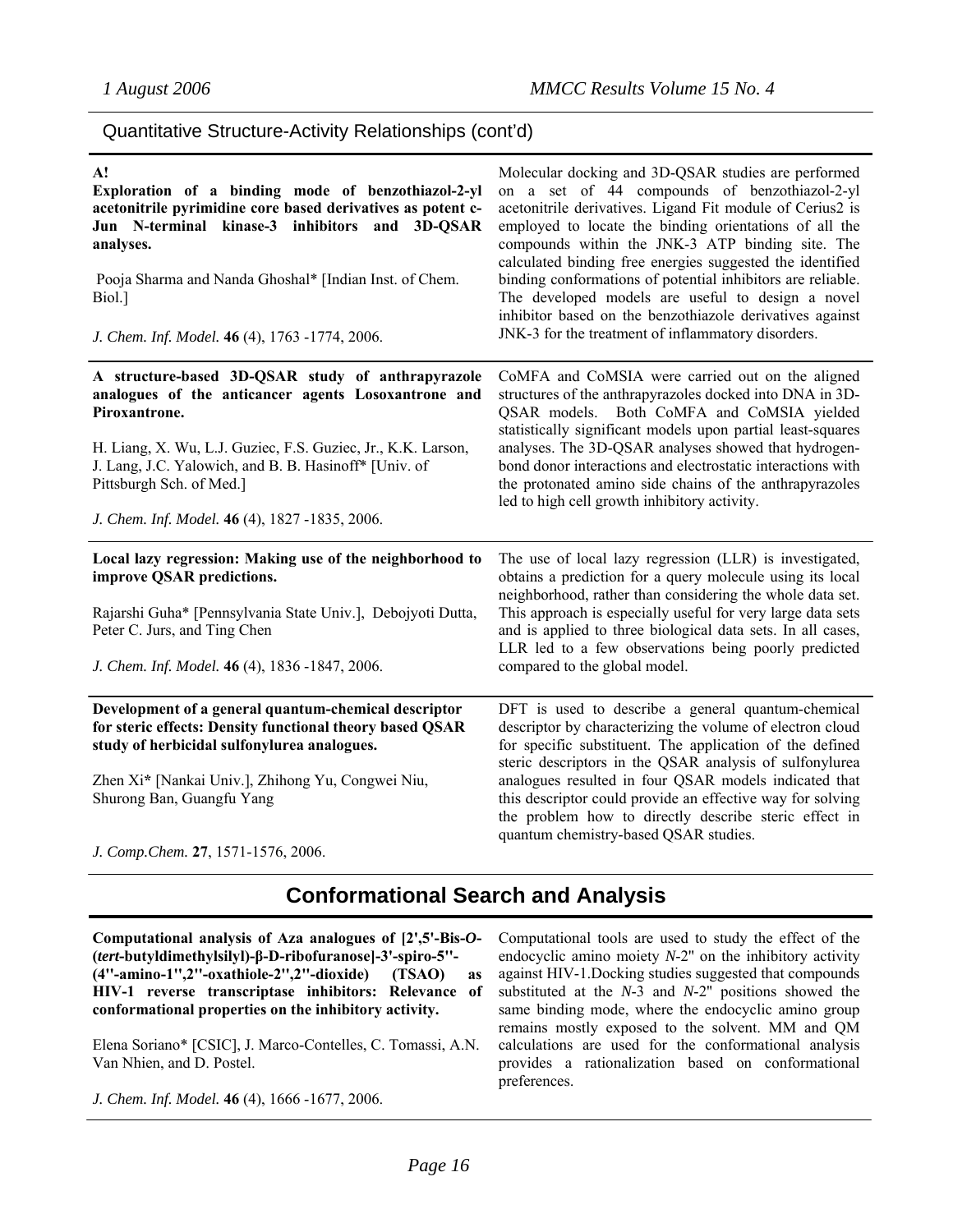## Conformational Search and Analysis (cont'd)

| Simulation of conformational transitions.<br>Arjan van der Vaart* [Harvard Univ.]<br>Theor.Chem.Accounts., 116, 183-193 (2006)                                                                                                                                                                                                                                | Computer simulations are playing an important role to<br>understand the dynamical behavior into how the<br>conformational changes are induced, propagated and<br>for the<br>Recent methods<br>simulation<br>used.<br>of<br>conformational transitions are reviewed, with a focus on<br>atomistic molecular dynamics techniques for the<br>calculation of transition pathways.                                                                                                                                                        |
|---------------------------------------------------------------------------------------------------------------------------------------------------------------------------------------------------------------------------------------------------------------------------------------------------------------------------------------------------------------|--------------------------------------------------------------------------------------------------------------------------------------------------------------------------------------------------------------------------------------------------------------------------------------------------------------------------------------------------------------------------------------------------------------------------------------------------------------------------------------------------------------------------------------|
| A!<br>Comparative<br>performance<br>of<br>assessment<br>the<br>conformational model generators omega and catalyst: A<br>large-scale survey on the retrieval of protein-bound ligand<br>conformations.<br>J. Kirchmair, G. Wolber, C. Laggner, and Thieny Langer*<br>[Inte:Ligand Software and Consul. GmbH]<br>J. Chem. Inf. Model. 46 (4), 1848 -1861, 2006. | The present study is based on an enhanced test set of 778<br>drug molecules and pharmacologically relevant<br>compounds from the PDB. The protocols are applied to<br>both programs: (i) high-throughput settings for<br>processing large databases and (ii) high-quality settings<br>for binding site exploration or lead structure refinement.<br>The results showed that Catalyst is faster in the first case,<br>Omega 2.0 better reproduces the bound ligand<br>conformations from the PDB in less time for the latter<br>case. |
| Genetic algorithms for protein conformation sampling<br>and optimization in a discrete backbone dihedral angle<br>space.<br>Yuedong Yang, Haiyan Liu* [Univ. of Sci. and Tech. of<br>China]<br>J. Comp. Chem. 27, 1593-1602, 2006.                                                                                                                            | Protein conformation sampling and optimization is<br>investigated based on the genetic algorithm and discrete<br>main chain dihedral state model. An efficient approach<br>combining the genetic algorithm with local minimization<br>and with a niche technique based on the sharing function<br>is proposed. The importance of local minimization and<br>population diversity in protein conformation optimization<br>with genetic algorithms is demonstrated.                                                                     |

# **Comparative or Homology Modeling**

| $\mathbf{A}!$                                                     | Insight II/Homology program is used to construct the                                                            |
|-------------------------------------------------------------------|-----------------------------------------------------------------------------------------------------------------|
| Structure of the virus capsid protein VP1 of enterovirus          | structure of enterovirus 71 (EV 71) capsid protein VP1                                                          |
| 71 predicted by some homology modeling and molecular              | and is refined by energy minimization and MD                                                                    |
| docking studies.                                                  | simulations. ERRAT, PROCHECK, PROVE, and                                                                        |
|                                                                   | PROSA2003 programs are used to validate the model.                                                              |
| Yi-Yu Ke, Yun-Chu Chen, Thy-Hou Lin <sup>*</sup> [National Tsing] | Docking is used to check the inconsistency between the                                                          |
| Hua Univ.]                                                        | docking scores and the measured activity is observed for                                                        |
|                                                                   | a series of EV 71 VP1 inhibitor. GRID-VOLSURF                                                                   |
| J. Comp. Chem. 27, 1556-1570, 2006.                               | programs are used to develop the QSAR models for the                                                            |
|                                                                   | ligand-protein model system.                                                                                    |
|                                                                   |                                                                                                                 |
|                                                                   |                                                                                                                 |
| Interactions of Aryloxyphenoxypropionic acids with                | Homology models are constructed for carboxyl-                                                                   |
| sensitive and resistant acetyl-coenzyme A carboxylase by          | transferase (CT) domain of ACCase, and are used as                                                              |
| homology modeling and molecular dynamic simulations.              | templates to study the molecular mechanism of herbicide                                                         |
|                                                                   | resistance and stereochemistry-activity relationships of                                                        |
|                                                                   | aryloxyphenoxypropionates (APPs). Docking analysis                                                              |
| Xiao-Lei Zhu, Li Zhang, Qiong Chen, Jian Wan, and Guang-          | indicated that the binding model of high-active                                                                 |
| Fu Yang* [Central China Normal Univ.]                             | compounds is similar to that in the crystal structure of the                                                    |
|                                                                   | enzyme-ligand complex. The results provided a new                                                               |
| J. Chem. Inf. Model. 46 (4), 1819 -1826, 2006.                    | starting point for the identification of more potent<br>inhibitors against both sensitive and resistant ACCase. |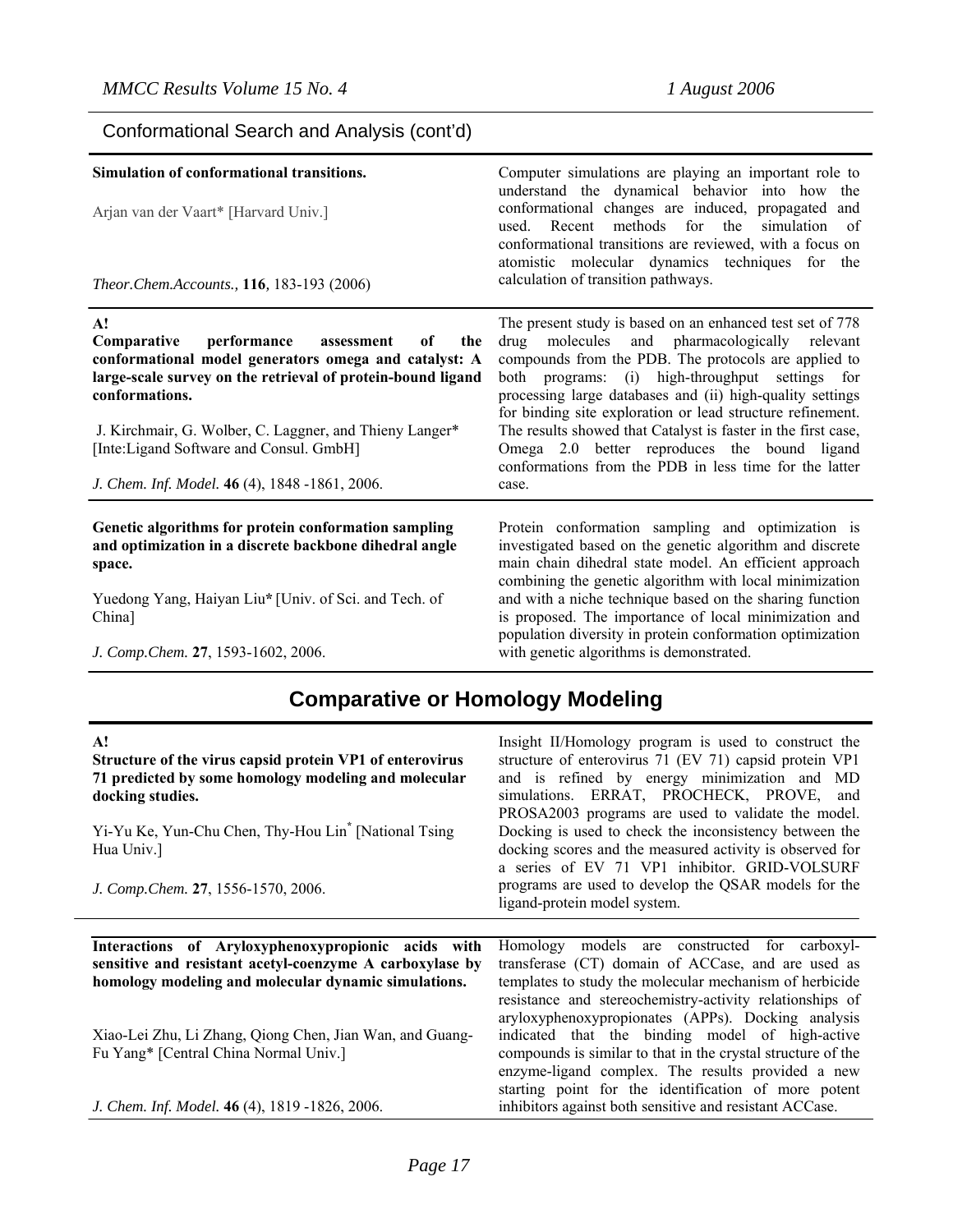# **Potentials and Parameters**

| Molecular dynamics simulation of argon, krypton, and<br>xenon using two-body and three-body intermolecular<br>potentials.<br>E.K. Goharshadi* [Ferdowsi Univ.] and<br>M. Abbaspour.<br>J. Chem. Theory and Comp. 2, 920-926, 2006.                           | MD simulations are performed to obtain energy and<br>pressure of argon, krypton, and xenon at different<br>temperatures using a HFD-like potential. The simple<br>three-body potential is originally used in conjunction<br>with the BFW potential, is also validated when used with<br>the HFD-like potential. The results are compared with<br>HMSA and ODS integral equation.                                                                                                                   |
|--------------------------------------------------------------------------------------------------------------------------------------------------------------------------------------------------------------------------------------------------------------|----------------------------------------------------------------------------------------------------------------------------------------------------------------------------------------------------------------------------------------------------------------------------------------------------------------------------------------------------------------------------------------------------------------------------------------------------------------------------------------------------|
| AM1/d parameters for magnesium in metalloenzymes.<br>Petra Imhof, Frank Noé, Stefan Fischer, and Jeremy C.<br>Smith* [IWR Univ. of Heidelberg].<br>J. Chem. Theory and Comp. 2, 1050-1056, 2006.                                                             | Monte Carlo simulations are used to derive the AM1/d<br>parameters for magnesium and DFT is used to reproduce<br>the geometries and energies of a training set, optimized<br>for modeling reactions in metalloenzymes. The new<br>AM1/d parameters provide an improvement in accuracy<br>compared to the standard semiempirical methods AM1<br>and MNDO/d and are particularly useful for modeling<br>reactions in large<br>biological<br>systems<br>at<br>low<br>computational cost.              |
| Development of a parametrized force field to reproduce<br>semiempirical geometries.<br>A.M. Wollacott and K.M. Merz, Jr.* [The Pennsylvania State<br>Univ.]<br>J. Chem. Theory and Comp. 2, 1070-1077, 2006.                                                 | A new force field parameter is developed to reproduce<br>geometry of proteins<br>minimized<br>at<br>the<br>the<br>semiempicarical quantum mechanical level. This method<br>will provide the geometries that are more consistent with<br>a semiempirical treatment of protein structures. This<br>force field allows rapid and stable geometry<br>optimizations at the semiempirical level and could useful<br>in the adoption of QM calculations for large biological<br>systems.                  |
| Atomic charge parameters for the finite difference<br>Poisson-Boltzmann<br>electronegativity<br>method<br>using<br>neutralization.<br>Qingyi Yang and Kim A. Sharp* [Univ.of Pennsylvania,<br>Philadelphia]<br>J. Chem. Theory and Comp. 2, 1152-1167, 2006. | Rappe and Goddard's charge equilibration (QEq) method<br>is used to assigning atomic partial charges. Finite<br>difference Poisson-Boltzmann (FDPB) method is used to<br>calculate the solvation free energies and the results are<br>correlated with the experimental results. The different<br>contributions to the energy surface of the dipeptide are<br>examined and compared with the results from fixed<br>CHARMm charge potential, which is widely used for<br>molecular dynamics studies. |
| Fluctuating charge force fields: Recent developments and<br>applications from small molecules to macromolecular<br>biological systems.<br>Sandeep Patel and Charles L. Brooks* [The Scripps Res.Inst.]<br>Mol. Sim. 110, 231-249, 2006.                      | Recent development and application efforts of a<br>polarizable biomolecular force field based on the<br>fluctuating charge formalism and founded on the<br>CHARMM non-polarizable force field is presented.<br>The parameterization, recent applications of chemical and<br>biological systems such as small-molecule liquid-vapor<br>interfaces, solvated proteins/peptides, and physiological<br>membrane systems are discussed.                                                                 |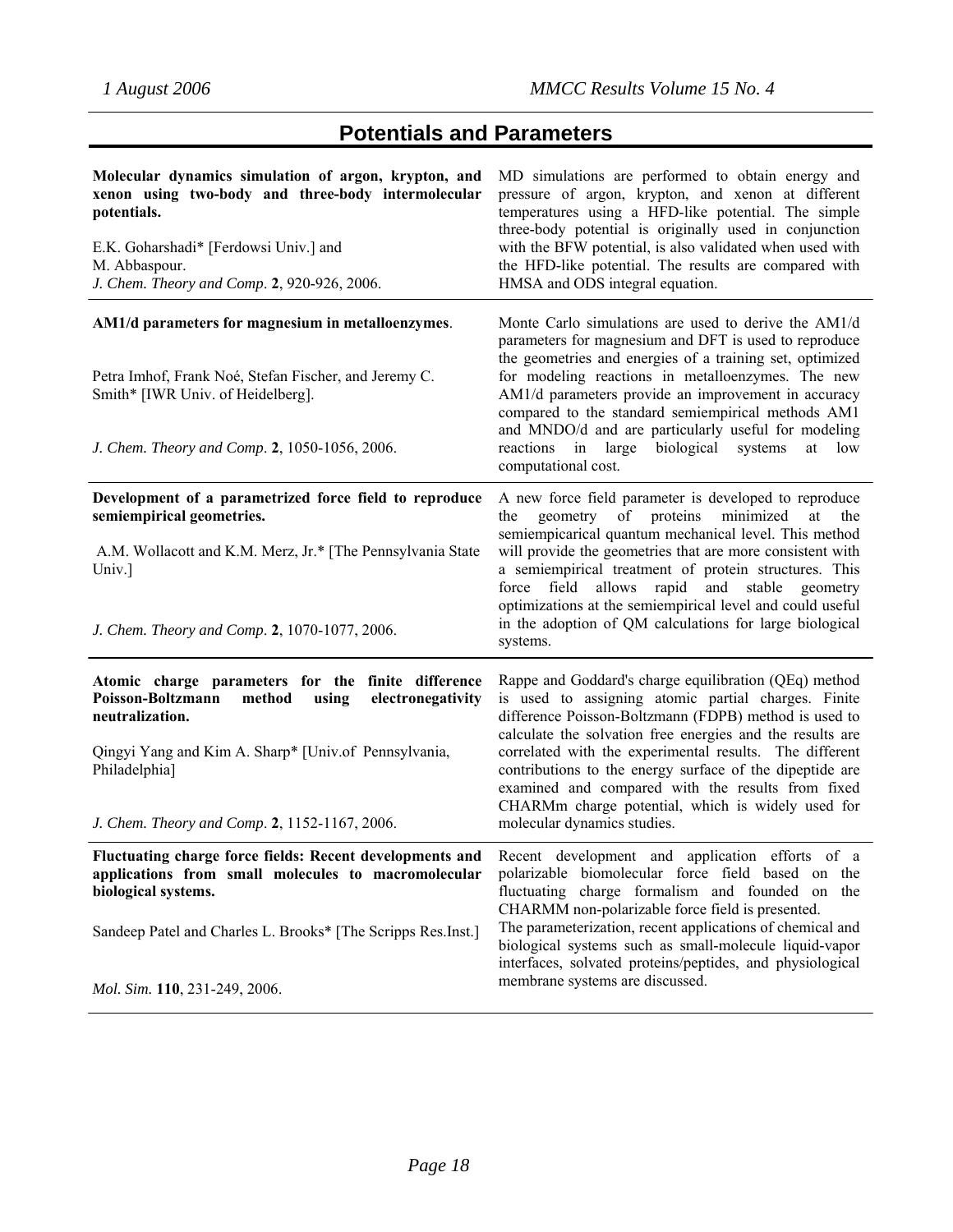*Theor.Chem.Accounts.,* **116***,* 31-42 (2006)

# **Solvation Energy**

| Increasing the efficiency of free energy calculations using<br>parallel tempering and histogram reweighting.<br>Steven W. Rick* [Univ. of New Orleans]<br>J. Chem. Theory and Comp. 2, 939-946, 2006. | Parallel tempering (PT) Monte Carlo and weighted<br>histogram analysis method (WHAM) is used to improve<br>the efficiency of free energy calculations. The aqueous<br>solvation of <i>n</i> -butane and methane showed noticeable<br>improvement in the precision of the free energy and<br>entropy changes. The methods are an efficient to<br>calculate the free energy, entropy, and enthalpy changes,<br>which are performed in parallel for a number of closely<br>spaced temperatures, and WHAM is used to enhance the<br>data at each temperature. |
|-------------------------------------------------------------------------------------------------------------------------------------------------------------------------------------------------------|-----------------------------------------------------------------------------------------------------------------------------------------------------------------------------------------------------------------------------------------------------------------------------------------------------------------------------------------------------------------------------------------------------------------------------------------------------------------------------------------------------------------------------------------------------------|
| Minimalist explicit solvation models for surface loops in<br>proteins.<br>R.P. White and H. Meirovitch* [Univ. of Pittsburgh Sch. of<br>Med.]<br>J. Chem. Theory and Comp. 2, 1135-1151, 2006.        | MD simulations are applied with explicit water to study<br>the protein surface loops and the protein surface<br>coverage. The results are compared to much larger, fully<br>solvated systems and to results for the generalized Born<br>surface area implicit solvation model. The importance of<br>protein loop modeling and other loop models, along with<br>other challenges including the relevance of an appropriate<br>free-energy simulation methodology for the assessment<br>of conformational stability is described.                           |
| Time dependent solvation: A new frontier for quantum<br>mechanical continuum models.<br>B. Mennucci <sup>*</sup> [Univ. of Pisa]                                                                      | The improved versions and developments of the<br>continuum theories are indeed able to qualitatively<br>monitor the same picture of polar solvent dynamics like<br>molecular theories are showed.                                                                                                                                                                                                                                                                                                                                                         |

# **Molecular Dynamics**

| TRAJELIX: A computational tool for the geometric<br>characterization of protein helices during molecular<br>dynamics simulations.<br>Mihaly Mezei* [New York Univ.] and M. Filizola.<br>J. Comp.-Aided Mol. Design. 20, 97-107 (2006) | A computer program is developed with the necessary<br>mathematical formalism for the<br>geometric<br>characterization of distorted conformations of alpha-<br>helices proteins. This formalism is incorporated into<br>TRAJELIX, a new module within the SIMULAID<br>framework that is capable of monitoring distortions of<br>alpha-helices in terms of their displacement, global and<br>tilting, rotation around their<br>local<br>axes.<br>compression/extension, winding/unwinding, and bending. |
|---------------------------------------------------------------------------------------------------------------------------------------------------------------------------------------------------------------------------------------|-------------------------------------------------------------------------------------------------------------------------------------------------------------------------------------------------------------------------------------------------------------------------------------------------------------------------------------------------------------------------------------------------------------------------------------------------------------------------------------------------------|
| Bayesian model based clustering analysis: Application to a<br>molecular dynamics trajectory of the HIV-1 integrase<br>catalytic core.<br>Yan Li* [Ocean Univ. of China]<br>J. Chem. Inf. Model. 46 (4), 1742 -1750, 2006.             | Bayesian method is applied for clustering protein<br>conformations sampled during a MD simulation of the<br>HIV-1 integrase catalytic core. The results are useful to<br>identifying transitions between<br>conformational<br>ensembles. The dihedral angles involved in such<br>transitions are examined. The conformations in high<br>dimensional space are projected into 3D space employing<br>a multidimensional scaling technique to provide a visual<br>inspection.                            |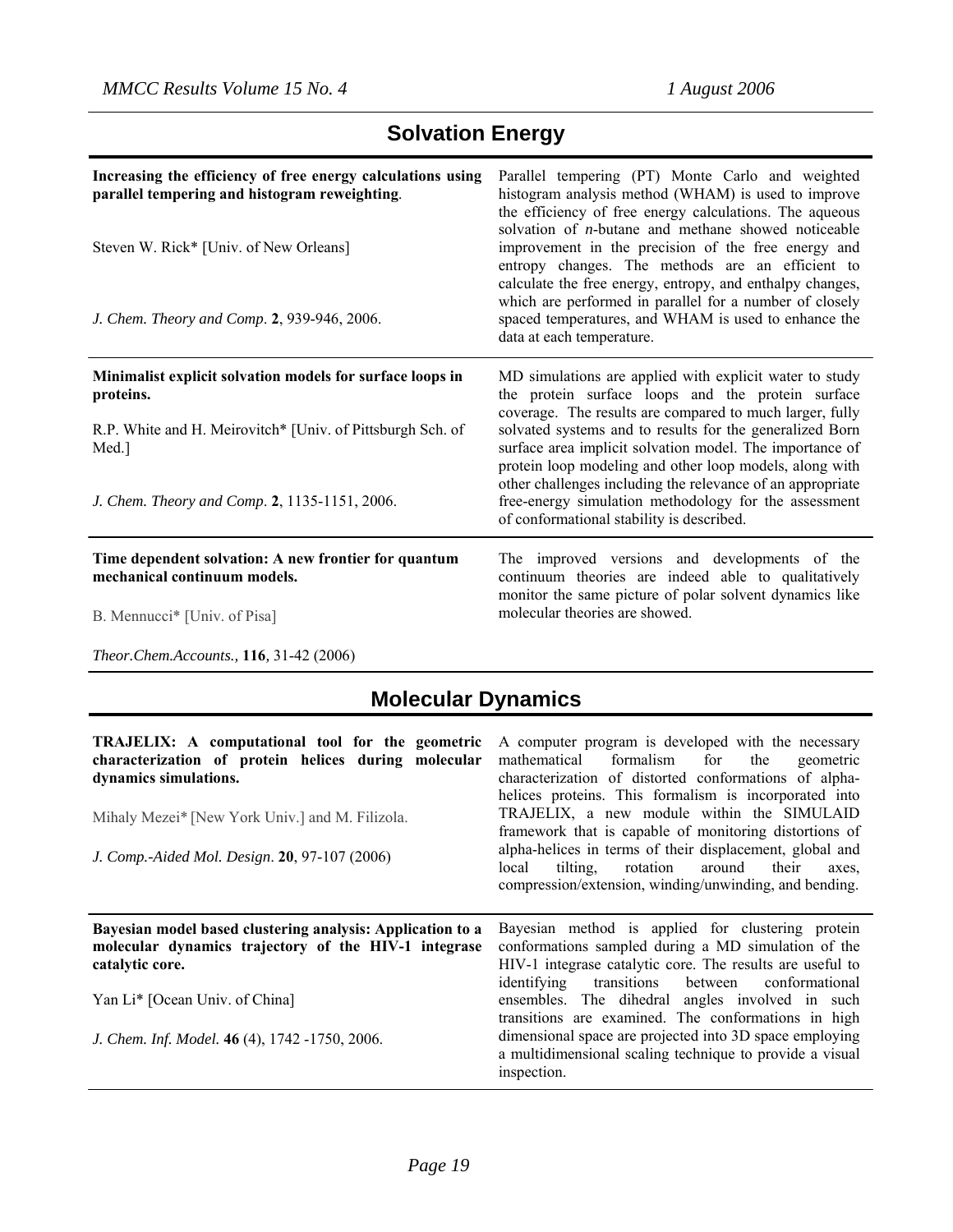|  | Molecular Dynamics (cont'd) |  |  |
|--|-----------------------------|--|--|
|--|-----------------------------|--|--|

| Ligand coordinate analysis of SC-558 from the active site<br>to the surface of COX-2: A molecular dynamics study.<br>K. V. V. M. Sai Ram, G. Rambabu, J. A. R. P. Sarma, and<br>G. R. Desiraju* [Univ. of Hyderabad]<br>J. Chem. Inf. Model. 46 (4), 1784 -1794, 2006.                  | MD simulations are used, and the results provided a<br>confirmation for the existence of a shallow cavity near<br>the protein surface in which the ligand is bound<br>reversibly. The residues that show maximum mobility,<br>one obtains an idea of the gating mechanism that governs<br>the entry and exit of the protein into or from the deep<br>pocket that contains the active site. The results provided<br>an energy profile of the ligand during its entry/exit<br>into/from the protein and could enable one to assess the<br>residence time, which in turn may be associated or<br>indirectly correlated with adverse cardiovascular side<br>effects of non-steroidal anti-inflammatory drugs. |
|-----------------------------------------------------------------------------------------------------------------------------------------------------------------------------------------------------------------------------------------------------------------------------------------|-----------------------------------------------------------------------------------------------------------------------------------------------------------------------------------------------------------------------------------------------------------------------------------------------------------------------------------------------------------------------------------------------------------------------------------------------------------------------------------------------------------------------------------------------------------------------------------------------------------------------------------------------------------------------------------------------------------|
| <b>PROFASI: A Monte Carlo simulation package for protein</b><br>folding and aggregation.<br>Anders Irbäck <sup>*</sup> [Lund Univ.], Sandipan Mohanty<br>J. Comp.Chem. 27, 1548-1555, 2006.                                                                                             | PROFASI is an efficient program for simulating protein<br>folding and aggregation. The systems are modeled using<br>an all-atom description of the protein chains with only<br>torsional degrees of freedom, and implicit water. The<br>simulation methods implemented in PROFASI are Monte<br>Carlo-based and include a semilocal move and simulated<br>tempering.                                                                                                                                                                                                                                                                                                                                       |
| QM/MM                                                                                                                                                                                                                                                                                   |                                                                                                                                                                                                                                                                                                                                                                                                                                                                                                                                                                                                                                                                                                           |
| Quantum mechanical and molecular dynamics<br>simulations of ureases and $\mathbb{Z}$ n $\beta$ -lactamases.<br>G. Estiu, D. Suárez, K.M. Merz, Jr* [Univ. of Florida]<br>J. Comp.Chem. 27, 1240 -1262, 2006.                                                                            | Different methodologies, quantum chemical calculations,<br>molecular dynamic simulations, as well as mixed<br>QM/MM approaches are described to understand the<br>structure and function of metallo-β-lactamases and<br>ureases.                                                                                                                                                                                                                                                                                                                                                                                                                                                                          |
| A comparative QM/MM simulation study of the reaction<br>mechanisms of human and plasmodium falciparum<br>HG(X)PRTases.<br>Aline Thomas* [Inst. of Biol. Stru.-Jean-Pierre Ebel] and<br>Martin J. Field<br>J. Am. Chem. Soc. 128, 10096 -10102, 2006.                                    | QM/MM hybrid potential free-energy simulations are<br>performed to compare the reaction mechanisms of human<br>hypoxanthine<br>guanine<br>phosphoribosyl<br>transferase<br>and the corresponding enyzme from<br>(HGPRTase)<br>falciparum (Pf), HGXPRTase.<br>Plasmodium<br>These<br>enzymes share 44% of sequence identity but display very<br>different affinities for xanthine. The results showed that<br>in both enzymes phosphoribosyl transfer proceeds via a<br>dissociative mechanism from an anionic form of the<br>substrate.                                                                                                                                                                   |
| A density functional theory study on the role of His-107 in<br>arylamine N-acetyltransferase 2 acetylation.<br>Qing-An Qiao* [Yantai Normal Univ.], Chuanlu Yang,<br>Rongjun Qu, Yueqing Jin, Meishan Wang, Zhihong Zhang,<br>Qi Xu and Zhongxi Yu<br>Biophysical J.122, 215-220 (2006) | The acetyl group is transferred directly from the donor, $p$ -<br>nitrophenyl acetate, to the acceptor, cysteine, the high<br>activation energy. These energies have dropped a little in<br>a range of 20–25 kJ/mol when His-107 is assisting the<br>transfer process. When protonated His-107 is mediating<br>the reaction, the activation energies have dropped about<br>70–85 kJ/mol. The resulting calculations strongly support<br>an enzymatic acetylation mechanism that experiences a<br>thiolate-imidazolium pair.                                                                                                                                                                               |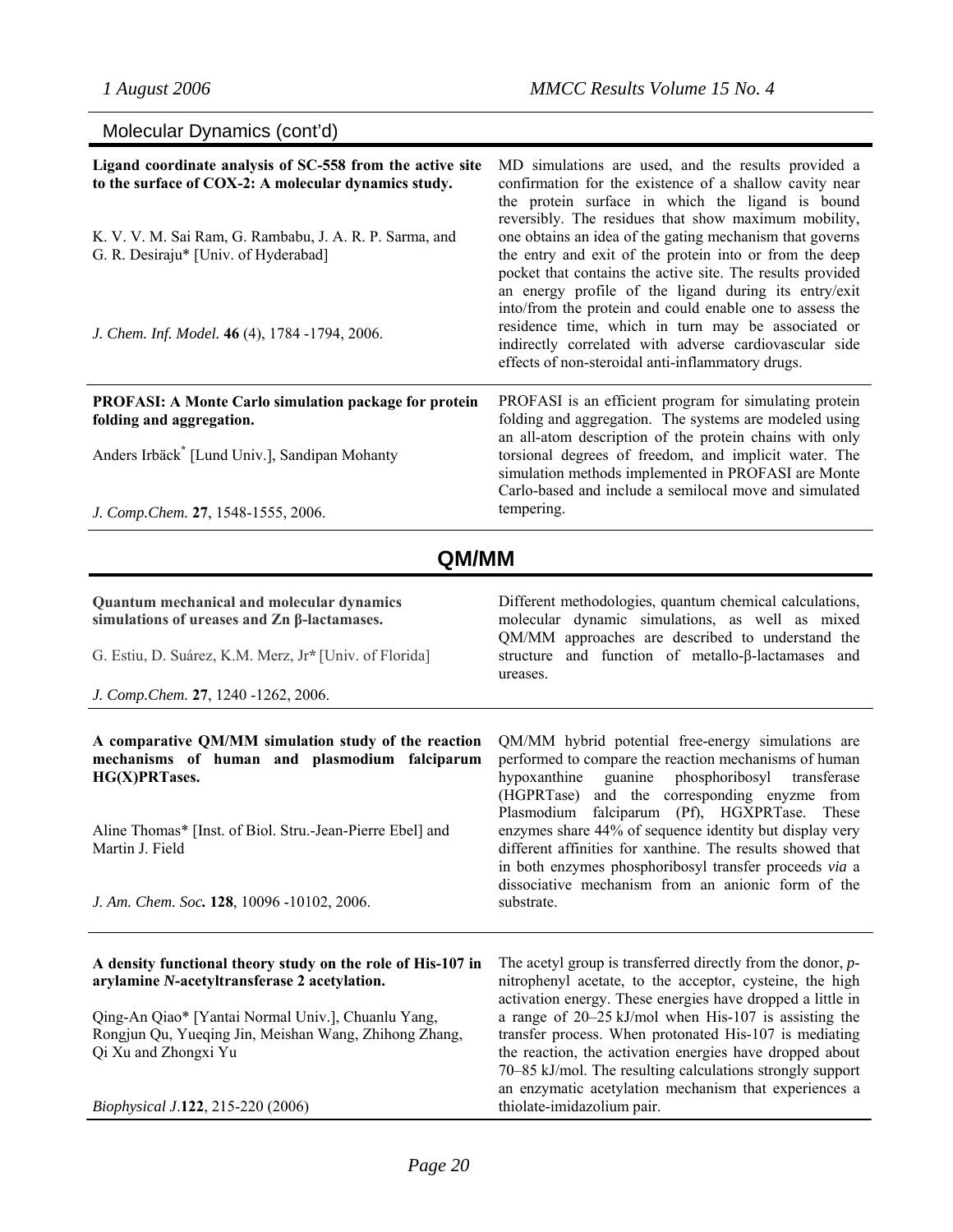| Systematic QM/MM investigation of factors that affect the<br>cytochrome P450-catalyzed hydrogen abstraction of<br>camphor.<br>Ahmet Altun, Sason Shaik, Walter Thiel* [Max-Planck-Inst.<br>for Kohlenforschung]<br>J. Comp.Chem. 27, 1324 -1337, 2006.                                                        | Combined QM/MM calculations in the native enzyme<br>environment and DFT in the gas phase are used to<br>investigate the hydrogen abstraction reaction of camphor<br>in cytochrome P450 <sub>cam</sub> . It is found that the ChemShell<br>and QSite programs used in the QM/MM calculations got<br>the same results at given geometries. The results gave an<br>appropriate environment close to the X-ray structure only<br>for protonated Asp-297.                                                       |
|---------------------------------------------------------------------------------------------------------------------------------------------------------------------------------------------------------------------------------------------------------------------------------------------------------------|------------------------------------------------------------------------------------------------------------------------------------------------------------------------------------------------------------------------------------------------------------------------------------------------------------------------------------------------------------------------------------------------------------------------------------------------------------------------------------------------------------|
| QM/MM modeling of compound I active species in<br>cytochrome P450, cytochrome C peroxidase, and<br>ascorbate peroxidase.<br>J.N. Harvey* [Univ. of Bristol], C.M. Bathelt, A.J.<br>Mulholland<br>J. Comp.Chem. 27, 1352-1362, 2006.                                                                           | QM/MM calculations are used to predict the electronic<br>structure of the metal center in metalloproteins,<br>Cytochrome c Peroxidase (CcP) and Ascorbate<br>Peroxidase (APX). The results are well agreed with the<br>experimental values, and suggested that the difference in<br>electronic structure is due to a large number of small<br>differences in structure from one protein to another.                                                                                                        |
| Performance of DFT in modeling electronic and structural<br>properties of cobalamins.<br>Jadwiga Kuta, S. Patchkovskii, M.Z. Zgierski,<br>P. M. Kozlowski <sup>*</sup> [Univ. of Louisville]<br>J. Comp.Chem. 27, 1429-1437, 2006.                                                                            | Three different functionals including B3LYP, BP86, and<br>revPBE are performed to develop the models for a<br>systematic analysis of the electronic and structural<br>properties of coenzyme $B_{12}$ The results of B3LYP<br>significantly underestimate the strength of the Co-C bond<br>while the nonhybrid BP86 functional produces the<br>consistent results in comparison with the experimental<br>data.                                                                                             |
| Assigning the protonation states of the key aspartates in $\beta$ -<br>secretase using QM/MM X-ray structure refinement.<br>Ning Yu, S.A. Hayik, Bing Wang, Ning Liao, C.H. Reynolds,<br>and K.M. Merz, Jr.* [Johnson & Johnson Pharm. Res. and<br>Develop.]<br>J. Chem. Theory and Comp. 2, 1057-1069, 2006. | An energy function is introduced to the refinement where<br>the atoms in the active site are modeled by QM and the<br>surrounding atoms are by MM. A total number of 8<br>protonation configurations of the aspartyl dyad are<br>considered, and QM/MM X-ray refinements<br>are<br>performed for all of them. The resulting structures are a<br>consensus of theoretical and experimental data and<br>remark on the significance of our results in structure<br>based drug design and mechanistic studies. |
| Symbolic algebra in quantum chemistry.<br>So Hirata* [Univ. of Florida]<br>Theor.Chem.Accounts., 116, 2-17 (2006)                                                                                                                                                                                             | New algorithms, which automate the algebraic<br>transformation and computer implementation of many-<br>quantum-mechanical<br>methods for<br>body<br>electron<br>correlation is reviewed. These are enable a whole new<br>class of highly complex but vastly accurate methods, the<br>manual development of which is no longer practical.                                                                                                                                                                   |
| Pseudobond ab initio QM/MM<br>approach and its<br>applications to enzyme reactions.<br>Yingkai Zhang* [New York Univ.]<br>Theor.Chem.Accounts., 116, 43-50 (2006)                                                                                                                                             | The methodology and development approaches of<br>QM/MM covalent boundary problem, an efficient<br>iterative optimization procedure, the methods to<br>determine enzyme reaction paths, and the approaches to<br>calculate free energy change in enzyme reactions are<br>discussed. The methods are examined to know the<br>efficiency with several examples and future directions are<br>also discussed.                                                                                                   |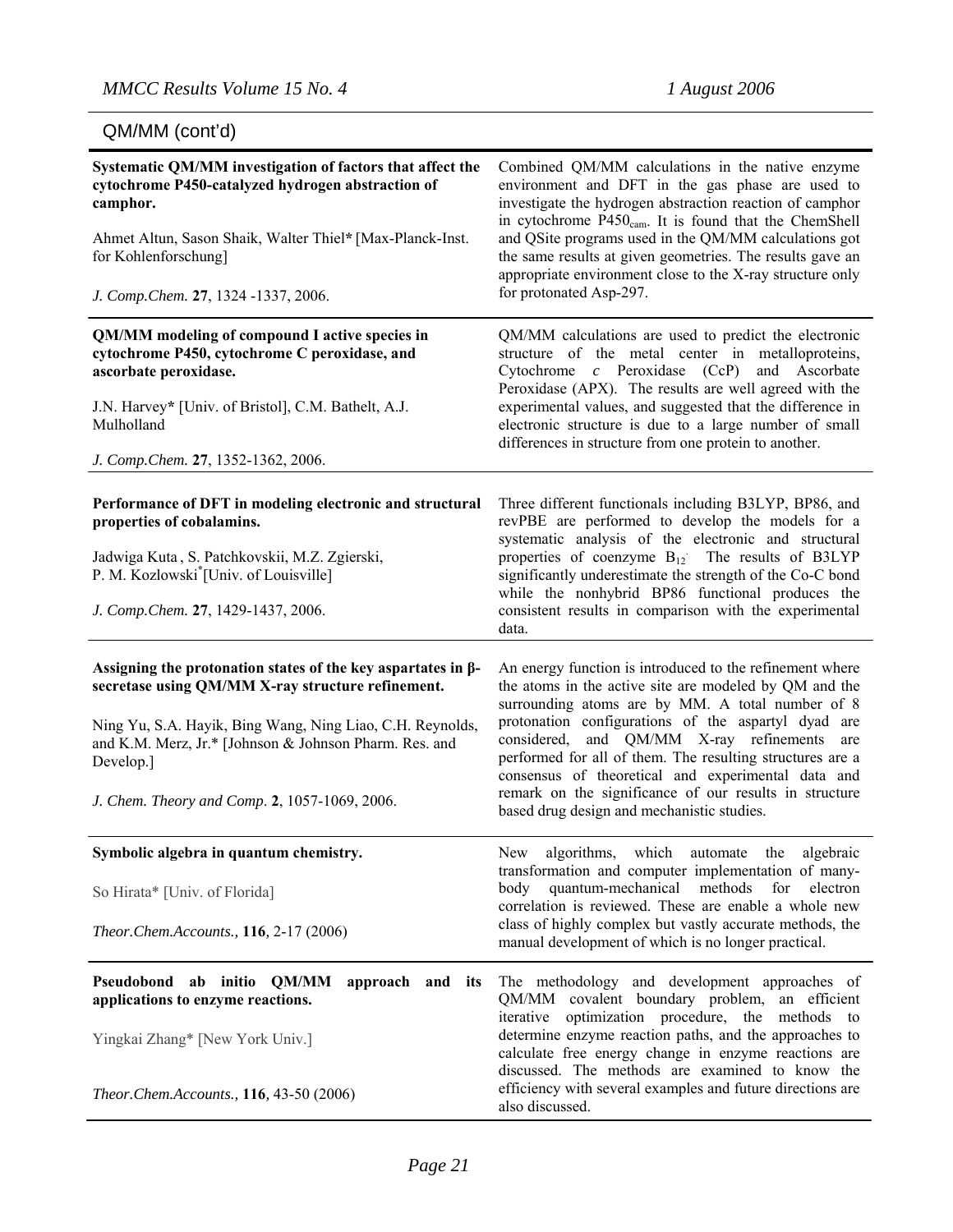## QM/MM (cont'd)

**Quantum chemical modeling of enzyme active sites and reaction mechanisms.** 

Fahmi Himo\* [Royal Inst. of Tech.]

*Theor.Chem.Accounts.,* **116***,* 232-240 (2006)

DFT methods with B3LYP function methods and models are used to study the enzyme active sites and their reaction mechanisms using quantum chemical methods are reviewed with recent examples.

## **Ligand Docking**

| Molecular docking study and development of an empirical<br>binding free energy model for phosphodiesterase 4<br>inhibitors.<br>F.G. Oliveira, C.M.R. Sant'Anna, E.R. Caffarena, L.E.<br>Dardenne and E.J. Barreiro* [Univ. Federal do Rio de<br>Janeiro]<br>Bioorg. Med. Chem. 14, 6001-6011 (2006) | Computational methods are combined to develop a model<br>for the prediction of PDE4B inhibitors activity. An<br>exhaustive docking procedure is performed to identify the<br>most probable binding modes of the ligands to the<br>enzyme, including the active site metal ions and the<br>surrounding structural water molecules. The results<br>showed that both the inclusion of the structural water<br>molecules close to the ions in the binding site and the use<br>of a free energy model with a quadratic dependency on<br>the ligand free energy of solvation are important aspects<br>for molecular docking investigations involving the PDE4<br>enzyme family. |
|-----------------------------------------------------------------------------------------------------------------------------------------------------------------------------------------------------------------------------------------------------------------------------------------------------|---------------------------------------------------------------------------------------------------------------------------------------------------------------------------------------------------------------------------------------------------------------------------------------------------------------------------------------------------------------------------------------------------------------------------------------------------------------------------------------------------------------------------------------------------------------------------------------------------------------------------------------------------------------------------|
| <b>Information-driven</b><br>protein-DNA<br>docking<br>using<br>HADDOCK: It is a matter of flexibility.<br>Marc van Dijk, Aalt D. J. van Dijk, Victor Hsu, Rolf Boelens<br>and Alexandre M. J. J. Bonvin* [Utrecht Univ.]<br>Nucleic Acids Research. 34, 3317-3325 (2006)                           | High Ambiguity Driven DOCKing (HADDOCK) is<br>extensively used to study the DNA flexibility.<br>HADDOCK uses non-structural experimental data to<br>the<br>docking<br>during a rigid-body<br>drive<br>energy<br>minimization, and semi-flexible and water refinement<br>stages. This approach is used on the monomeric<br>repressor-DNA complexes formed by bacteriophage 434<br>Cro, the <i>Escherichia coli</i> Lac headpiece<br>and<br>bacteriophage P22 Arc. The results are further used to<br>generate a library of pre-bent and twisted DNA structures<br>that served as input for a second docking round.                                                         |
| S!<br>Accurate prediction of the relative potencies of members<br>of a series of kinase inhibitors using molecular docking<br>and MM-GBSA scoring.<br>P.D. Lyne* [AstraZeneca R&D], M.L. Lamb, and J.C. Saeh.<br>J. Med. Chem., 49 (16), 4805 -4808, 2006                                           | Glide and an MM-GBSA postdocking scoring protocol is<br>used to correctly rank a number of congeneric kinase<br>inhibitors is assessed. The approach is successful for the<br>cases considered and suggests that this may be useful for<br>the design of inhibitors in the lead optimization phase of<br>drug discovery.                                                                                                                                                                                                                                                                                                                                                  |
| SLICK - Scoring and energy functions for protein-<br>carbohydrate interactions.<br>A. Kerzmann* [Univ. of Tubingen], D. Neumann, and<br>O. Kohlbacher<br>J. Chem. Inf. Model. 46 (4), 1635 -1642, 2006.                                                                                             | SLICK, a new package containing a scoring and an<br>energy function to predict binding modes and free<br>energies of sugars and sugarlike compounds to proteins.<br>SLICK accounts for van der Waals interactions, solvation<br>effects, electrostatics, hydrogen bonds, and CH.T<br>interactions, protein-carbohydrate interactions. SLICK<br>predicts the binding free energies of predicted complexes<br>with high accuracy.                                                                                                                                                                                                                                           |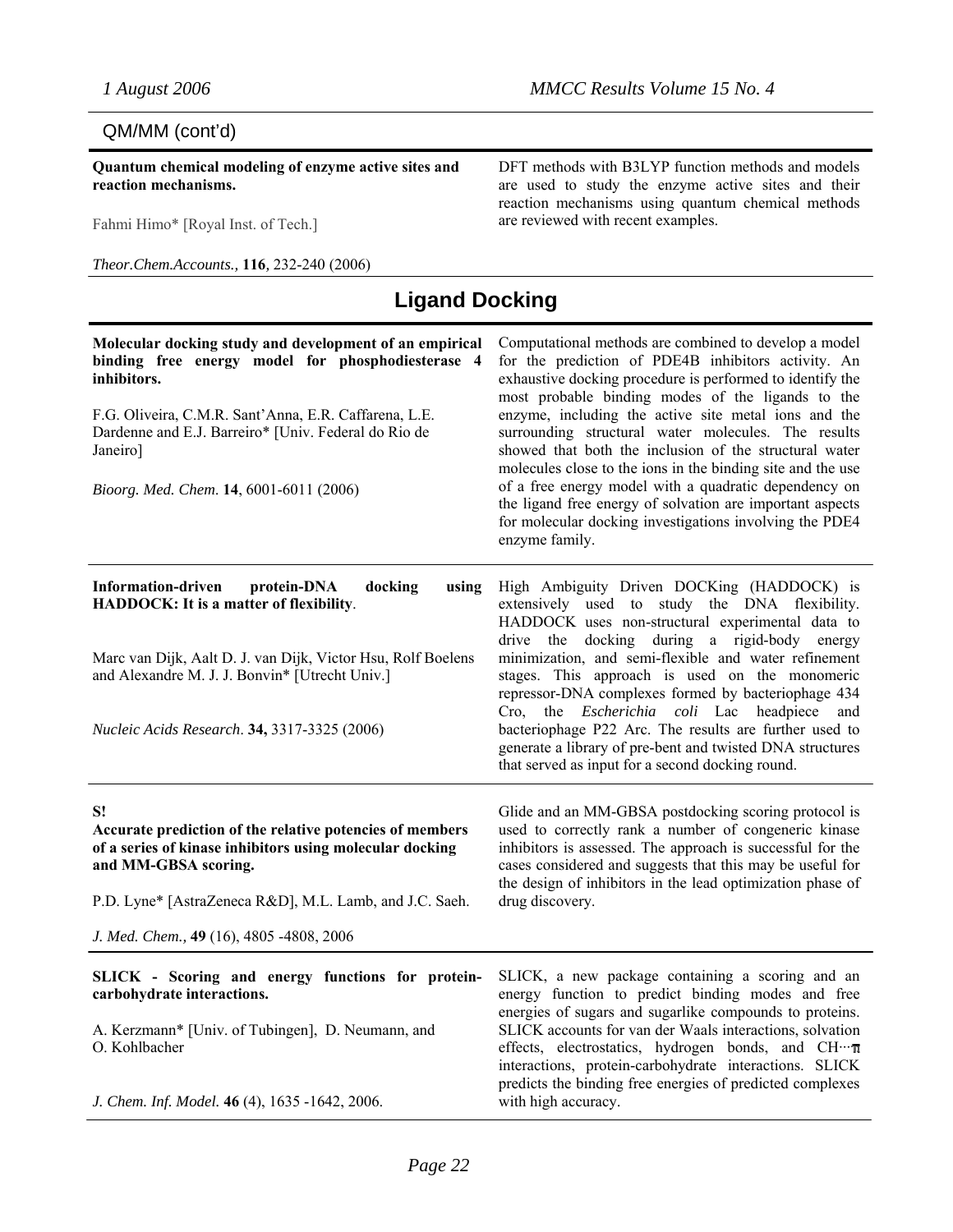| Ligand Docking (Cont'd)                                                                                                      |                                                                                                                                                                                                                                        |  |
|------------------------------------------------------------------------------------------------------------------------------|----------------------------------------------------------------------------------------------------------------------------------------------------------------------------------------------------------------------------------------|--|
| Flexible docking of ligands into synthetic receptors using a<br>two-sided incremental construction algorithm.                | A new algorithm is developed based on the protein-ligand<br>docking program FlexX and extends this program to the<br>docking technique FlexR. A novel docking strategy is                                                              |  |
| A. Steffen* [Max-Planck-Inst. for Informatics], A. Kämper,<br>and T. Lengauer.                                               | applied that uses an adaptive two-sided incremental<br>construction algorithm which incorporates the structural<br>flexibility of both the ligand and synthetic receptor. This                                                         |  |
| J. Chem. Inf. Model. 46 (4), 1695 -1703, 2006.                                                                               | method promising results on a test data set comprising 10<br>complexes of synthetic receptors and ligands.                                                                                                                             |  |
| GFscore: A general nonlinear consensus scoring function<br>for high-throughput docking.                                      | A methodology for High Throughput Screening (HTS)<br>process is presented, by allowing focused screens or for<br>hitlist triaging when a prohibitively large number of hits                                                            |  |
| S. Betzi, K. Suhre, B. Chétrit, F. Guerlesquin, and Xavier<br>Morelli* [Parc Sci. de Luminy]                                 | is identified in the primary screen. A non-linear<br>Generalist scoring function, GFscore, is trained to<br>discriminate true positives from false positives in a data<br>set of diverse chemical compounds. GFscore eliminates        |  |
| J. Chem. Inf. Model. 46 (4), 1704 -1712, 2006.                                                                               | up to 75% of molecules, with a confidence rate of 90%<br>and therefore GFscore is a powerful tool for the biologist,<br>saving both time and money.                                                                                    |  |
| $\mathbf{A}!$<br>Ensemble docking into flexible active sites. Critical<br>evaluation of FlexE against JNK-3 and β-secretase. | FlexE is tested against that of FlexX and FlexX-Pharm,<br>by virtual screening experiments on two sets of the<br>enzymes $\beta$ -secretase (BACE), and c-jun N-terminal<br>kinase 3 (JNK-3). The side-chain flexibility revealed that |  |
| T. Polgar and G.M. Keserü* [Gedeon Richter Ltd.]                                                                             | at the most FlexE could achieve the enrichment yielded<br>by FlexX in JNK-3 but not in BACE. Although limited<br>side-chain variations could be treated by FlexE, docking<br>into protein ensembles remains a practical tool that      |  |
| J. Chem. Inf. Model. 46 (4), 1795 -1805, 2006.                                                                               | decreases the average run time for a ligand.                                                                                                                                                                                           |  |

# **Protein Folding**

| Protein folding simulations: Combining coarse-grained<br>models and all-atom molecular dynamics.<br>Giorgio Colombo* [Inst. di Chem. del Riconoscimento Mol.]<br>and Cristian Micheletti<br><i>Theor.Chem.Accounts.,</i> 116, 75-86 (2006)     | Different computational strategies are employed to<br>understand the protein folding problem, based on the use<br>of either coarse-grained or all-atom protein descriptions.<br>Recent approach that allows to extending the ordinary<br>folding simulations by using a simplified description of<br>protein structures and energy functional in conjunction<br>with all-atom molecular dynamics is described.                                                               |
|------------------------------------------------------------------------------------------------------------------------------------------------------------------------------------------------------------------------------------------------|------------------------------------------------------------------------------------------------------------------------------------------------------------------------------------------------------------------------------------------------------------------------------------------------------------------------------------------------------------------------------------------------------------------------------------------------------------------------------|
| The thermodynamics of folding of a $\beta$ - hairpin peptide<br>probed through replica exchange molecular dynamics<br>simulations.<br>Andrij Baumketner* [Inst. of Condensed Matter Phys.]<br><i>Theor.Chem.Accounts.,</i> 116, 262-273 (2006) | A recent advance in sampling techniques, including<br>replica exchange molecular dynamics, allows full<br>characterization of the thermodynamics of folding of<br>small peptides. MD simulation of a small $\beta$ -hairpin<br>peptide using the replica exchange algorithm and<br>illustrate how this enhanced sampling scheme enables a<br>thorough characterization of the native and unfolded<br>states, and sheds new light into its folding mechanism is<br>discussed. |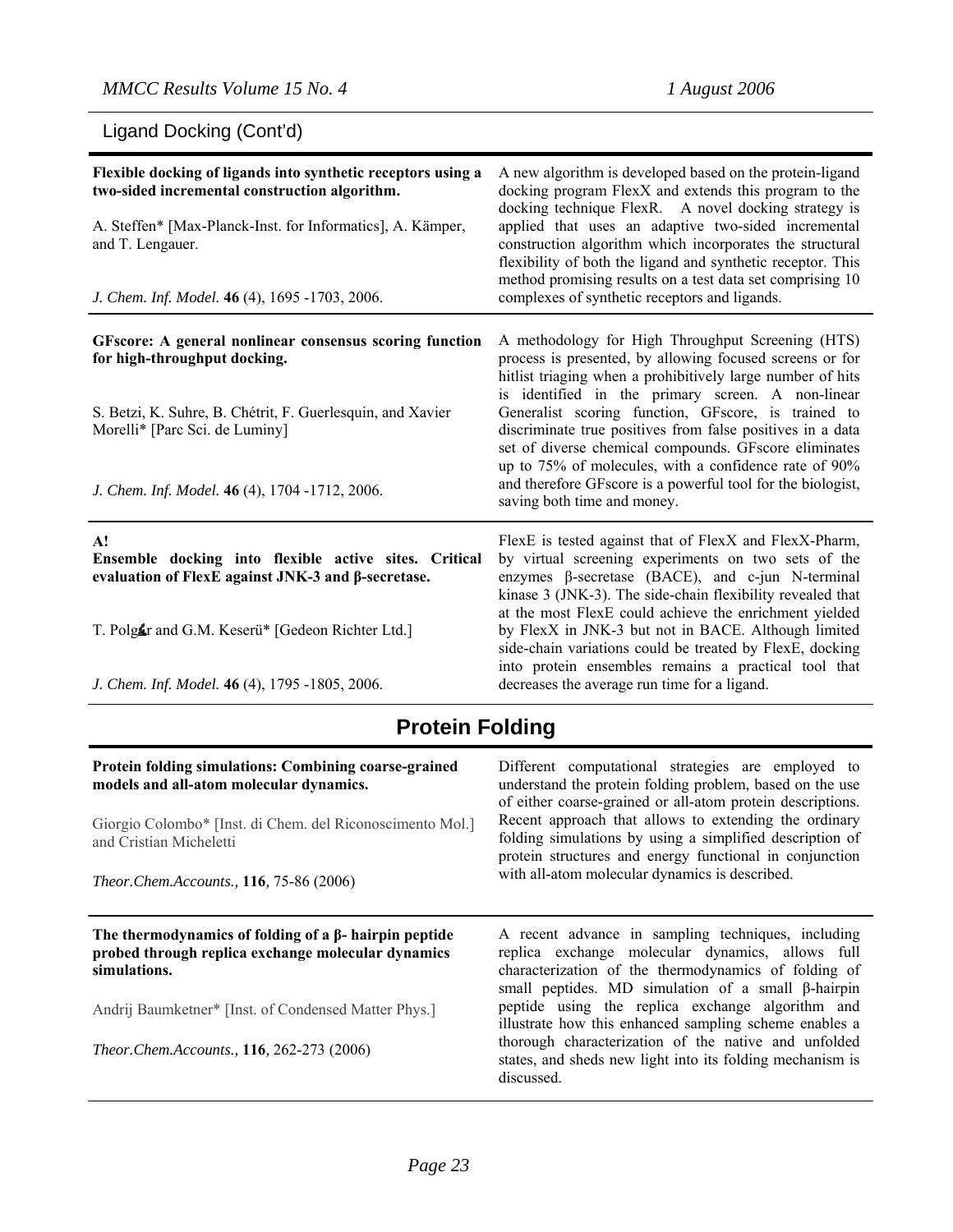# **Molecular Graphics**

| Molecular imaging strategies for drug discovery and<br>development.<br>S. Gross and D. Piwnica-Worms* [Washington Univ. Sch. of<br>Medicine]<br>Curr.Opi.Stru.Biol. 10, 334-342 (2006) | Non-invasive molecular imaging advances are providing<br>exciting opportunities for discovery, validation and<br>development of novel therapeutics. Molecular imaging is<br>an indispensable for drug discovery and development.<br>They enable spatial and temporal monitoring of in vivo<br>gene expression, signaling pathways, biochemical<br>and targets as they relate to the<br>reactions<br>pharmacokinetics and pharmacodynamics of novel drugs. |
|----------------------------------------------------------------------------------------------------------------------------------------------------------------------------------------|-----------------------------------------------------------------------------------------------------------------------------------------------------------------------------------------------------------------------------------------------------------------------------------------------------------------------------------------------------------------------------------------------------------------------------------------------------------|
| Data visualization during the early stages of drug<br>discovery.                                                                                                                       | Generative topographic mapping (GTM) and hierarchical<br>GTM (HGTM) are applied to help the screening                                                                                                                                                                                                                                                                                                                                                     |
| D.M. Maniyar*[Aston Univ.], I.T. Nabney, B.S. Williams,<br>and A. Sewing                                                                                                               | scientists, chemists, biologists, etc. to know and draw<br>meaningful decisions. PCA, Sammon's mapping, and<br>self-organizing maps, to demonstrate their enhanced                                                                                                                                                                                                                                                                                        |
| J. Chem. Inf. Model. 46 (4), 1806 -1818, 2006.                                                                                                                                         | power to help the user visualize the large<br>multidimensional data sets during the early stages of the<br>drug discovery process. GTM and HGTM algorithms<br>allowed the user to cluster active compounds for different<br>targets and understand them better than the benchmarks.                                                                                                                                                                       |

# **Structure Determination**

| Structural investigation of syringomycin-E<br>using<br>molecular dynamics simulation and NMR.<br>E. Mátyus* [Semmelweis Univ.], L. Monticelli, K.E. Kövér,<br>Z. Xu, K. Blaskó, J. Fidy and D.P. Tieleman.<br>J. Europ.Biophys. 35, 459 -467, 2006. | MD simulations are used for the molecular features of<br>syringomycin-E (SR-E) in water and octane. A peptide<br>model was built and examined its structure in water and<br>octane. The results are useful to understand the antifungal<br>and antibacterial activity of the peptide.                                                                                                                                                                                                            |
|-----------------------------------------------------------------------------------------------------------------------------------------------------------------------------------------------------------------------------------------------------|--------------------------------------------------------------------------------------------------------------------------------------------------------------------------------------------------------------------------------------------------------------------------------------------------------------------------------------------------------------------------------------------------------------------------------------------------------------------------------------------------|
| Energy minimization of crystal structures containing<br>flexible molecules.<br>P.G. Karamertzanis and S.L. Price* [Univ. College London]                                                                                                            | A new methodology is proposed for the accurate<br>minimization of crystal structures of flexible molecules<br>and is validated and tested by minimizing the<br>experimental crystal structures of a set of flexible<br>molecules. This method is used to refine the low-energy<br>structures found in rigid-body crystal structure prediction<br>studies of the diastereomeric salt pair $(R)$ -1-<br>phenylethylammonium $(R/S)$ -2-phenylpropanoate and the                                    |
| J. Chem. Theory and Comp. 2, 1184-1199, 2006.<br>Theoretical and computational studies of vectorial<br>processes in biomolecular systems.<br>Q. Cui*[Univ. of Wisconsin]<br>Theor.Chem.Accounts., 116, 51-59 (2006)                                 | antiepileptic drug carbamazepine.<br>Recent developments in biophysical and biochemical<br>techniques have provided new information about the<br>structure, dynamics and interaction of biomolecules<br>involved in vectorial life processes at multiple length and<br>temporal scales. Vectorial biomolecular machines,<br>myosin and cytochrome c oxidase are used for the<br>identification of interesting and biologically relevant<br>questions that require thorough theoretical analysis. |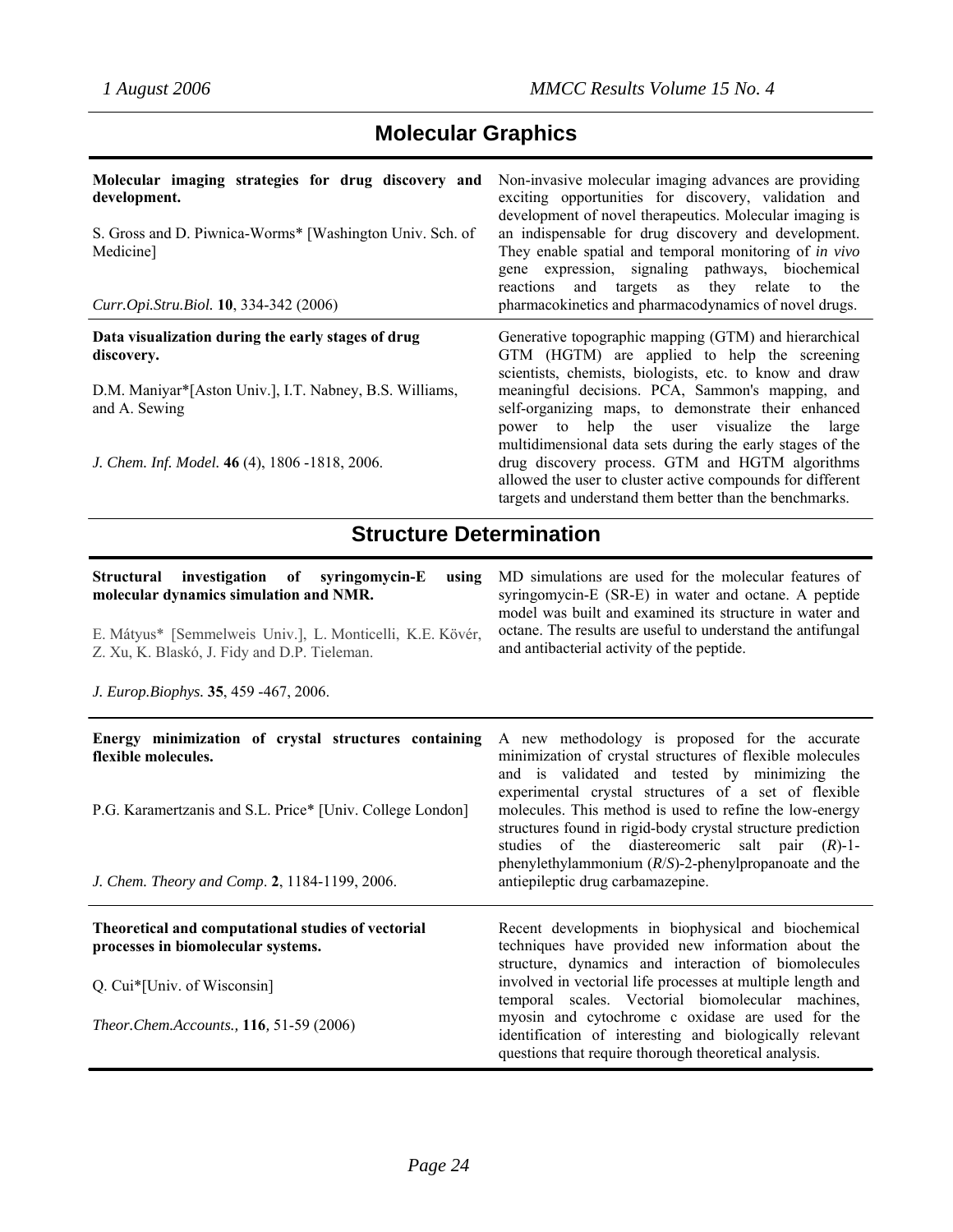# **3. J O U R N A L R E V I E W S**

## **Journal of Computational Chemistry 27(12), September, 2006**

1223-1239 **Spin states in polynuclear clusters: The [Fe2O2] core of the methane monooxygenase active site,** Carmen Herrmann, Lian Yu, Markus Reiher\* [Lab. for Phys.Chem., ETH Zurich]

> The energetics of different total and local spin states of a dinuclear oxygen-bridged iron(IV) model for the intermediate **Q** of the hydroxylase component of methane monooxygenase by means of spin unrestricted Kohn-Sham density functional theory is studied.

1240-1262 **Quantum mechanical and molecular dynamics simulations of ureases and Zn β-lactamases,** Guillermina Estiu, D. Suárez, K.M. Merz, Jr**\*** [Univ. of Florida]

 **See Methodology, QM/MM** 

1263-1277 **DFT models for copper(II) bispidine complexes: Structures, stabilities, isomerism, spin distribution, and spectroscopy,** M. Atanasov, Peter Comba\* [Univ. Heidelberg], B. Martin, V. Müller, G. Rajaraman, H. Rohwer, S. Wunderlich

> DFT and *ab initio* methods are used to compute the structures, relative stabilities, spin density distributions, and spectroscopic properties of the two possible isomers of the copper(II) complexes with derivatives of a rigid tetradentate bispidine ligand with two pyridine and two tertiary amine donors, and a chloride ion.

1278-1291 **Theoretical, spectroscopic, and mechanistic studies on transition-metal dinitrogen complexes: Implications to reactivity and relevance to the nitrogenase problem,** Felix Studt, Felix Tuczek**\* [**Christian-Albrechts-Univ. Kiel]

> DFT calculations are used to investigate the electronic structure and eactivity of dinitrogen complexes of transition metals exhibit different binding geometries of  $N_2$ .

1292-1306 **DFT calculations of 57Fe Mössbauer isomer shifts and quadrupole splittings for iron complexes in polar dielectric media: Applications to methane monooxygenase and ribonucleotide reductase,** Wen- Ge Han, Tiqing Liu, Timothy Lovell, Louis Noodleman\* [The Scripps Res. Inst.]

> Linear regression between the measured isomer shifts and DFT calculated to predict the isomer shifts of Fe complexes in different oxidation and spin states.

1307-1323 **Can the semiempirical PM3 scheme describe iron-containing bioinorganic molecules?,** Jonathan P. McNamara, M. Sundararajan, I.H. Hillier\* [Univ. of Manchester], Jun Ge, A. Campbell, Claudio Morgado

> Semiempirical PM3 method is used to develop a set of iron parameters to allow the structure and redox properties of the active sites of iron-containing proteins to be accurately modeled, focussing on iron-sulfur, iron-heme, and iron-only hydrogenases.

1324-1337 **Systematic QM/MM investigation of factors that affect the cytochrome P450-catalyzed hydrogen abstraction of camphor,** Ahmet Altun, Sason Shaik, Walter Thiel\* [Max-Planck-Inst. fo Kohlenforschung]

 **See Methodology, QM/MM.**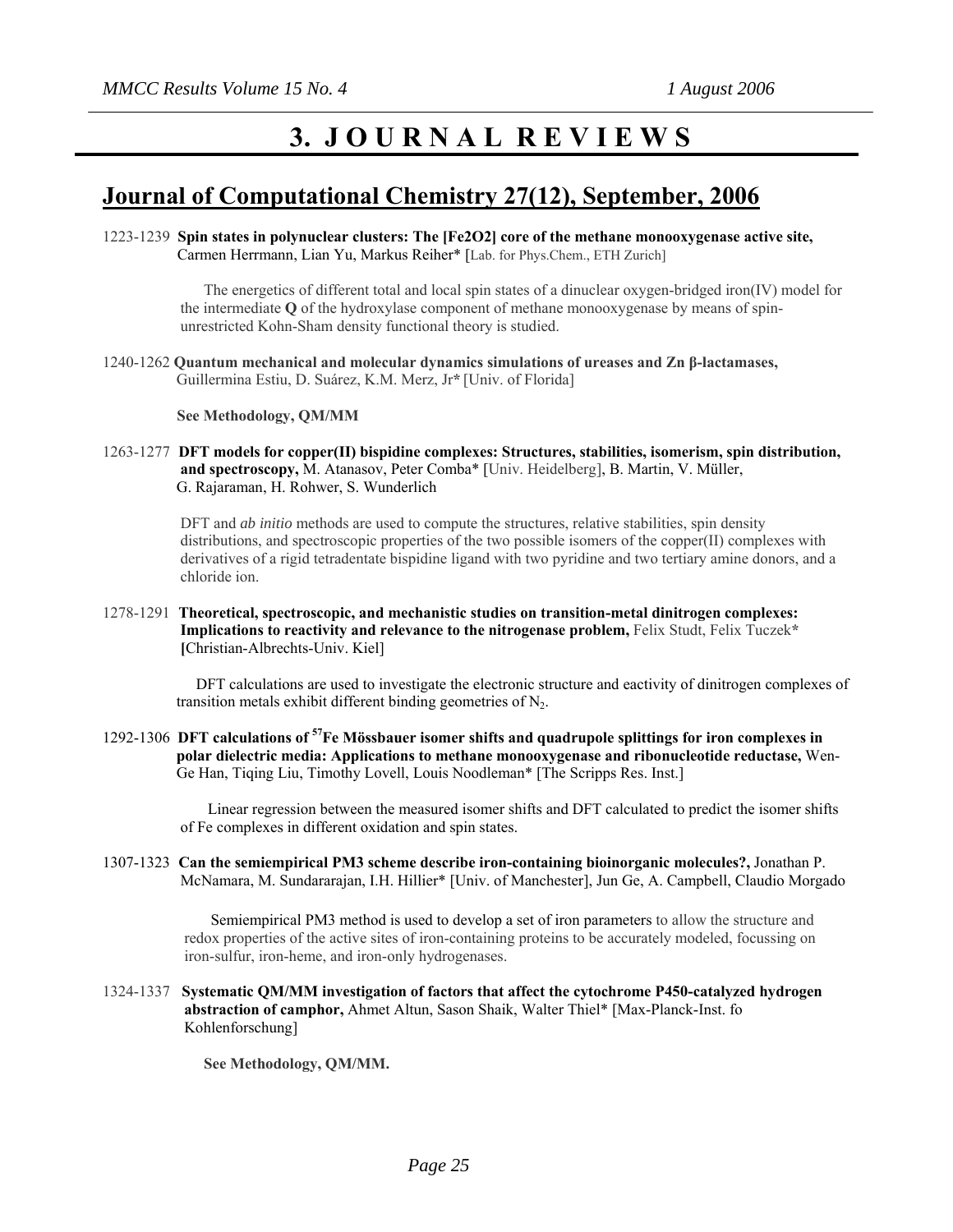1338-1351 **Electronic structure of iron(II)-porphyrin nitroxyl complexes: Molecular mechanism of fungal nitric oxide reductase (P450nor),** Nicolai Lehnert\* [Christian-Albrechts-Univ. Kiel], V. K. K. Praneeth, F. Paulat

> DFT calculations are used to investigate key intermediates of the catalytic cycle of fungal nitric oxide reductase (P450nor).

1352-1362 **QM/MM modeling of compound I active species in cytochrome P450, cytochrome C peroxidase, and ascorbate peroxidase,** J.N. Harvey**\*** [Univ. of Bristol], C.M. Bathelt, A.J. Mulholland.

#### **See Methodology, QM/MM**

1363-1372 On the O<sub>2</sub> binding of Fe-porphyrin, Fe-porphycene, and Fe-corrphycene complexes, H. Nakashima, Jun-ya Hasegawa, Hiroshi Nakatsuji\* [Kyoto Univ.]

> The present investigates the  $O<sub>2</sub>$  binding mechanism in the Fe-porphyrin isomers, Fe-porphycene (FePc), and Fe-corrphycene (FeCor) complexes.

1373-1384 **Quantum chemistry applied to the mechanisms of transition metal containing enzymes – Cytochrome** *c* **oxidase, a particularly challenging case,** M.R. A. Blomberg**\*** [AlbaNova Univ. Cent. Stockholm Univ.], Per E. M. Siegbahn.

#### **See Methodology, QM/MM**

1385-1397 **On the accuracy of density functional theory for iron - sulfur clusters,** Robert K. Szilagyi\* [Montana State Univ.], Mark A. Winslow.

> A wave function manipulation method is introduced for developing ground state electronic wave function for [2Fe-2S] and [Mo-3Fe-4S] clusters.

1398-1414 **The reaction mechanism of iron and manganese superoxide dismutases studied by theoretical calculations,** Lubomír Rulí ek, Kasper P. Jensen, Kristoffer Lundgren, Ulf Ryde\* [Lund Univ.]

> DFT is applied to study the reaction mechanism of iron and manganese superoxide dismutase on realistic active-site models, with large basis sets and including solvation, zero-point, and thermal effects.

1415-1428 **Metal-thiolate bonds in bioinorganic chemistry,** Edward I. Solomon\* [Stanford Univ.], Serge I. Gorelsky, Abhishek Dey.

> H-bonding is significantly affecting the covalency of the metal-thiolate bond and contribute to redox tuning by the protein environment.

1429-1437 **Performance of DFT in modeling electronic and structural properties of cobalamins,** Jadwiga Kuta , S. Patchkovskii, M.Z. Zgierski, P. M. Kozlowski **\*** [Univ. of Louisville]

#### **See Methodology, QM/MM**

1438-1445 **A DFT study of the mechanism of Ni superoxide dismutase (NiSOD): Role of the active site cysteine- 6 residue in the oxidative half-reaction,** R. Prabhakar, Keiji Morokuma\* [Emori Univ.], D.G. Musaev.

> DFT is used to investigate the catalytic mechanism of  $H_2O_2$  formation in the oxidative half-reaction of NiSOD, E-Ni(II) +  $O_2$ <sup>+</sup>  $2H^+ \rightarrow E-Ni(III) + H_2O_2$ .

1446-1453 **A DFT study on the relative affinity for oxygen of the and subunits of hemoglobin,** Jean-Didier Maréchal, Feliu Maseras\* [Univ. Autònoma de Barcelona], Agustí Lledós, Liliane Mouawad, David Perahia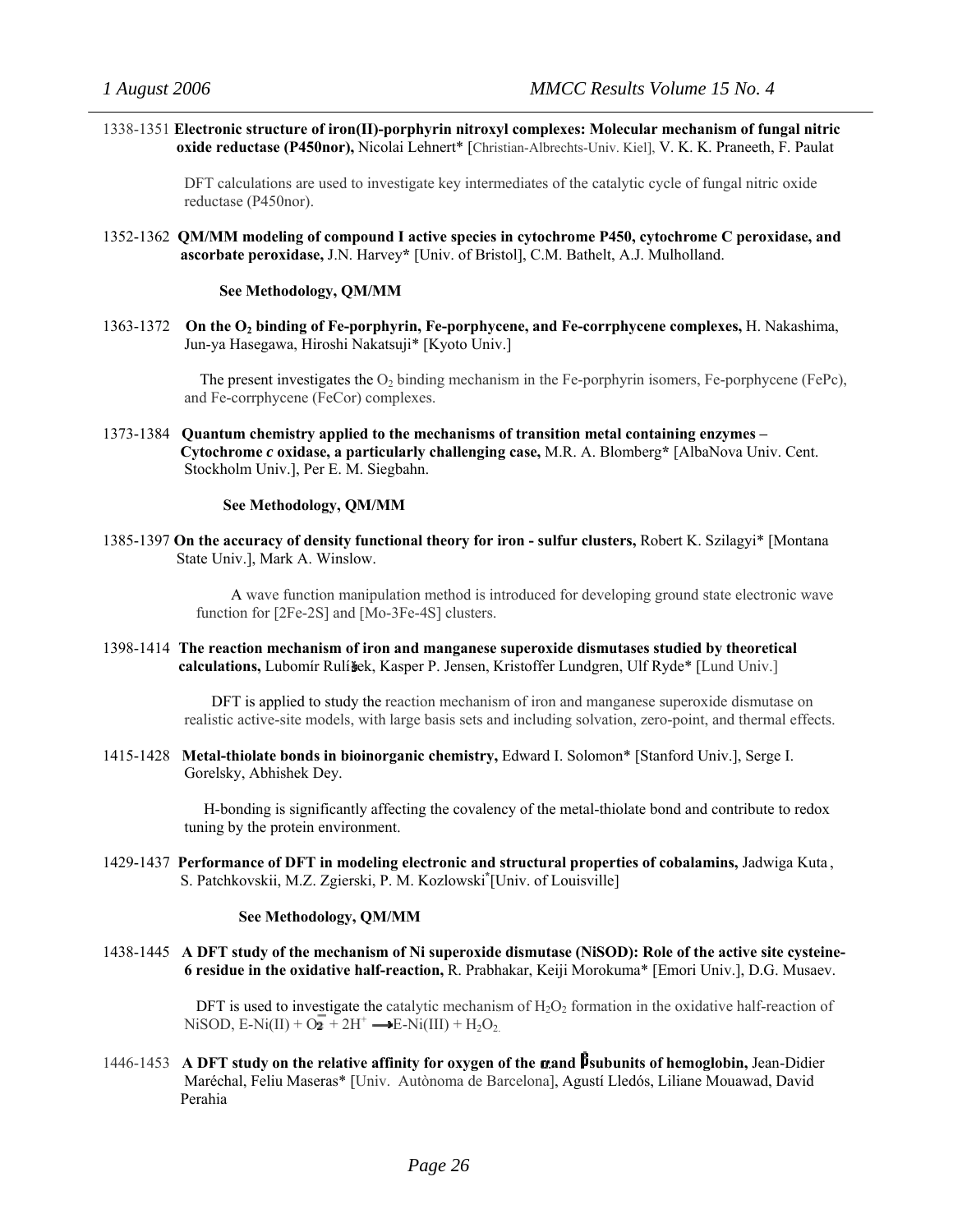DFT calculations are performed to generate the computational models of the active center of the  $\alpha$ - and β-subunits of hemoglobin in both its oxygenated (R) and deoxygenated (T) states.

1454-1462 **Correlation between computed gas-phase and experimentally determined solution-phase infrared spectra: Models of the iron-iron hydrogenase enzyme active site,** Jesse W. Tye, M.Y. Darensbourg, and Michael B. Hall\* [Teas A&M Univ.]

> Gas-phase DFT calculations with B3LYP, double zeta plus polarization basis sets are used to predict the solution-phase infrared spectra for a series of CO- and CN-containing iron complexes.

1463-1475 **QM/MM calculations with DFT for taking into account protein effects on the EPR and optical spectra of metalloproteins. Plastocyanin as a case study,** Sebastian Sinnecker, Frank Neese\* [Max- Planck-Inst. for Bioorg. Chem.]

> QM/MM approach is used to study the influence of the surrounding protein on magnetic and optical spectra of metalloproteins.

## **Journal of Computational Chemistry 27(13), October, 2006**

1477-1485 **Kirkwood-Buff derived force field for amides**, Myungshim Kang, Paul E. Smith\* [Kansas State Univ.]

 A force field for the computer simulation of aqueous solutions of amides is presented and is designed to reproduce the experimentally observed density and Kirkwood-Buff integrals for N methylacetamide, allowing for an accurate description of the NMA activity.

1486-1493 **Proton affinities of maingroup-element hydrides and noble gases: Trends across the periodic table, structural effects, and DFT validation,** Marcel Swart, Ernst Rösler, F. Matthias Bickelhaupt\* [Scheikundig Laboratorium der Vrije Univ.]

> Generalized gradient approximation (GGA) of the DFT at BP86/QZ4P//BP86/TZ2P is used to investigate the proton affinities at 298 K of the neutral bases constituted by all maingroup-element hydrides of groups 15-17 and the noble gases.

1494-1504 **Molecular dynamics simulations of liquid methanol and methanol-water mixtures with polarizable models.** 

 **See Applications,Water and Solvation.**

1505-1516 **A general efficient implementation of the BSSE-free SCF and MP2 methods based on the chemical Hamiltonian approach,** P. Salvador\* [Univ. of Girona], D. Asturiol, I. Mayer.

> A new, general, and efficient implementation of the BSSE-free SCF and second-order Møller-Plesset perturbation theories of intermolecular interactions, based on the "Chemical Hamiltonian Approach" is applicable for both open-shell and closed-shell systems and for an arbitrary number of interacting subsystems.

1517-1533 **The tetracycline: Mg2+ complex: A molecular mechanics force field,** Alexey Aleksandrov, Thomas Simonson\* [Ecole Polytech.]

> A molecular mechanics force field model of Tc (Tetracycline) is developed, which is consistent with the CHARMM force field for proteins and nucleic acids.

1534-1547 **Energy barriers of proton transfer reactions between amino acid side chain analogs and water from** *ab initio* **calculations,** Elena Herzog, Tomaso Frigato, Volkhard Helms, C. Roy D. Lancaster\* [Max Planck Inst. of Biophys.]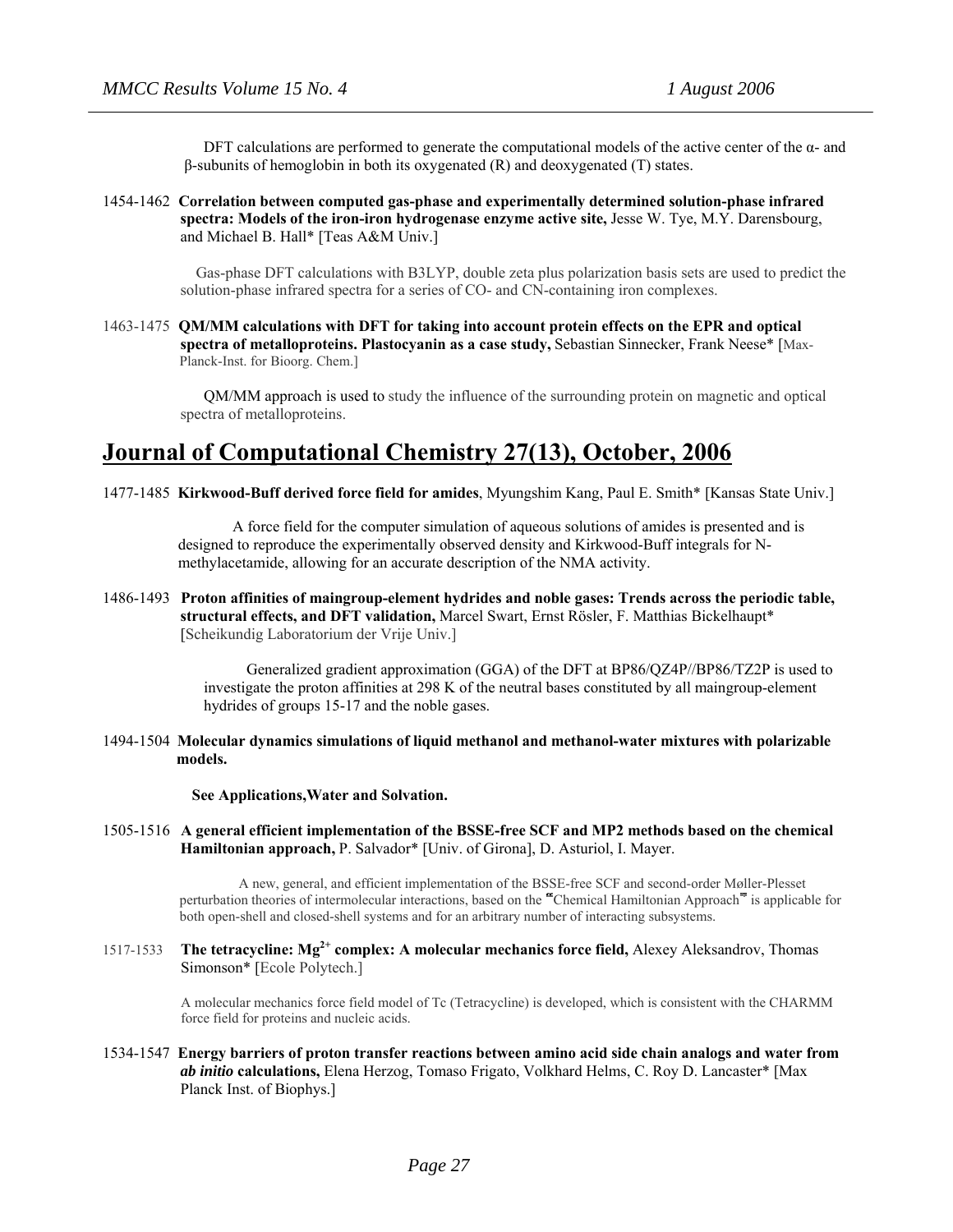Energy barriers for shifting the proton from donor to acceptor atom were calculated by electronic structure methods at the MP2/6-31++G(d,p) level, and the well-known double-well potentials are characterized.

1548-1555 **PROFASI: A Monte Carlo simulation package for protein folding and aggregation**, Anders Irbäck**\*** [Lund Univ.], Sandipan Mohanty.

#### **See Methodology, Molecular Dynamics.**

1556-1570 **Structure of the virus capsid protein VP1 of enterovirus 71 predicted by some homology modeling and molecular docking studies,** Yi-Yu Ke, Yun-Chu Chen, Thy-Hou Lin**\*** [National Tsing Hua Univ.]

#### **See Methodology, Comparative or Homology Modeling.**

1571-1576 **Development of a general quantum-chemical descriptor for steric effects: Density functional theory based QSAR study of herbicidal sulfonylurea analogues,** Zhen Xi**\*** [Nankai Univ.], Zhihong Yu, Congwei Niu, Shurong Ban, Guangfu Yang.

#### **See Methodology, QSAR.**

1577-1592 **Assessment of the performance of density-functional methods for calculations on iron porphyrins and related compounds,** Meng-Sheng Liao, John D. Watts, Ming-Ju Huang\* [Jackson State Univ.]

> The behaviors of a large number of GGA, meta-GGA, and hybrid-GGA density functionals in describing the spin-state energetics of iron porphyrins and related compounds are investigated.

1593-1602 **Genetic algorithms for protein conformation sampling and optimization in a discrete backbone dihedral angle space**, Yuedong Yang, Haiyan Liu\* [Univ. of Sci. & Tech. of China]

#### **See Methodology, Conformational Search and Analysis.**

1603-1619 **Efficiency and accuracy of the elongation method as applied to the electronic structures of large systems,** Marcin Makowski\* [Kyushu Univ.], Jacek Korchowiec, Feng Long Gu, Yuriko Aoki.

> Recent development of the elongation method proposed by Imamura is presented and including geometry optimization and employment of the fast multiple method, is highlighted.

> > **\*\*\***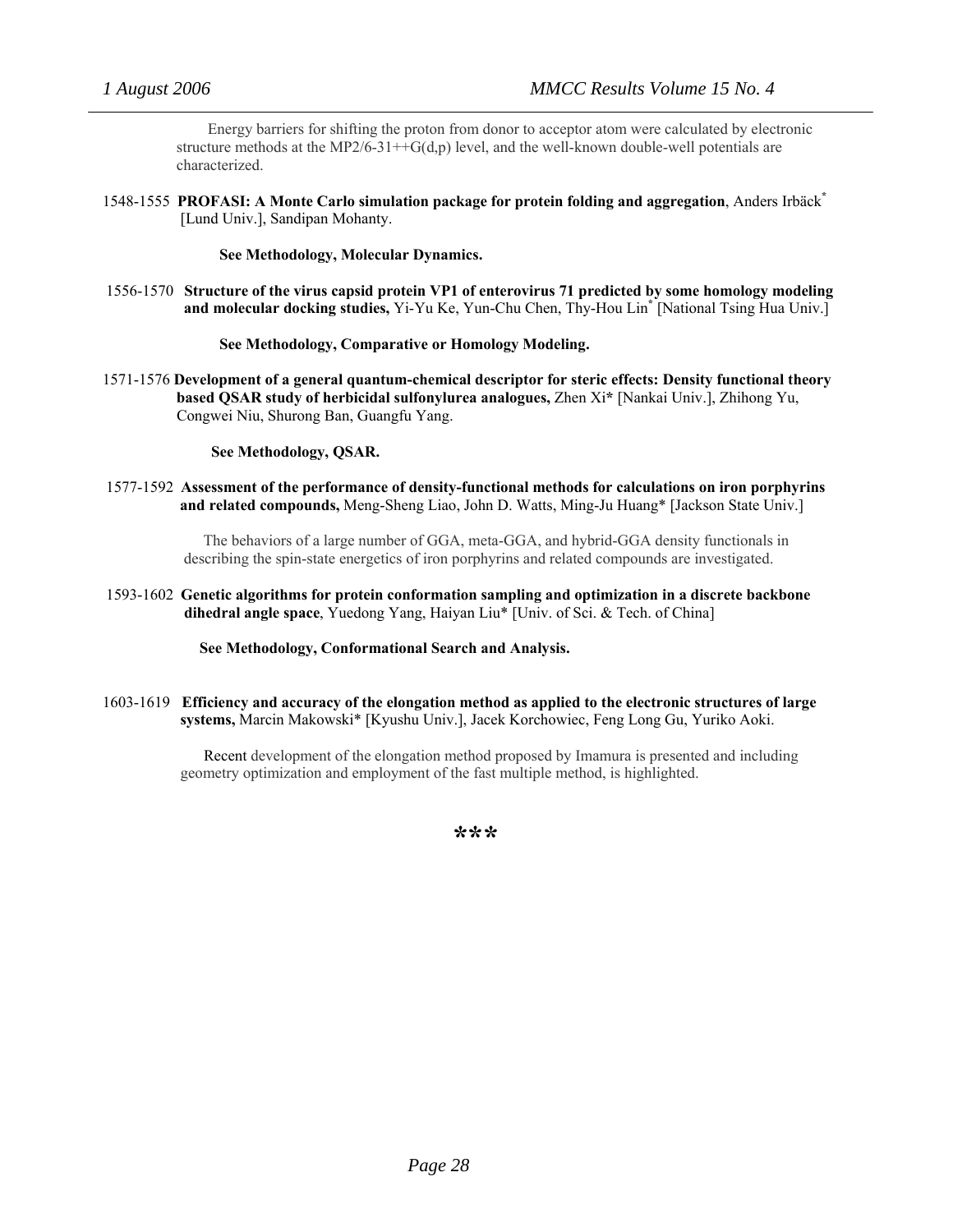# **4. A D D R E S S E S O F P R I N C I P A L A U T H O R S**

The production sites for the corresponding or principal authors are given in brackets in the citations. When not designated by the publisher, the first author is assumed to be the principal. Current addresses are listed here.

Angelo Carotti Dept. de Bioquím. & Biol. Mol. Facu. de Med., Univ. de Santiago de Compostela Santiago de Compostela, Spain

A. Rita Bizzarri Biophys. and Nanosci. Cent., CNISM Dept. di Sci. Ambientali Univ. della Tuscia, I-01100 Viterbo, Italy

Andreas Kerzmann Div. for Simul. of Biol. Systems Cent. for Bioinformatics Univ. of Tübingen Sand 14, 72076 Tübingen, Germany

Andreas Steffen Max-Planck-Inst. for Informatik Stuhlsatzenhausweg 85 D-66123 Saarbrücken Germany

Aline Thomas aline.thomas@ibs.fr Lab. de Dynamique Mol. Inst. de Biol. Structu.- Jean-Pierre Ebel (CEA/CNRS/UJF) 41 rue Jules Horowitz, 38027 Grenoble Cedex 1 France

Anders Irbäck anders@thep.lu.se Complex Systems Division Dept. of Theor.Phys. Lund Univ. Sölvegatan 14A, SE-223 62 Lund, Sweden

Alexander Nemukhin Inst. of Biochem. Phys. Russian Acad. of Sci. Moscow 119997, Russian Federation Russia.

A. A. Langham Univ. of Minnesota Dept. of Chem. Engg. & Mat. Sci. 421 Washington Avenue SE Minneapolis, MN, 55455, USA

Arjan van der Vaart vaart@fas.harvard.edu Dept. of Chem. and Chem. Biol. Harvard Univ. 12 Oxford Street Cambridge, MA 02138, USA

Andrij Baumketner andrij@icmp.lviv.ua Inst. for Condensed Matter Phys. 1 Svientsitsky Str., Lviv, 79011 Ukraine

Andrew F. Hill Dept. of Biochem. and Mol.Biol. & Bio21 Mol. Sci. and Biotech. Inst. The Univ. of Melbourne VIC 3010, Australia

Brian B. Hasinoff Dept. of Pharmacology Univ. of Pittsburgh Sch. of Med. Pittsburgh, Pennsylvania 15261 USA.

Benedetta Mennucci bene@dcci.unipi.it Dept. di chimica e chimica Indust. Univ. di Pisa Via Risorgimento 35, 56126 Pisa, Italy

C. Erec Stebbins stebbins@rockefeller.edu Lab. of Stru. Microbiol. The Rockefeller Univ. New York, New York 10021 USA

Charles L. Brooks Dept. of Mol. Biol. TPC-6, The Scripps Res. Inst. 10550 N. Torrey Pines Road La Jolla, CA, 92037, USA

Daniel A. Hammer hammer@seas.upenn.edu Dept. of Bioengg. Univ. of Pennsylvania 120 Hayden Hall, 3320 Smith Walk Philadelphia, PA 19104, USA.

D.M. Maniyar Neural Comp. Res. Group, Inform. Engg. Aston Univ. Birmingham, B4 7ET United Kingdom

Daniel A. Kleier DuPont Crop Protection Stine-Haskell Research Center, P.O. Box 30 Newark, Delaware 19714

D. Sabo Comp. Biosci. Sandia National Labs MS 1413 & 0310 Albuquerque New Mexico, 87185 USA

Dashuang Shi dshi@cnmcresearch.org Children's Res.Inst. Children's Nati.Med.Cent. 111 Michigan Avenue, N.W. Washington, DC 20010-2970

David H. Mathews David Mathews@urmc.rochester.e du Dept. of Biochem. and Biophys. Univ. of Rochester Med. Cent. 601 Elmwood Avenue Box 712, Rochester, NY 14642, USA

Dalia Cohen Novartis Inst. for BioMed. Res. Inc. 250 Massachusetts Avenue Cambridge, MA 02139, USA

David Piwnica-Worms Mol. Imaging Cent. Mallinckrodt Inst. of Radiology Washington Univ. Sch. of Med. Box 8225, 510 S. Kingshighway Blvd. St Louis, MO 63110, USA

D.D. Leonidas Inst. of Org. and Pharm. Chem. The Nat. Hellenic Res. Foundation 48 Vas. Constantinou Avenue 11635 Athens, Greece

Danny Barash dbarash@cs.bgu.ac.il Genome Diversity Cent. Inst. of Evolution Univ. of Haifa Haifa 31905, Israel

Daniel T. Gewirth Dept. of Med. Program in Mol. Pharm. and Chem. Memorial Sloan-Kettering Cancer Cent. New York, New York 10021, USA.

Elena Soriano Lab. de Resonancia Magnética Inst. de Invest. Biomédicas (CSIC) C/ Arturo Duperier 4, 28029 Madrid, Spain

Elizabeth A. Amin Dept. of Chem. and Minnesota Supercomp. Inst. Univ. of Minnesota 207 Pleasant St. SE Minneapolis, Minnesota 55455

Emanuele Perola emanuele\_perola@vrtx.com Vertex Pharmaceuticals 130 Waverly Street, Cambridge, MA 02139

E. Mátyus szedit@puskin.sote.hu Inst. of Biophys. & Radiation Biol. Semmelweis Univ. P.O. Box 263, 1444 Budapest Hungary

E.K. Goharshadi Dept. of Chem. Ferdowsi Univ. Mashhad 91779, Iran

Edward I. Solomon Edward.Solomon@stanford.edu Dept. of Chem. Stanford Univ. 333 Campus Drive, Stanford, California 94305

Eliezer J. Barreiro LASSBio, Lab. de Avaliação e Síntese de Substãncias Bioativas Facu. de Farmácia and Inst. de Química Univ. Federal do Rio de Janeiro PO Box 68006, Rio de Janeiro RJ 21944-910, Brazil

E.N. Trifonov trifonov@research.haifa.ac.il Genome Diversity Cent. Inst. of Evolution Univ. of Haifa Mount Carmel, Haifa 31905, Israel

Frank Neese theochem@thch.uni-bonn.de Max-Planck-Inst. for Bioanorg. Chem. Stiftstrasse 34-36, D-45470 Mülheim an der Ruhr, Germany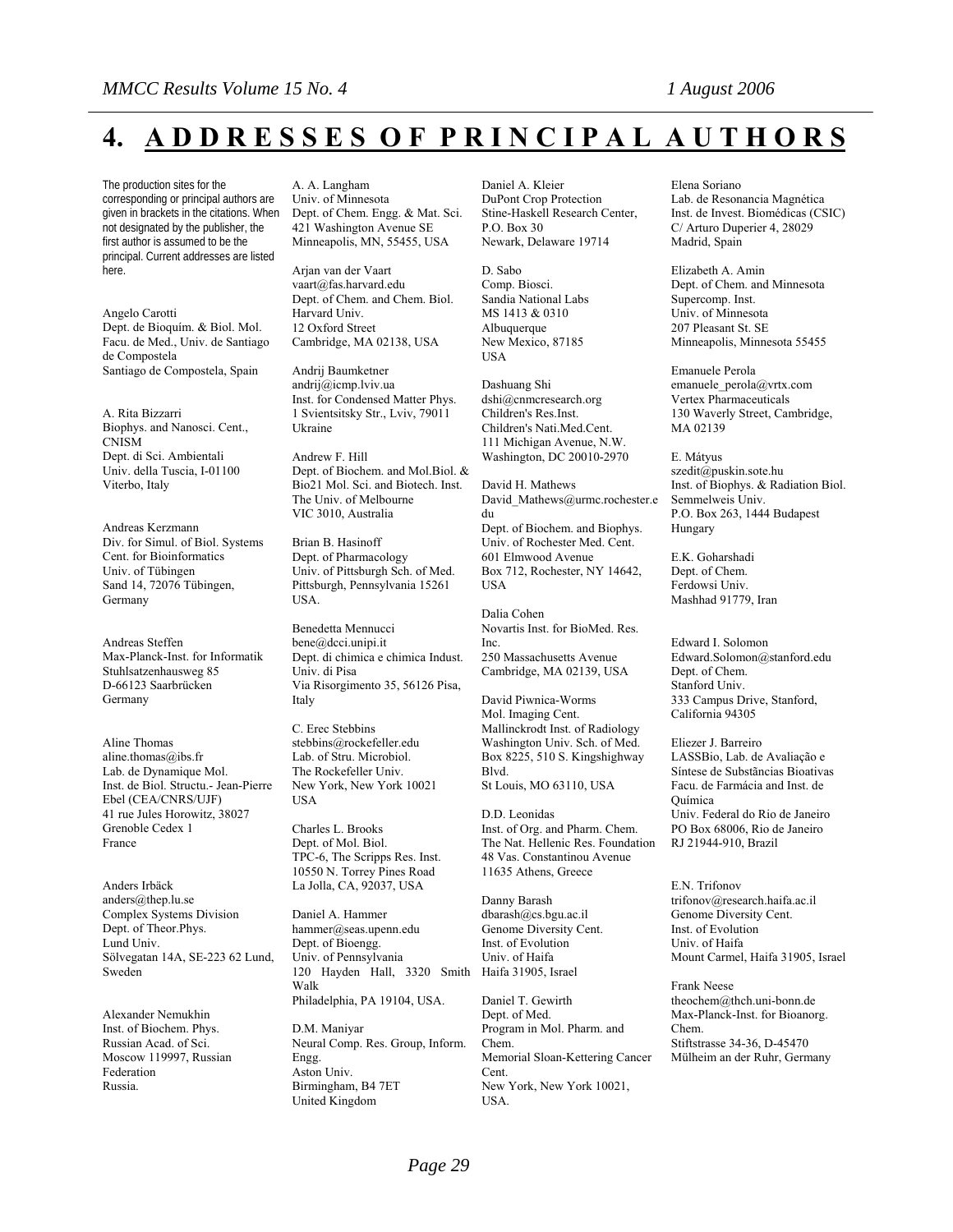Feliu Maseras fmaseras@iciq.es Unitat de Química Física, Edifici Cn Univ. Autònoma de Barcelona 08193 Bellaterra, Catalonia, Spain

Frank Boeckler Dept. of Med. Chem. Emil Fischer Center Friedrich Alexander Univ. Schuhstraße 19 D-91052 Erlangen, Germany

Felix Tuczek ftuczek@ac.uni-kiel.de Inst. for Anorganische Chem. Christian-Albrechts-Univ. Kiel Otto Hahn Platz 6/7, 24098 Kiel Germany

Fahmi Himo himo@theochem.kth.se Theor.Chem., Dept. of Biotech. Royal Inst. of Tech. Albanova Univ. Cent. SE-106 91 Stockholm Sweden

Filippo Minutolo Dept. di Sci. Farmaceutiche Univ. di Pisa Via Bonanno 6, 56126 Pisa, Italy

Govindan Subramanian gsubramanian@ttpharma.com Computer-Aided Drug Discovery Dept. Albany Mol. Res., Inc., 21 Corporate Circle P.O. Box 15098, Albany NY 12212-5098, USA

Gerald D. Watt Dept. of Chem. and Biochem. Brigham Young Univ. Provo, UT 84602, USA

G. R. Desiraju Sch. of Chem. Univ. of Hyderabad Hyderabad 500 046, India

György M. Keserü CADD&HTS, Gedeon Richter Ltd. P.O. Box 27, H-1475 Budapest Hungary

Guang-Fu Yang Key Laboratory of Pesticide & Chemical Biology of Ministry of Education Coll. of Chem. Cent. China Normal Univ. Wuhan 430079 PR China

G. E. Ramirez Caballero Dept. of Chem. Engg. Texas A&M Univ. College Station, TX, 77843, USA

George I. Makhatadze Makhatadze@psu.edu Dept. of Biochem. and Mol. Biol. Penn State Univ. Coll. of Med. 500 University Drive H171, Hershey, PA 17033

Guy Boivin guy.boivin@crchul.ulaval Res. Cent. in Infectious Disease Cent. Hospital Univ. de Québec (CHUL hospital) and Laval Univ. Québec City, Canada

Giovanna Musco musco.giovanna@hsr.it Dulbecco Telethon Inst. Biomolecular NMR Laboratory c/o S. Raffaele Scientific Inst. Via Olgettina 58, Milan 20132, Italy

Giorgio Colombo giorgio.colombo@icrm.cnr.it Inst. di Chem. del Riconoscimento Mol. CNR, via Mario Bianco, 9, 20131 Milano, Italy

Gabriel Waksman Inst. of Stru. Mol. Biol. Sch. of Crystallography Birkbeck Coll. Univ. Coll. London London, WC1E 7HX, UK

Hiroshi Nakatsuji hiroshi@sbchem.kyoto-u.ac.jp Dept. of Synthetic Chem. and Biol.Chem. Graduate Sch. of Engg. Kyoto Univ. Katsura, Nishikyo-ku, Kyoto 615-8510, Japan

Haiyan Liu hyliu@ustc.edu.cn Hefei Nati. Lab. for Phys.Sci. Key Lab. of Stru.Biol. School of Life Sci. Univ. of Sci. and Tech. of China Hefei, Anhui 230026, PR China

Haralambos Sarimveis hsarimv@central.ntua.gr Sch. of Chem. Engg. Nati. Tech. Univ. of Athens Athens, Greece

Humberto González-Díaz Dept. of Org. Chem. Univ. of Santiago de Compostela 15782 Spain

### *1 August 2006 MMCC Results Volume 15 No. 4*

Hagai Meirovitch Dept. of Comp. Biol. Univ. of Pittsburgh Sch. of Medicine 3064 Biomedical Sci. Tower 3 Pittsburgh, Pennsylvania 15260 USA.

I. Poggesi Prediction and Modeling Nerviano Med. Sci. S.r.l. Viale Pasteur 10, 20014 Nerviano (MI), Italy

Irene Luque Ruiz Inst. of Chem. Res. of Catalonia ICIQ Avinguda Països Catalans 16 E-43007 Tarragona, Spain

Ian H. Hillier  Ian.Hillier@manchester.ac.uk Sch. of Chem. Univ. of Manchester Manchester, M13 9PL United Kingdom

John W Davies Lead Discovery Center Novartis Inst. for Biomed.Res.Inc, 250 Massachusetts Avenue Cambridge, MA 02139, USA

J. Will Medlin Dept. of Chem. and Biol. Engg. Univ. of Colorado Boulder, Colorado 80309

Juan José Marugán Depts. of Med. Chem., Stru.Biol. and Mol. Design and Informatics, Drug Discovery Johnson & Johnson Pharm. Res. and Develop., L.L.C., 665 Stockton Drive, Exton, PA 19341, USA

Jeremy C. Smith Comp. Mol. Biophys. & Comp. Biochem. IWR Univ. of Heidelberg Im Neuenheimer Feld 368 69120 Heidelberg, Germany

J.J. Irwin Dept. of Pharm. Chem. Univ. of California San Francisco 1700 4th St, San Francisco CA 94143-2550, USA

Jeremy N. Harvey Jeremy.Harvey@bristol.ac.uk Sch. of Chem. & Cent. for Comp.Chem. Univ. of Bristol Cantock's Close, Bristol BS8 1TS United Kingdom

J. Ghosh UC Davis Dept. of Chem. Engg. & Mat. Sci. Davis, CA, 95616, USA

Keiji Morokuma morokuma@emory.edu Cherry L. Emerson Cent. for Sci.Comp. and Dept. of Chem. Emory Univ. 1515 Dickey Dr., Atlanta, Georgia 30322

Kurt Warncke Dept. of Phys. N201 Mathematics and Sci. Cent. 400 Dowman Drive Emory Univ. Atlanta, GA 30322-2430

Kenneth M. Merz, Jr. Johnson & Johnson Pharm. Res. and Development L.L.C., P.O. Box 776 Welsh and McKean Roads Spring House, Pennsylvania 19477-0776

K.M. Merz, Jr. Dept. of Chemistry The Pennsylvania State Univ. Univ. Park Pennsylvania 16802

Kim A. Sharp Johnson Res. Found. and Dept. of Biochem. and Biophys. Univ. of Pennsylvania Philadelphia, Pennsylvania 19104

Kenneth M. Merz, Jr. merz@qtp.ufl.edu Dept. of Chem., Quantum Theory Project Univ. of Florida 2328 New Physics Building P.O. Box 118435, Gainesville Florida 32611-8435 U.S.A.

Louis Noodleman lou@scripps.edu Dept. of Mol.Biol. TPC15, The Scripps Res.Inst. 10550 N. Torrey Pines Road La Jolla, California 92037, USA.

Michael B. Hall mbhall@tamu.edu Dept. of Chem. Texas A&M Univ. College Station, Texas 77843-3255 USA.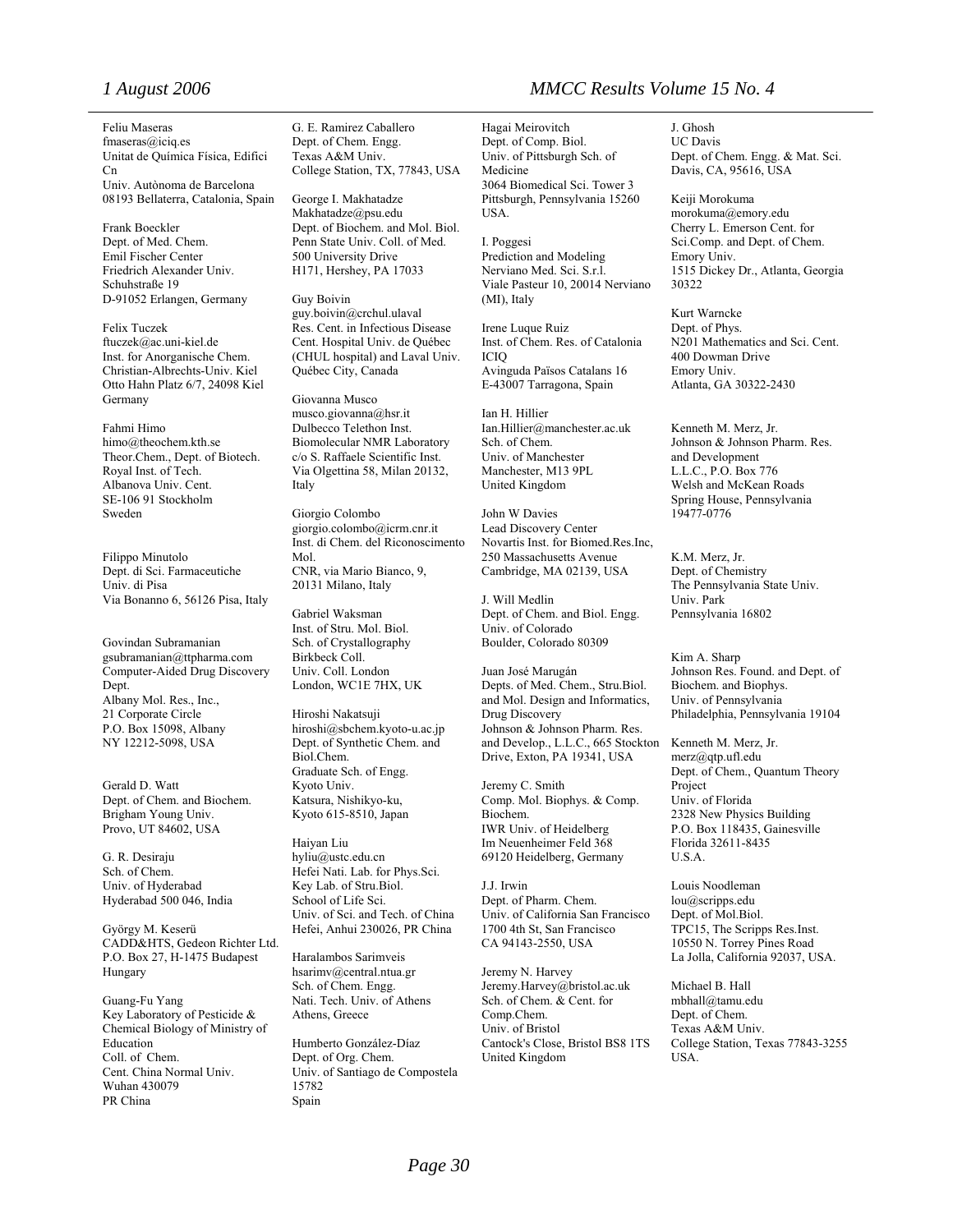#### *MMCC Results Volume 15 No. 4 1 August 2006*

Manuel C Peitsch Dept. of Systems Biology Genome and Proteome Sciences Novartis Inst. of Biomed. Res. Novartis AG, CH-4002 Basel Switzerland

Martin G. Grigorov, Analytical Science Nestlé Res. Cent. Nestec Ltd, CH-1000 Lausanne 26 Switzerland

Mihaly Mezei mezei@inka.mssm.edu Dept. of Physiol. and Biophys. Mount Sinai Sch. of Med. NYU, One Gustave L. Levy Place Box 1218, New York, NY 10029, USA

Marcin Makowski  makowskm@chemia.uj.edu.pl Dept. of Mol. and Mat. Sci. Interdisciplinary Grad. Sch. of Engg. Sci. Kyushu Univ. Fukuoka 816-8580, Japan.

Martin Zacharias m.zacharias@iu-bremen.de Sch. of Engg. and Sci. International Univ. Bremen Campus Ring 6, D-28759 Bremen Germany

Massimiliano Aschi aschi@caspur.it Dept. of Chimica, Ingegneria Chimica e Materiali Univ. L'Aquila, Via Vetoio, Coppito, 67100 L'Aquila, Italy

Markus Reiher markus.reiher@phys.chem.ethz.ch Lab. for Phys.Chem. ETH Zurich, Hoenggerberg Wolfgang-Pauli-Str. 10 CH 8093 Zurich, Switzerland

M.R. A. Blomberg mb@physto.se Dept. of Physics AlbaNova Univ. Cent. Stockholm Univ. S-106 91 Stockholm, Sweden

F. Matthias Bickelhaupt FM.Bickelhaupt@few.vu.nl Theor. Chem. Scheikundig Lab. Vrije Univ. De Boelelaan 1083 NL-1081 HV Amsterdam The Netherlands

Ming-Ju Huang mhuang@chem.jsums.edu Dept. of Chem. P.O. Box 17910, Jackson State Univ. Jackson, Mississippi 39217

Nanda Ghoshal Drug Design, Development and Molecular Modeling Division Indian Inst. of Chem. Biol. (CSIR) 4 Raja S.C.Mullick Road Jadavpur, Kolkata -700032, India

Nicolai Lehnert nlehnert@ac.uni-kiel.de Inst. for Anorganische Chem. Christian-Albrechts-Univ. Kiel Olshausenstrasse 40, D-24098 Kiel Germany

Qing-An Qiao Sch. of Chem. and Mat. Sci. Yantai Normal Uni. Yantai 264025, China

Vladimir Frecer Cancer Res. Inst. Slovak Acad. of Sci. Bratislava SK-83391, Slovakia

Paul E. Smith pesmith@ksu.edu Dept. of Chem. Kansas State Univ. 111 Willard Hall Manhattan, Kansas 66506-3701

Pawel M. Kozlowski pawel@louisville.edu Dept. of Chem. Univ. of Louisville 2320 S. Brook Street Louisville, Kentucky 40292

Pemra Doruker doruker@boun.edu.tr Dept. of Chem. Engg. and Polymer Res.Cent. Bogazici Univ. Bebek 34342, Istanbul, Turkey

Philippe H. Hünenberger Lab. of Phys. Chem. ETH-Hönggerberg, HCI CH-8093 Zürich, Switzerland

P.L.A. Popelier School of Chem. Sackville Site, North Campus Univ. of Manchester, Manchester M60 1QD, UK

Pierre-Nicholas Roy pn.roy@ualberta.ca

Dept. of Chem. Univ. of Alberta, Edmonton AB, T6G 2G2, Canada

Peter Comba peter.comba@aci.uni-heidelberg.de .<br>Univ. Heidelberg Anorganisch-Chem. Inst. Im Neuenheimer Feld 270 D-69120 Heidelberg, Germany

Pablo R. Duchowicz INIFTA, Div. Química Teórica Dept. de Química, Facu. de Ciencias Exactas Univ. Nacional de La Plata Diag. 113 y 64, Suc. 4 C.C. 16, (1900) La Plata Argentina

Paul D. Lyne Cancer Discovery AstraZeneca R&D Boston 35 Gatehouse Drive Waltham Massachusetts 02451 USA

Philip J. Camp philip.camp@ed.ac.uk Sch. of Chem. Univ. of Edinburgh West Mains Road Edinburgh EH9 3JJ United Kingdom

Q. Cui cui@chem.wisc.edu Dept. of Chem. and Theor. Chem. Inst. Univ. of Wisconsin Madison 1101 Univ. Avenue

Robert K. Szilagyi Szilagy@Montana.edu Dept. of Chem. and Biochem. Montana State Univ. 223 Gaines Hall, Bozeman, Montana 59717

Madison, WI 53706, USA

R. J. Sadus Centre for Mol. Sim. Swinburne Univ. of Tech. PO Box 218, Hawthorn Victoria, 3122, Australia

Rajarshi Guha Dept. of Chem. Pennsylvania State Univ. Univ. Park, Pennsylvania 16802 USA

R. Nussinov ruthn@ncifcrf.gov NCI-Frederick, 469-151 CCRNP Frederick, MD 21702.

R. Malathi r\_malathi@hotmail.com

Department of Genetics Dr. ALM Post Grad. Inst. of Basic Med. Sci. University of Madras Taramani, Chennai - 600 113, India

Ramesh Panchagnula Sch. of Biomed. Sci. Univ. of Ulster Cromore Road Coleraine, BT52 1SA, UK

C. Roy D. Lancaster volkhard.helms@bioinformatik.uni saarland.de Dept. of Mol. Membrane Biol. Max Planck Inst. of Biophys. Max-von-Laue Strasse 3 60438 Frankfurt am Main Germany Samuel F. Lockwood Hawaii Biotech, Inc., 99-193 Aiea Heights Drive Suite 200, Aiea, HI 96701, USA

Suse Broyde broyde@nyu.edu Dept. of Biology New York Univ. New York, NY, USA

Silvia Dante silvia.dante@hmi.de Phys. Biochem. Darmstadt Univ. of Tech. Petersenstrasse 22 64287 Darmstadt Germany

So Hirata hirata@qtp.ufl.edu Quantum Theory Project Dept. of Chem. Univ. of Florida Gainesville, FL 32611-8435 USA

S. M. Thompson Dept. of Chem. and Petroleum Engg. Univ. of Kansas Lawrence, KS, 66045, USA

S. Leekumjorn Virginia Polytech. Inst. and State Univ. Dept. of Chem. Engg. Blacksburg 24061, VA USA

P. Salvador pedro.salvador@udg.es Dept. of Chem. and Inst. of Comp. Chem. Univ. of Girona 17071 Girona, Spain

Sarah L. Price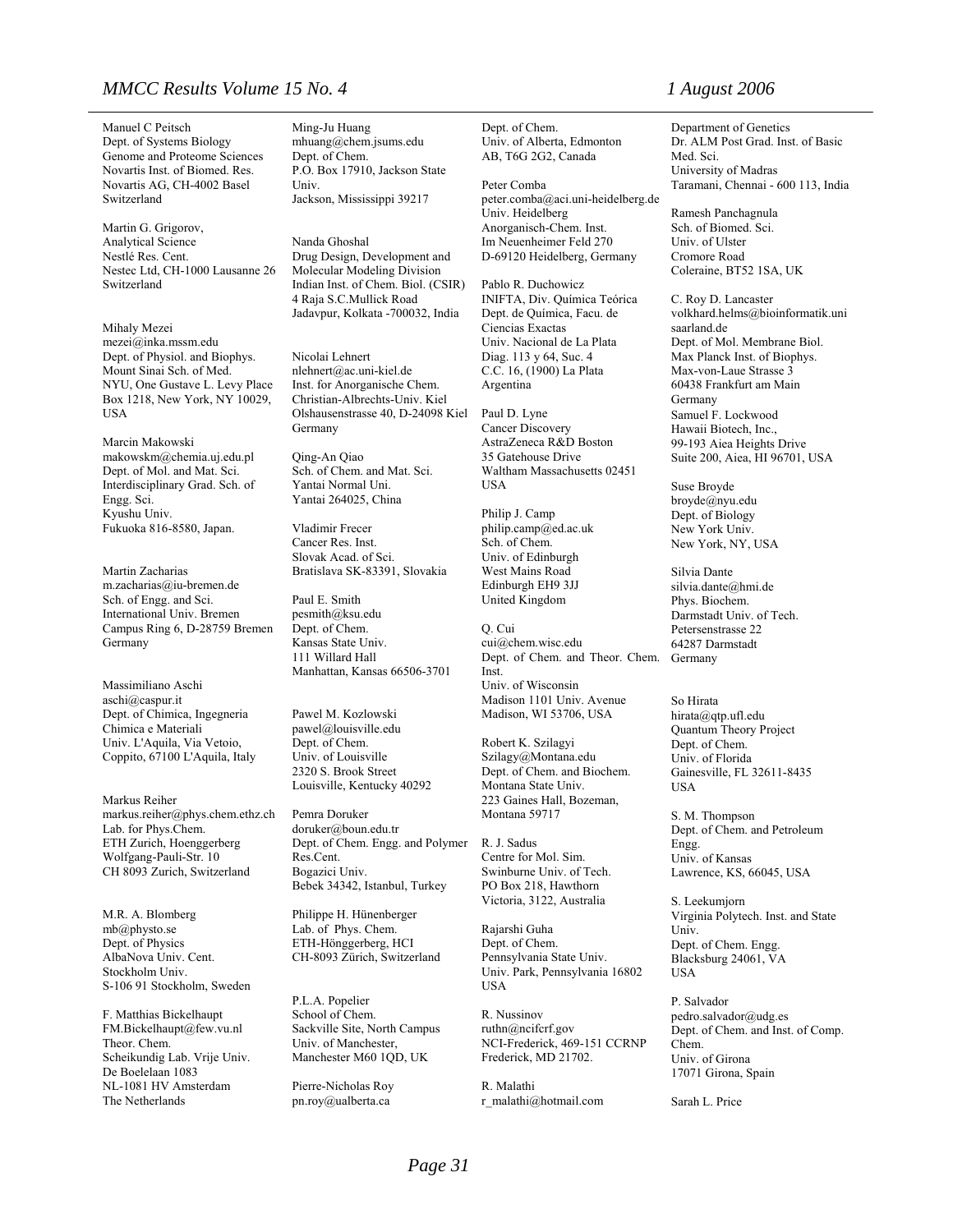London, United Kingdom WC1H 0AJ

Steven W. Rick Vladimir Frecer Ye Che<br>
Dept. of Chem. Cancer Res. Inst. chey@r Univ. of New Orleans Slovak Acad. of Sci. Lab. of Comp. Biol.<br>New Orleans, Louisiana 70148 Bratislava SK-83391, Slovakia Nati. Heart, Lung ar

Hawaii Biotech, Inc., Walter Thiel<br>
99-193 Aiea Heights Drive thiel@mpi-m

Inte:Ligand Software-<br>
D-45470 Mülheim an der Ruhr, Singapore Entwicklungs- und Consulting GmbH Clemens Maria Hofbauer-Gasse 6 Yan Li<br>
A-2344 Maria Enzersdorf Willy Wriggers Dept. of Appl. Chem. A-2344 Maria Enzersdorf

Inst. of Molecular Medicine National Tsing Hua Univ. Houston, TX 77030 Hsinchu 30043, Taiwan Nankai Univ.

Tam Luong Nguyen Target Structure-based Drug Discovery Group NCI Frederick Huntsville,<br>Frederick, MD 21702, USA AL 35899, USA Frederick, MD 21702, USA

Thomas H Keller Wilfred F. van Gunsteren Novartis Inst. for Tropical Diseases (NITD) 10 Biopolis Road, #05-01 Chromos 138670 Singapore

Thomas Simonson thomas.simonson@polytechnique.f r Lab. de Biochimie (CNRS Lehrstuhl für Technische Chemie UMR7654) Univ. des Saarlandes<br>
Dept. of Biol. 66123 Saarbrücken, 0 Ecole Polytechnique 91128 Palaiseau, France Xavier Morelli

Ulf Ryde<br>
Ulf.Ryde@teokem.lu.se<br>
France<br>
France Ulf.Ryde@teokem.lu.se Dept. of Theor. Chem. Chemical Centre, P.O. Box 124, x, Lund S 221 00, Sweden Yirong Mo<br>Vitor F. Ferreira virong mo Dept. de Química Orgânica Dept. of Chem. Inst. de Química Univ. Federal Fluminense 24020-150 Niterói, Rio de Janeiro, Brazil Vitor F. Ferreira Yingkai Zhang

Dept. of Chem. Dept. de Química Orgânica yingkai.zhang@nyu.edu Univ. College London Inst. de Química Dept. of Chem.<br>
20 Gordon Street Univ. Federal Fluminense New York Univ. Univ. Federal Fluminense 24020-150 Niterói, Rio de Janeiro, New York, NY 10003, USA Brazil

Cancer Res. Inst. chey@nhlbi.nih.gov

thiel@mpi-muelheim.mpg.de Yushan Yan Max-Planck-Institut für Kohlenforschung Thierry Langer Kaiser-Wilhelm-Platz 1 Singapore 637722<br>Inte:Ligand Software- D-45470 Mülheim an der Ruhr. Singapore Germany

Austria **Materia No. 2018** wriggers@biomachina.org Coean Univ. of China Lab. for Biocomp. & Imaging Qingdao 266003, P. R. China Sch. of Health Info. Sci. & Inst. of Thy-Hou Lin Mol.Med. Zhen Xi thlin@life.nthu.edu.tw Univ. of Texas Health Sci. Cent.at zhenxi@nankai.edu.cn Dept. of Life Science Houston State Key Lab. of Elemento-<br>Inst. of Molecular Medicine 7000 Fannin St., Suite 600, Organic Chem. & Dept. of C

William N. Setzer wsetzer@chemistry.uah.edu Dept. of Chem. SAIC-Frederick, Inc. Univ. of Alabama in Huntsville

> wfvgn@igc.phys.chem.ethz.ch Lab. of Phys.Chem.<br>Swiss Federal Inst. of Tech. Zurich ETH Hönggerberg, 8093 Zürich, Switzerland

Wilhelm F. Maier w.f.maier@mx.uni-saarland.de 66123 Saarbrücken, Germany

Parc Sci. de Luminy 163 Avenue de Luminy

virong.mo@wmich.edu Western Michigan Univ. Kalamazoo, MI 49008, USA

## *1 August 2006 MMCC Results Volume 15 No. 4*

Nati. Heart, Lung and Blood Inst. Nati. Inst. of Health Samuel F. Lockwood Bethesda, MD 20892, USA

Suite 200, Aiea, HI 96701, USA Max-Planck-Institut für Div. of Chem. and Biomol. Engg. Nanyang Tech. Univ.

Organic Chem. & Dept. of Chem. Biol. Tianjin-300071, PR China.